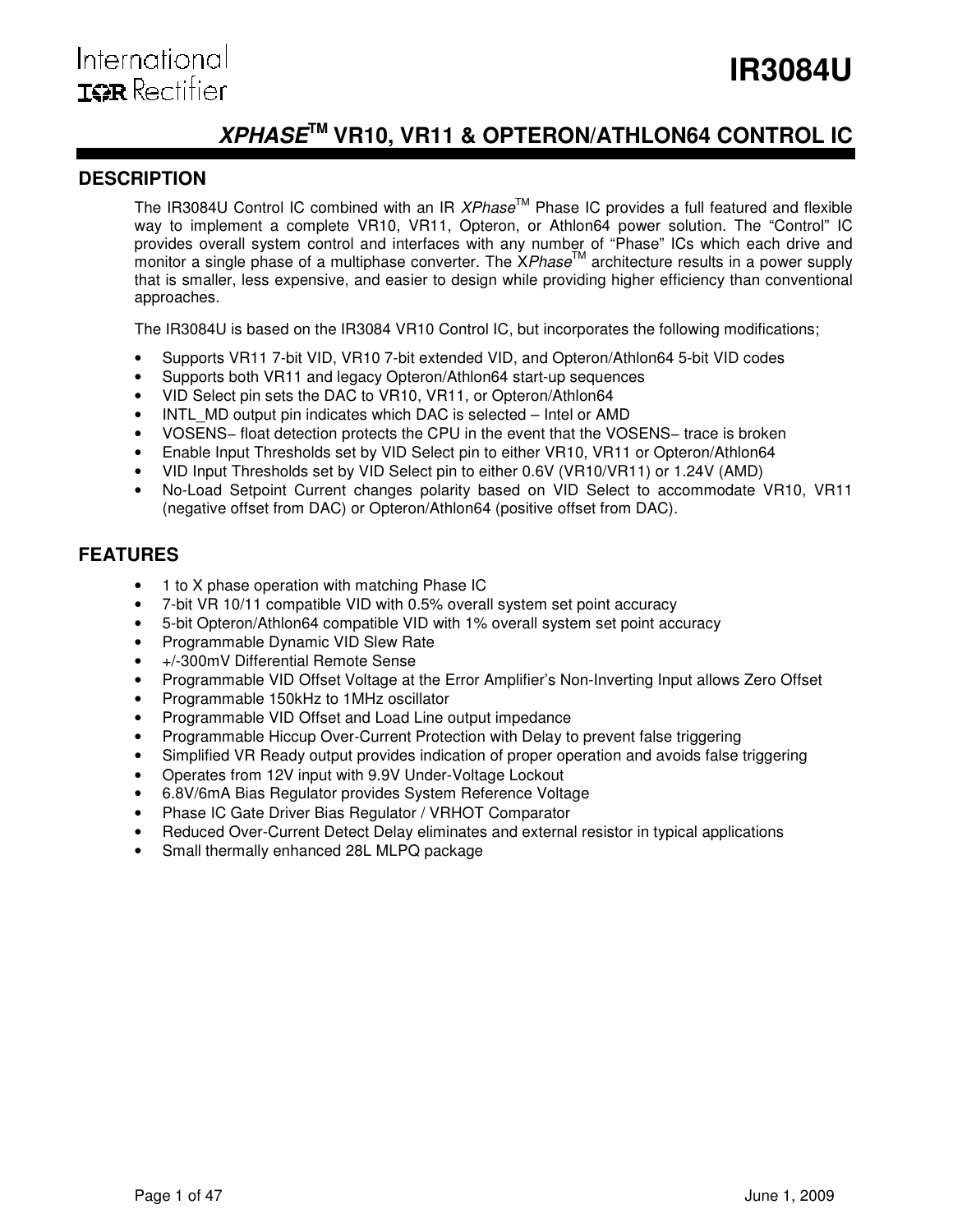# **TYPICAL APPLICATION CIRCUIT**

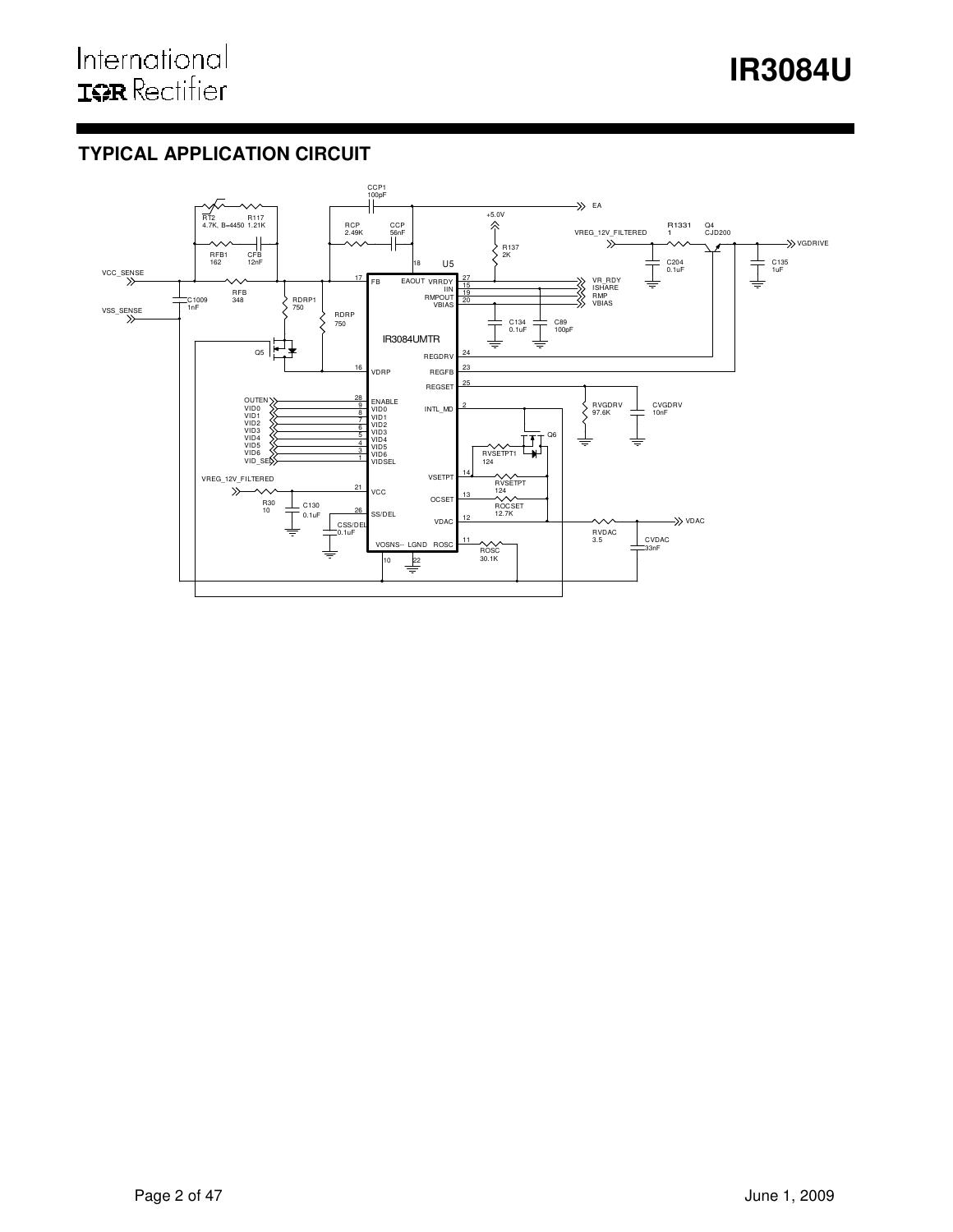# **ORDERING INFORAMATION**

| <b>DEVICE</b> | <b>ORDER QUANTITY</b> |
|---------------|-----------------------|
| IR3084UMTRPBF | 3000 Tape and Reel    |
| IR3084UMPBF   | 100 Piece Strip       |

# **ABSOLUTE MAXIMUM RATINGS**

| Operating Junction Temperature0 to 150°C                      |  |
|---------------------------------------------------------------|--|
| Storage Temperature Range-65 $^{\circ}$ C to 150 $^{\circ}$ C |  |
|                                                               |  |
| Moisture Sensitivity LevelJEDEC Level 2 @ 260 °C              |  |

| PIN#           | <b>PIN NAME</b> | <b>V<sub>MAX</sub></b> | <b>V<sub>MIN</sub></b> | <b>I</b> SOURCE   | <b>ISINK</b>      |
|----------------|-----------------|------------------------|------------------------|-------------------|-------------------|
| 1              | <b>VIDSEL</b>   | <b>20V</b>             | $-0.3V$                | 1mA               | 1mA               |
| $\overline{2}$ | INTL MD         | <b>20V</b>             | $-0.3V$                | 1mA               | 1mA               |
| $3-9$          | VID6-VID0       | <b>20V</b>             | $-0.3V$                | 1mA               | 1mA               |
| 10             | VOSNS-          | 0.5V                   | $-0.5V$                | 10 <sub>m</sub> A | 10 <sub>m</sub> A |
| 11             | <b>ROSC</b>     | <b>20V</b>             | $-0.5V$                | 1mA               | 1mA               |
| 12             | <b>VDAC</b>     | <b>20V</b>             | $-0.3V$                | 1mA               | 1mA               |
| 13             | <b>OCSET</b>    | <b>20V</b>             | $-0.3V$                | 1mA               | 1mA               |
| 14             | <b>VSETPT</b>   | <b>20V</b>             | $-0.3V$                | 1mA               | 1mA               |
| 15             | <b>IIN</b>      | <b>20V</b>             | $-0.3V$                | 1mA               | 1mA               |
| 16             | <b>VDRP</b>     | <b>20V</b>             | $-0.3V$                | 5mA               | 5mA               |
| 17             | <b>FB</b>       | <b>20V</b>             | $-0.3V$                | 1mA               | 1mA               |
| 18             | <b>EAOUT</b>    | 10V                    | $-0.3V$                | 20mA              | 20mA              |
| 19             | <b>RMPOUT</b>   | <b>20V</b>             | $-0.3V$                | 5mA               | 5mA               |
| 20             | <b>VBIAS</b>    | <b>20V</b>             | $-0.3V$                | 50 <sub>m</sub> A | 10mA              |
| 21             | <b>VCC</b>      | <b>20V</b>             | $-0.3V$                | 1mA               | 50 <sub>m</sub> A |
| 22             | <b>LGND</b>     | n/a                    | n/a                    | 50mA              | 1mA               |
| 23             | <b>REGFB</b>    | <b>20V</b>             | $-0.3V$                | 1mA               | 1mA               |
| 24             | <b>REGDRV</b>   | <b>20V</b>             | $-0.3V$                | 10mA              | 50mA              |
| 25             | <b>REGSET</b>   | <b>20V</b>             | $-0.3V$                | 1mA               | 1mA               |
| 26             | SS/DEL          | <b>20V</b>             | $-0.3V$                | 1mA               | 1mA               |
| 27             | <b>VRRDY</b>    | <b>20V</b>             | $-0.3V$                | 1mA               | 20mA              |
| 28             | <b>ENABLE</b>   | <b>20V</b>             | $-0.3V$                | 1mA               | 1mA               |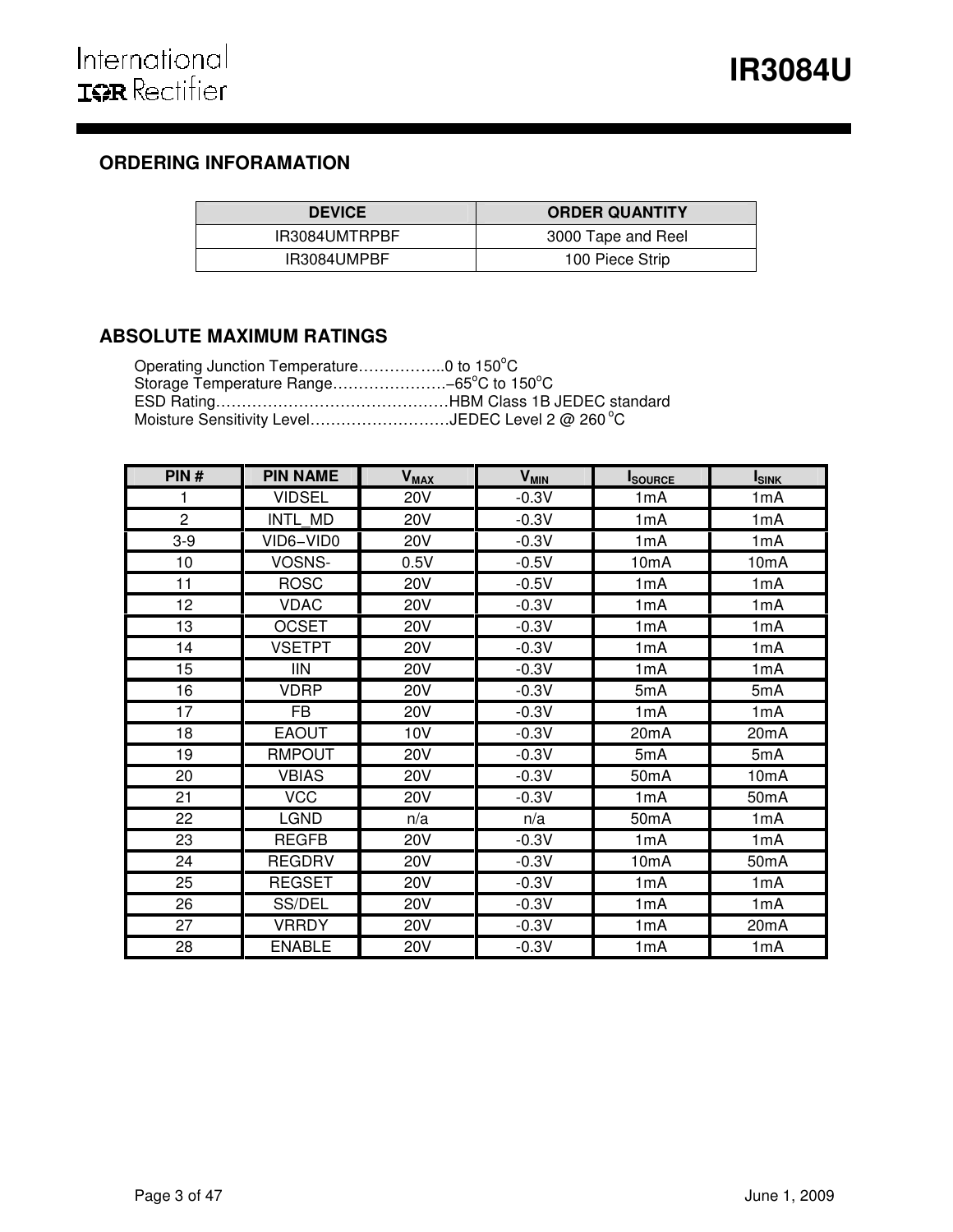# **ELECTRICAL SPECIFICATIONS**

Unless otherwise specified, these specifications apply over:  $9.5V \leq V_{CC} \leq 16V$ , –0.3V ≤ VOSNS- ≤ 0.3V,  $0 °C$  ≤ T<sub>J</sub> ≤ 100 °C, ROSC = 24kΩ, CSS/DEL = 0.1μF ±10%

| <b>PARAMETER</b>                                                                                  | <b>TEST CONDITION</b>                                                                             | <b>MIN</b> | <b>TYP</b> | <b>MAX</b> | <b>UNIT</b> |
|---------------------------------------------------------------------------------------------------|---------------------------------------------------------------------------------------------------|------------|------------|------------|-------------|
| <b>VDAC REFERENCE</b>                                                                             |                                                                                                   |            |            |            |             |
| VR10/VR11 System Set-Point<br><b>Accuracy (Deviation from</b><br>Tables 1 & 2 per test circuit in | $VID ≥ 1V$ , 10kΩ≤ROSC≤100kΩ,<br>$25^{\circ}$ C $\leq$ T <sub>i</sub> $\leq$ 100 °C               | $-0.5$     |            | 0.5        | $\%$        |
| Figure 1 which emulates in-VR<br>operation)                                                       | $0.8V \leq VID < 1V$ , 10kΩ≤ROSC≤100kΩ,<br>$25^{\circ}$ C ≤ T <sub>J</sub> ≤ 100 °C               | $-5$       |            | $+5$       | mV          |
| Opteron/Athlon64 System Set-<br>Point Accuracy                                                    | $25^{\circ}$ C ≤ T <sub>J</sub> ≤ 100 °C                                                          | $-1$       |            | 1          | $\%$        |
| <b>Source Current</b>                                                                             | Includes OCSET and VSETPT currents                                                                | 104        | 113        | 122        | μA          |
| <b>Sink Current</b>                                                                               | Includes OCSET and VSETPT currents                                                                | 92         | 100        | 108        | μA          |
| VR10/VR11 VIDx Input<br>Threshold                                                                 |                                                                                                   | 500        | 600        | 700        | mV          |
| Opteron/Athlon64 VIDx Input<br>Threshold                                                          |                                                                                                   | 1.04       | 1.24       | 1.44       | $\vee$      |
| <b>VIDx Input Bias Current</b>                                                                    | 0V < VIDx < VCC                                                                                   | $-5$       | $\Omega$   | 5          | μA          |
| VIDx 11111x Blanking Delay                                                                        | Measure Time till VRRDY drives low                                                                | 0.5        | 1.3        | 2.1        | μs          |
| <b>VIDSEL Pull up Voltage</b>                                                                     | <b>VIDSEL Floating</b>                                                                            | 1.95       | 2.4        | 2.85       | V           |
| <b>VIDSEL Pull up Resistor</b>                                                                    |                                                                                                   | 2.25       | 4.5        | 9          | KΩ          |
| VIDSEL VR10/Opteron<br>Threshold                                                                  | <b>VIDSEL "LOW"</b>                                                                               | 0.5        | 0.6        | 0.7        | $\vee$      |
| <b>VIDSEL Opteron Voltage</b>                                                                     | 6.49K from VIDSEL to GND                                                                          | 0.9        | 1.3        | 1.7        | $\vee$      |
| <b>VIDSEL Opteron/VR11</b><br>Threshold                                                           |                                                                                                   | 1.8        | 1.95       | 2.1        | $\vee$      |
| <b>ERROR AMPLIFIER</b>                                                                            |                                                                                                   |            |            |            |             |
| Input Offset Voltage                                                                              | Measure $V(FB) - V(VSETPT)$ per test<br>circuit in Figure 1. Applies to all VID<br>codes. Note 2. | $-5$       | 0.0        | 5          | mV          |
| <b>FB Bias Current</b>                                                                            |                                                                                                   | $-1$       | $-0.1$     | 0.5        | μA          |
| <b>VSETPT Bias Current</b>                                                                        | VR10/VR11 Mode                                                                                    | 48.5       | 51         | 53.5       | μA          |
| <b>VSETPT Bias Current</b>                                                                        | Opteron/Athlon64 Mode                                                                             | $-54$      | $-47$      | $-39$      | μA          |
| DC Gain                                                                                           | Note 1                                                                                            | 90         | 100        | 110        | dB          |
| Gain Bandwidth Product                                                                            | Note 1                                                                                            | 6          | 10         |            | <b>MHz</b>  |
| <b>Corner Frequency</b>                                                                           | 45 deg Phase Shift, Note 1                                                                        |            | 200        | 400        | Hz          |
| <b>Slew Rate</b>                                                                                  | Note 1                                                                                            | 1.4        | 3.2        | 5          | $V/\mu s$   |
| Source Current                                                                                    |                                                                                                   | $-1.2$     | $-0.7$     | $-0.35$    | mA          |
| <b>Sink Current</b>                                                                               |                                                                                                   | 0.5        | 1.1        | 1.7        | mA          |
| Max Voltage                                                                                       | VBIAS-VEAOUT (referenced to<br><b>VBIAS)</b>                                                      | 150        | 350        | 600        | mV          |
| Min Voltage                                                                                       | Normal operation or Fault mode                                                                    | 30         | 125        | 200        | mV          |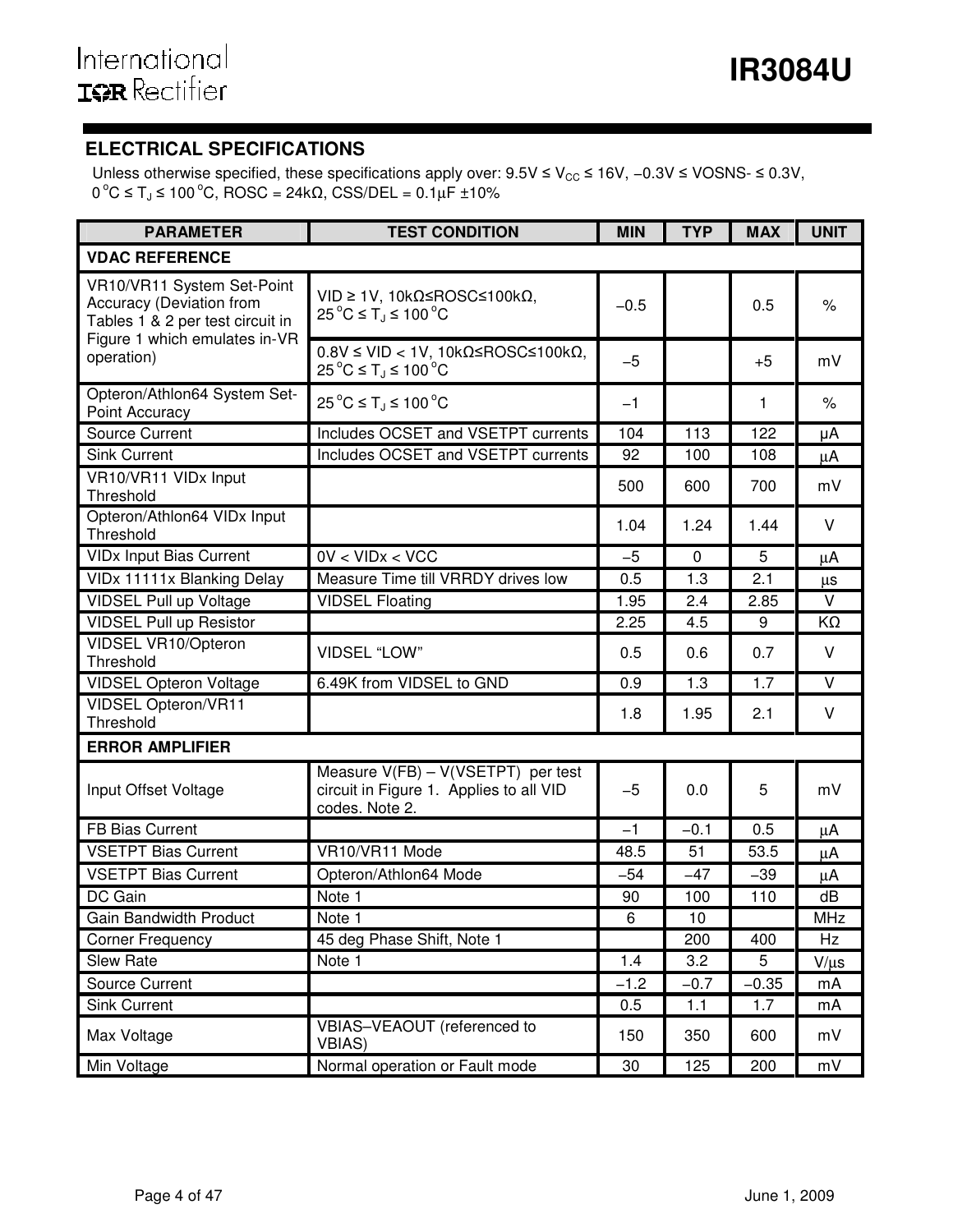| <b>PARAMETER</b>                                       | <b>TEST CONDITION</b>                                                            | <b>MIN</b> | <b>TYP</b> | <b>MAX</b> | <b>UNIT</b>   |
|--------------------------------------------------------|----------------------------------------------------------------------------------|------------|------------|------------|---------------|
| <b>CURRENT SENSE INPUT</b>                             |                                                                                  |            |            |            |               |
| <b>IIN BIAS CURRENT</b>                                | V(SS/DEL) > 0.85V, V(EAOUT) > 0.5V                                               | $-2.0$     | $-0.2$     | 1.0        | μA            |
| <b>IIN Preconditioning Pull-Down</b><br>Resistance     | V(SS/DEL) < 0.35V                                                                | 5.6        | 12.5       | 19.4       | KΩ            |
| <b>IIN Preconditioning RESET</b><br>Threshold          | V(EAOUT)                                                                         | 0.20       | 0.35       | 0.50       | V             |
| <b>IIN Preconditioning SET</b><br>Threshold            | V(SS/DEL)                                                                        | 0.35       | 0.60       | 0.85       | $\vee$        |
| <b>VDRP BUFFER AMPLIFIER</b>                           |                                                                                  |            |            |            |               |
| Input Offset Voltage                                   | $V(VDRP) - V(IIN), 0.5V < V(IIN) < 5V$                                           | $-10$      | $-2$       | 6          | mV            |
| <b>Source Current</b>                                  | 0.5V < V(III) < 5V                                                               | $-9.0$     | $-6.8$     | $-4.0$     | mA            |
| <b>Sink Current</b>                                    | 0.5V < V(III) < 5V                                                               | 0.2        | 0.85       | 4.1        | mA            |
| Bandwidth (-3dB)                                       | Note 1                                                                           | 1          | 6          |            | <b>MHz</b>    |
| <b>Slew Rate</b>                                       | $\overline{\text{Note}}$ 1                                                       | 5          | 10         |            | $V/\mu s$     |
| <b>VBIAS REGULATOR</b>                                 |                                                                                  |            |            |            |               |
| Output Voltage                                         | $-5mA < I(VBIAS) < 0mA$                                                          | 6.6        | 6.9        | 7.2        | $\vee$        |
| <b>Current Limit</b>                                   |                                                                                  | $-35$      | $-20$      | -6         | mA            |
| <b>OVER-CURRENT COMPARATOR</b>                         |                                                                                  |            |            |            |               |
| Input Offset Voltage                                   | 1V < V(OCSET) < 5V                                                               | $-10$      | 0          | 10         | mV            |
| <b>OCSET Bias Current</b>                              |                                                                                  | $-53.5$    | $-51$      | $-48.5$    | μA            |
| <b>SOFT START AND DELAY</b>                            |                                                                                  |            |            |            |               |
| Start Delay (TD1)                                      | $RDRP = \infty$                                                                  | 1.2        | 1.8        | 2.6        | ms            |
| Soft Start Time (TD2)                                  | RDRP = $\infty$ , Time to reach 1.1V                                             | 0.8        | 1.8        | 2.8        | ms            |
| VID Sample Delay (TD3)                                 | VR10/VR11 mode only                                                              | 0.2        | 1.0        | 2.5        | ms            |
| <b>DVID Slew Time &amp; VRRDY</b>                      | VR10/VR11 mode only                                                              | 0.5        | 1.3        | 2.2        | ms            |
| Delay (TD4+TD5)<br>PowerGood Delay                     | Opteron/Athlon64 mode. Measured from<br>Vcore=1.1V to when VRRDY transitions HI. | 0.7        | 2.3        | 4.7        | ms            |
| OC Delay Time                                          |                                                                                  | 150        | 250        | 350        | us            |
| SS/DEL to FB Input Offset                              | With $FB = 0V$ , adjust $V(SS/DEL)$ until                                        |            |            |            |               |
| Voltage                                                | EAOUT drives high                                                                | 0.85       | 1.3        | 1.5        | V             |
| SS/DEL Charge Current                                  |                                                                                  | 40         | 70         | 100        | μA            |
| SS/DEL Discharge Current                               |                                                                                  | 4          | 6.5        | 9          | μA            |
| Charge/Discharge Current<br>Ratio                      |                                                                                  | 9.5        | 11.2       | 12.5       | $\mu A/\mu A$ |
| OC Discharge Current                                   | Note 1                                                                           | 20         | 40         | 60         | $\mu$ A       |
| Charge Voltage                                         |                                                                                  | 3.6        | 3.85       | 4.1        | V             |
| <b>OC/VRRDY Delay Comparator</b><br>Threshold          | Relative to Charge Voltage, SS/DEL<br>rising                                     |            | 80         |            | mV            |
| <b>OC/VRRDY Delay Comparator</b><br>Threshold          | Relative to Charge Voltage, SS/DEL<br>falling                                    |            | 100        |            | mV            |
| Delay Comparator Hysteresis                            | Note 1                                                                           |            | 20         |            | mV            |
| <b>VID Sample Delay</b><br><b>Comparator Threshold</b> | VR10/VR11 mode only                                                              |            | 3.10       |            | V             |
| SS/DEL Discharge<br><b>Comparator Threshold</b>        |                                                                                  |            | 215        |            | mV            |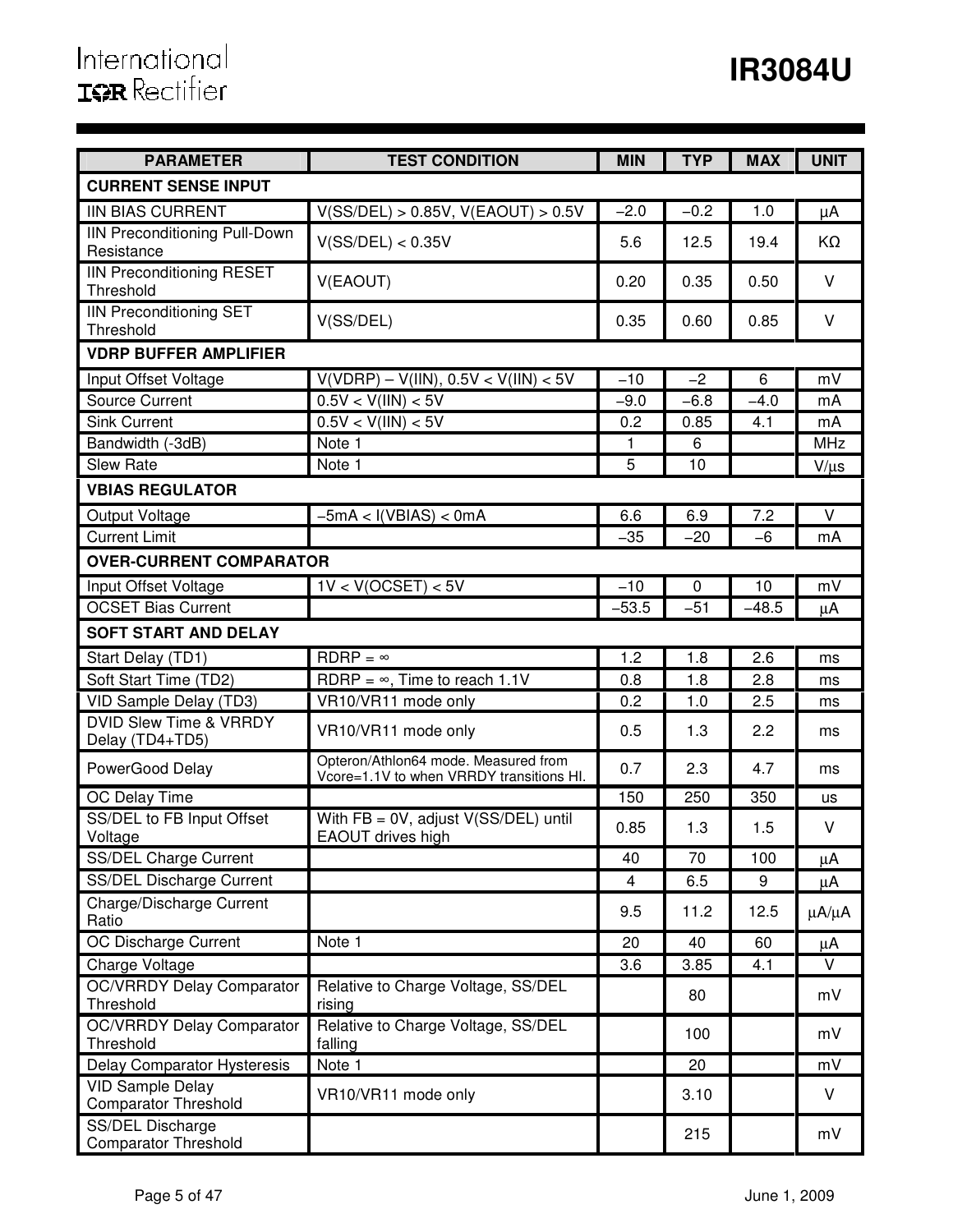| <b>PARAMETER</b>                                         | <b>TEST CONDITION</b>                                                          | <b>MIN</b> | <b>TYP</b>       | <b>MAX</b> | <b>UNIT</b>     |
|----------------------------------------------------------|--------------------------------------------------------------------------------|------------|------------------|------------|-----------------|
| <b>VRRDY OUTPUT</b>                                      |                                                                                |            |                  |            |                 |
| Output Voltage                                           | $I(VRRDY) = 4mA$                                                               |            | 150              | 300        | mV              |
| Leakage Current                                          | $V(VRRDY) = 5.5V$                                                              |            | 0                | 10         | μA              |
| <b>ENABLE INPUT</b>                                      |                                                                                |            |                  |            |                 |
| VR10/11 Threshold Voltage                                | <b>ENABLE</b> rising                                                           | 800        | 850              | 900        | mV              |
| VR10/11 Threshold Voltage                                | <b>ENABLE</b> falling                                                          | 700        | 750              | 800        | mV              |
| VR10/11 Threshold Hysteresis                             |                                                                                | 70         | 100              | 130        | mV              |
| Opteron/Athlon64 Threshold<br>Voltage                    | <b>ENABLE</b> rising                                                           | 1.11       | 1.23             | 1.35       | $\vee$          |
| Opteron/Athlon64 Threshold<br>Voltage                    | <b>ENABLE</b> falling                                                          | 1.06       | 1.17             | 1.29       | $\vee$          |
| Opteron/Athlon64 Threshold<br><b>Hysteresis</b>          |                                                                                | 35         | 60               | 85         | mV              |
| <b>Input Resistance</b>                                  |                                                                                | 50         | $\overline{100}$ | 200        | $\overline{KO}$ |
| <b>Blanking Time</b>                                     | Noise Pulse < 250ns will not register<br>an ENABLE state change. Note 1        | 75         | 250              | 400        | ns              |
| <b>OSCILLATOR</b>                                        |                                                                                |            |                  |            |                 |
| <b>Switching Frequency</b>                               | $\overline{ROSC} = 24K\Omega$                                                  | 450        | 500              | 550        | kHz             |
| Peak Voltage (4.8V typical,<br>measured as % of VBIAS)   |                                                                                | 70         | 71               | 74         | $\%$            |
| Valley Voltage (0.9V typical,<br>measured as % of VBIAS) |                                                                                | 10         | 13               | 15         | $\%$            |
| INTL MD OUTPUT                                           |                                                                                |            |                  |            |                 |
| <b>Source Current</b>                                    | V(INTL MD)=2V, VR10 or VR11 mode                                               | 100        | 200              | 300        | μA              |
| <b>Sink Current</b>                                      | V(INTL MD)=2V, Opteron mode                                                    | 250        | 750              | 1500       | μA              |
| Max Voltage                                              | Pin Floating, V(VBIAS)-V(INTL_MD)                                              | 50         | 170              | 350        | mV              |
| Min Voltage                                              | Pin Floating, LGND referenced                                                  |            | 400              | 900        | mV              |
| <b>VOSNS- FLOAT DETECT</b>                               |                                                                                |            |                  |            |                 |
| Detect Voltage                                           | V(VOSNS-) with respect to V(LGND),<br>Verify V(VRRDY) and V(EAOUT) are<br>low. | 1.2        | $\overline{2}$   | 2.6        | $\vee$          |
| Detect Delay                                             | V(VOSNS-) 0V to 2.6V step, measure<br>time when V(VRRDY) falls. Note 1         | 200        | 350              | 600        | ns              |
| <b>DRIVER BIAS REGULATOR</b>                             |                                                                                |            |                  |            |                 |
| <b>REGSET Bias Current</b>                               | $1.5V < V(REGSET) < VCC - 1.5V$                                                | $-112$     | $-99$            | $-85$      | $\mu$ A         |
| Input Offset Voltage                                     | $1.5V < V(REGSET) < VCC - 1.5V$<br>$100\mu$ A < I(REGDRV) < $10mA$             | $-12$      | $\mathbf 0$      | 12         | mV              |
| <b>Short Circuit Current</b>                             | $V(REGDRV) = 0V,$<br>$1.5V < V(REGSET) < VCC - 1.5V$ ,<br>Note 1               | 10         | 20               | 50         | mA              |
| Dropout Voltage                                          | $I(REGDRV) = 10mA$ , Note 1                                                    | 0.4        | 0.87             | 1.33       | $\vee$          |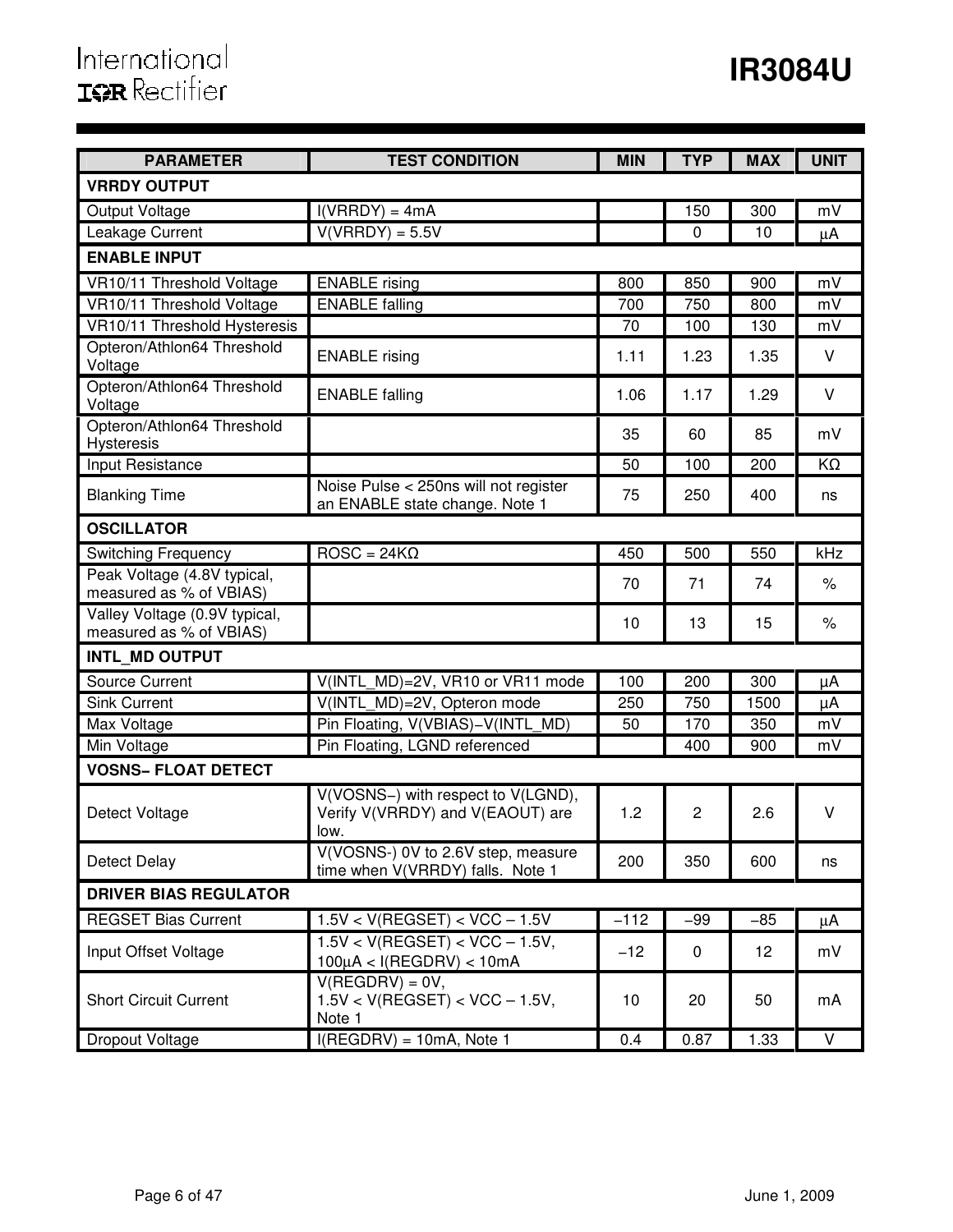# International **ISR** Rectifier

| <b>PARAMETER</b>                 | <b>TEST CONDITION</b>                     | <b>MIN</b> | <b>TYP</b> | <b>MAX</b> | <b>UNIT</b> |  |  |  |  |
|----------------------------------|-------------------------------------------|------------|------------|------------|-------------|--|--|--|--|
| <b>VCC UNDER-VOLTAGE LOCKOUT</b> |                                           |            |            |            |             |  |  |  |  |
| <b>Start Threshold</b>           |                                           | 9.3        | 9.9        | 10.3       |             |  |  |  |  |
| <b>Stop Threshold</b>            |                                           | 8.5        | 9.1        | 9.5        |             |  |  |  |  |
| Hysteresis                       | $Start - Stop$                            | 550        | 800        | 1000       | mV          |  |  |  |  |
| <b>GENERAL</b>                   |                                           |            |            |            |             |  |  |  |  |
| <b>VCC Supply Current</b>        |                                           | 9          | 14         | 18         | mA          |  |  |  |  |
| VOSNS- Current                   | $-0.3V < VOSNS - < 0.3V$<br>All VID Codes | $-1.45$    | $-1.1$     | $-0.75$    | mA          |  |  |  |  |

**Note 1:** Guaranteed by design, but not tested in production

**Note 2:** VDAC Output is trimmed to compensate for Error Amp input offsets errors



Figure 1 – System Set Point Test Circuit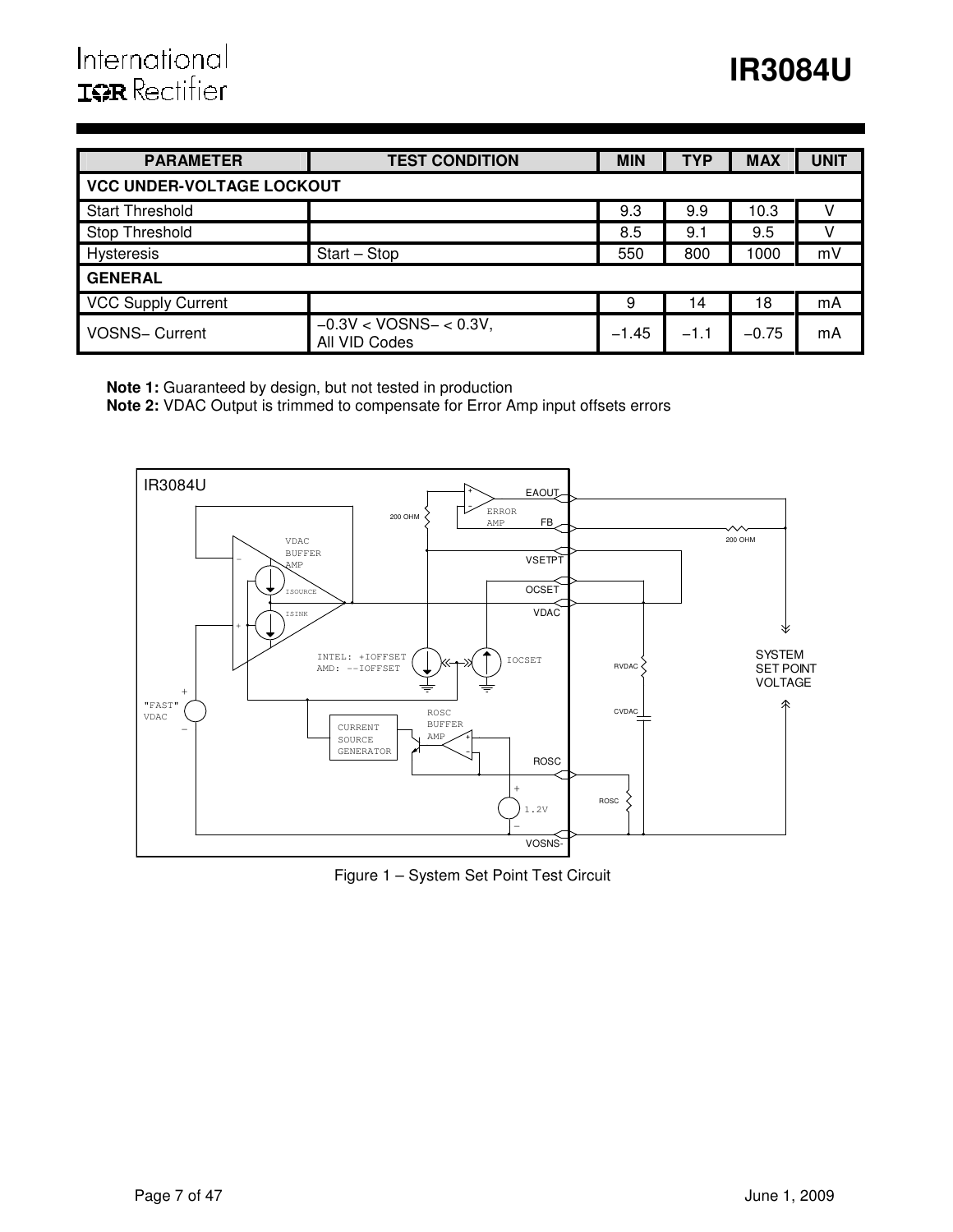# **PIN DESCRIPTIONS**

| PIN#            | <b>PIN SYMBOL</b> | <b>DESCRIPTION</b>                                                                                                                                                                                                                                                                                                                                                                                    |
|-----------------|-------------------|-------------------------------------------------------------------------------------------------------------------------------------------------------------------------------------------------------------------------------------------------------------------------------------------------------------------------------------------------------------------------------------------------------|
| 1               | <b>VIDSEL</b>     | Selects the DAC table and the type of Soft Start. There are 3 possible modes of<br>operation: (1) GND selects VR10 DAC and VR11 type startup, (2) FLOAT (2.4V)<br>selects VR11 DAC and VR11 type startup, (3) 6.49K to GND (1.3V) selects<br>Opteron/Athlon64 DAC and legacy type startup. Additional details are provided in<br>the Theory of Operation section.                                     |
| $\mathbf{2}$    | INTL_MD           | Output that indicates if the controller is in Intel Mode or AMD Mode. This pin will be<br>Low when in AMD mode and High when in Intel mode.                                                                                                                                                                                                                                                           |
| $3-9$           | VID6-VID0         | Inputs to the D to A Converter. Must be connected to an external pull up resistor.                                                                                                                                                                                                                                                                                                                    |
| 10              | VOSNS-            | Negative Remote Sense Input. Connect to ground at the Load.                                                                                                                                                                                                                                                                                                                                           |
| 11              | <b>ROSC</b>       | Connect a resistor from this pin to VOSNS- to program the oscillator's frequency,<br>OCSET, VSETPT, REGSET, and VDAC bias currents.                                                                                                                                                                                                                                                                   |
| 12 <sub>2</sub> | <b>VDAC</b>       | Regulated output voltage programmed by the VID inputs. Connect an external RC<br>network to from this pin to VOSNS- to program the Dynamic VID slew rate and<br>provide compensation for the internal Buffer Amplifier.                                                                                                                                                                               |
| 13              | <b>OCSET</b>      | Programs the hiccup over-current threshold through an external resistor tied to<br>VDAC and an internal current source. Over-current protection can be disabled by<br>connecting a resistor from this pin to VDAC to program the threshold higher than the<br>possible signal into the IIN pin from the Phase ICs but no greater than 5V (do not<br>float this pin as improper operation will occur). |
| 14              | <b>VSETPT</b>     | Error Amp non-inverting input. The converter's output voltage can be decreased<br>(Intel) or increased (AMD) from the VDAC voltage with an external resistor<br>connected between VDAC and an internal current source. Current sensing and<br>PWM operation are referenced to this pin.                                                                                                               |
| 15              | III               | Current Sense input from the Phase IC(s). Prior to startup, when SS/DEL<0.6V, this<br>pin is pulled low by a 12.5K resistor to disable current balancing in the Phase ICs.<br>When SS/DEL>0.6V and EAOUT>0.35V, this pin is released and current balancing<br>is enabled. If AVP or over-current protection is not required, connect this pin to<br>VDAC. To ensure proper do not float this pin.     |
| 16              | <b>VDRP</b>       | Buffered IIN signal. Connect an external resistor from this pin to the FB pin to set the<br>converter's output impedance.                                                                                                                                                                                                                                                                             |
| 17              | <b>FB</b>         | Inverting input to the Error Amplifier.                                                                                                                                                                                                                                                                                                                                                               |
| 18              | <b>EAOUT</b>      | Output of the Error Amplifier. When Low, provides UVL function to the Phase ICs.                                                                                                                                                                                                                                                                                                                      |
| 19              | <b>RMPOUT</b>     | Oscillator Output voltage. Used by the Phase ICs to program Phase Delay.                                                                                                                                                                                                                                                                                                                              |
| 20              | <b>VBIAS</b>      | 6.9V/6mA Regulated output used as a system reference voltage for internal circuitry<br>and for phase timing at the Phase ICs.                                                                                                                                                                                                                                                                         |
| 21              | <b>VCC</b>        | Power Input for the internal circuitry.                                                                                                                                                                                                                                                                                                                                                               |
| 22              | <b>LGND</b>       | Local Ground for internal circuitry and IC substrate connection                                                                                                                                                                                                                                                                                                                                       |
| 23              | <b>REGFB</b>      | Inverting input of the Bias Regulator Error Amp. Connect this pin to the collector of<br>the Phase IC Gate Driver Bias transistor.                                                                                                                                                                                                                                                                    |
| 24              | <b>REGDRV</b>     | Output of the Bias Regulator Error Amp.                                                                                                                                                                                                                                                                                                                                                               |
| 25              | <b>REGSET</b>     | Non-inverting input of the Bias Regulator Error Amp. The output voltage of the<br>Phase IC Gate Driver Bias Regulator is set by an internal current source supplying<br>an external resistor connected from this pin to ground.                                                                                                                                                                       |
| 26              | SS/DEL            | Controls converter start-up and over-current timing. Connect an external capacitor<br>from this pin to LGND to program the soft start and delay times.                                                                                                                                                                                                                                                |
| 27              | <b>VRRDY</b>      | Open Collector output that drives low during start-up and when any external fault<br>occurs. Connect external pull-up resistor.                                                                                                                                                                                                                                                                       |
| 28              | <b>ENABLE</b>     | Enable Input. A logic low applied to this pin puts the IC into Fault mode. This pin<br>has a 100K pull-down resistor to GND.                                                                                                                                                                                                                                                                          |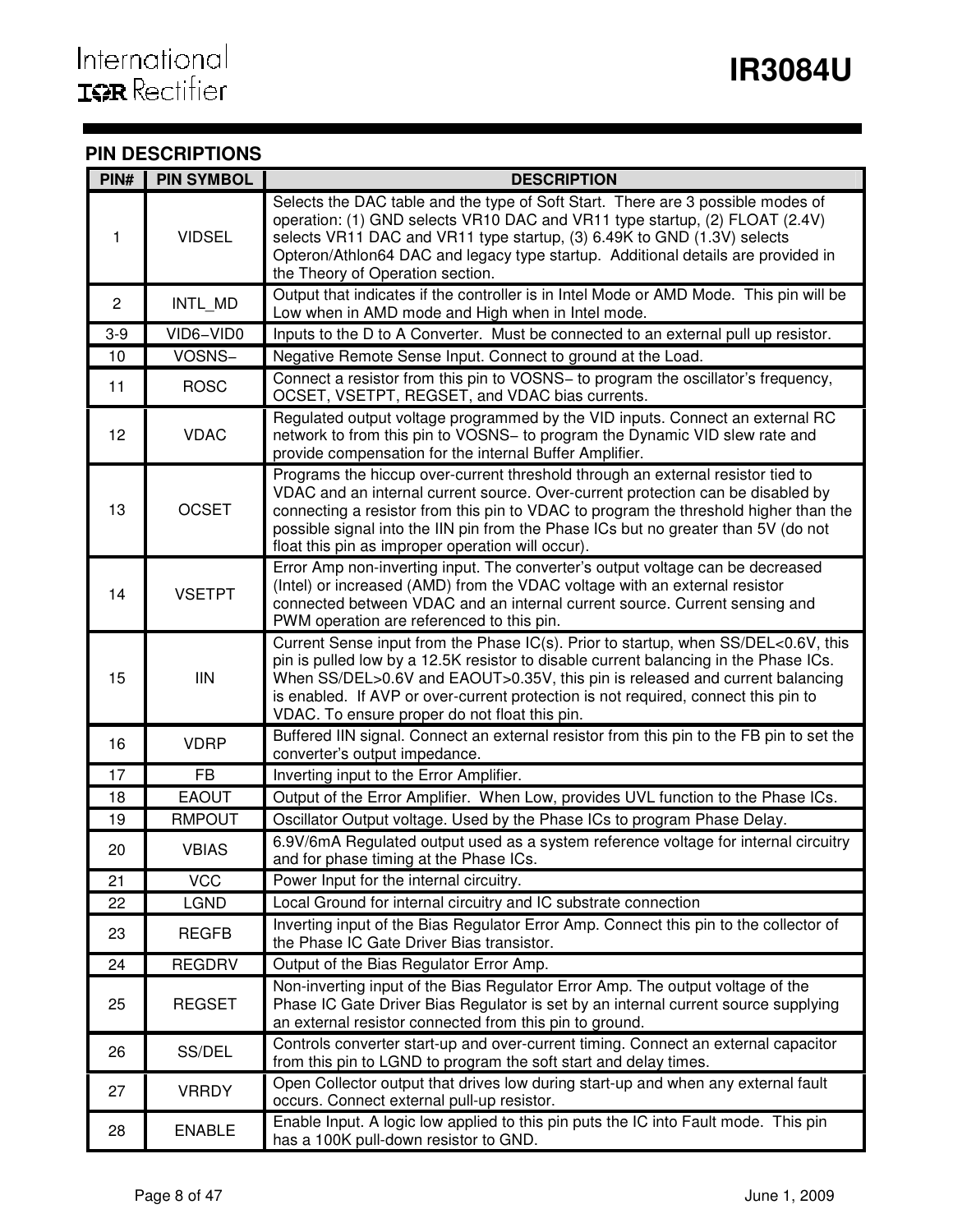# International **ISR** Rectifier

# **SYSTEM THEORY OF OPERATION**

# **XPhaseTM Architecture**

The  $XPhase^{TM}$  architecture is designed for multiphase interleaved buck converters which are used in applications requiring small size, design flexibility, low voltage, high current and fast transient response. The architecture can be used in any multiphase converter ranging from 1 to 16 or more phases where flexibility facilitates the design trade-off of multiphase converters. The scalable architecture can be applied to other applications which require high current or multiple output voltages.

As shown in Figure 2, the  $XPhase^{\text{TM}}$  architecture consists of a Control IC and a scalable array of phase converters each using a single Phase IC. The Control IC communicates with the Phase ICs through a 5-wire analog bus, i.e. bias voltage, phase timing, average current, error amplifier output, and VID voltage. The Control IC incorporates all the system functions, i.e. VID, PWM ramp oscillator, error amplifier, bias voltage, and fault protections etc. The Phase IC implements the functions required by the converter of each phase, i.e. the gate drivers, PWM comparator and latch, over-voltage protection, and current sensing and sharing.

There is no unused or redundant silicon with the XPhase<sup>TM</sup> architecture compared to others such as a 4 phase controller that can be configured for 2, 3, or 4 phase operation. PCB Layout is easier since the 5 wire bus eliminates the need for point-to-point wiring between the Control IC and each Phase. The critical gate drive and current sense connections are short and local to the Phase ICs. This improves the PCB layout by lowering the parasitic inductance of the gate drive circuits and reducing the noise of the current sense signal.



Figure 2 – System Block Diagram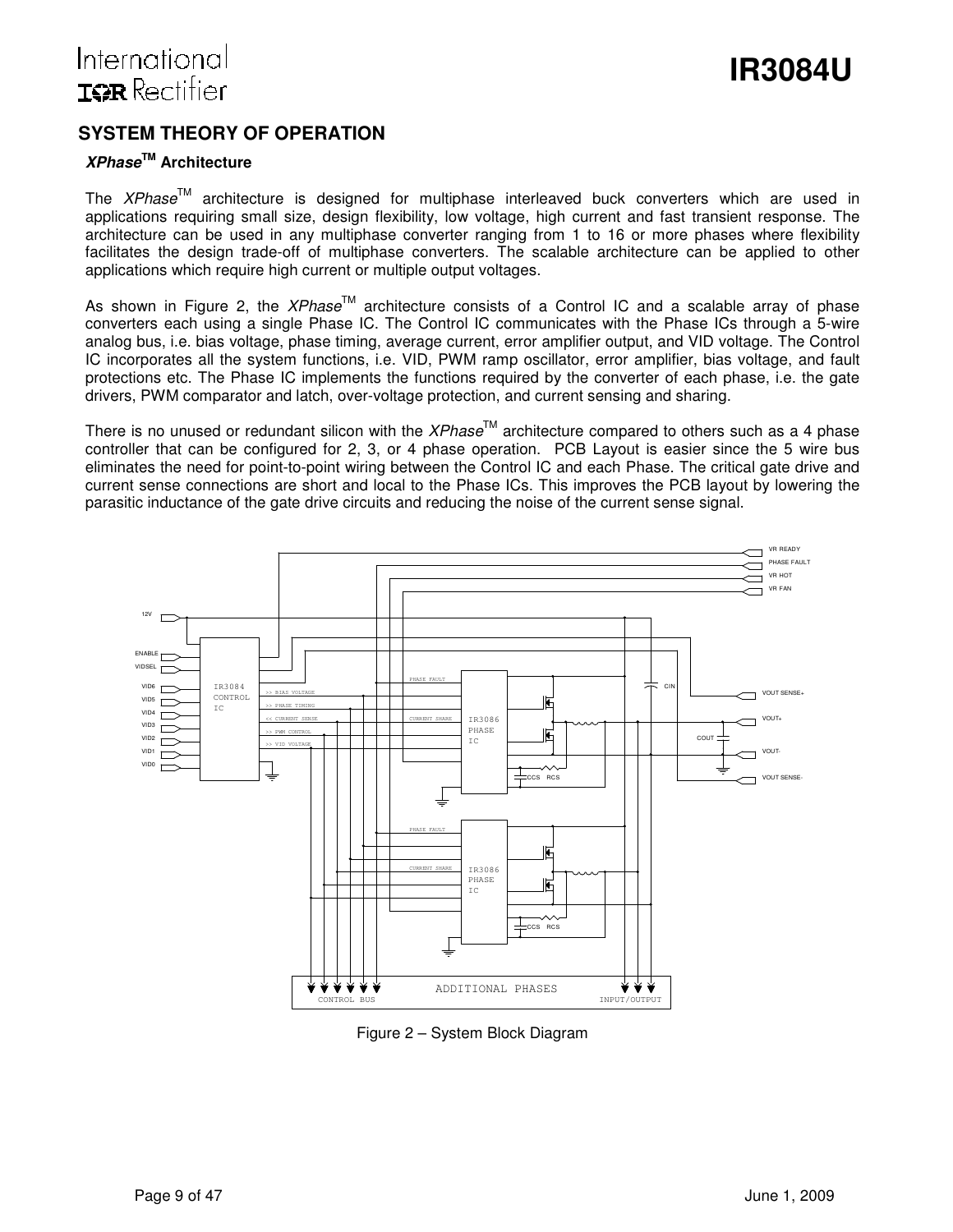### **PWM Control Method**

The PWM block diagram of the  $XPhase<sup>TM</sup>$  architecture is shown in Figure 3. Feed-forward voltage mode control with trailing edge modulation is used. A high-gain wide-bandwidth voltage type error amplifier in the Control IC is used for the voltage control loop. An external RC circuit connected to the input voltage and ground is used to program the slope of the PWM ramp and to provide the feed-forward control at each phase. The PWM ramp slope will change with the input voltage and automatically compensate for changes in the input voltage. The input voltage can change due to variations in the silver box output voltage or due to drops in the PCB related to changes in load current.



Figure 3 – IR3084U PWM Block Diagram

# **Frequency and Phase Timing Control**

The oscillator is located in the Control IC and its frequency is programmable from 150kHz to 1MHZ by an external resistor. The output of the oscillator is a 50% duty cycle triangle waveform with peak and valley voltages of approximately 5V and 1V. This signal is used to program both the switching frequency and phase timing of the Phase ICs. The Phase IC is programmed by resistor divider RRAMP1 and RRAMP2 connected between the VBIAS reference voltage and the Phase IC LGND pin. A comparator in the Phase ICs detects the crossing of the oscillator waveform with the voltage generated by the resistor divider and triggers a clock pulse that starts the PWM cycle. The peak and valley voltages track the VBIAS voltage reducing potential Phase IC timing errors. Figure 4 shows the Phase timing for an 8 phase converter. Note that both slopes of the triangle waveform can be used for synchronization by swapping the RAMP  $+$  and  $-$  pins.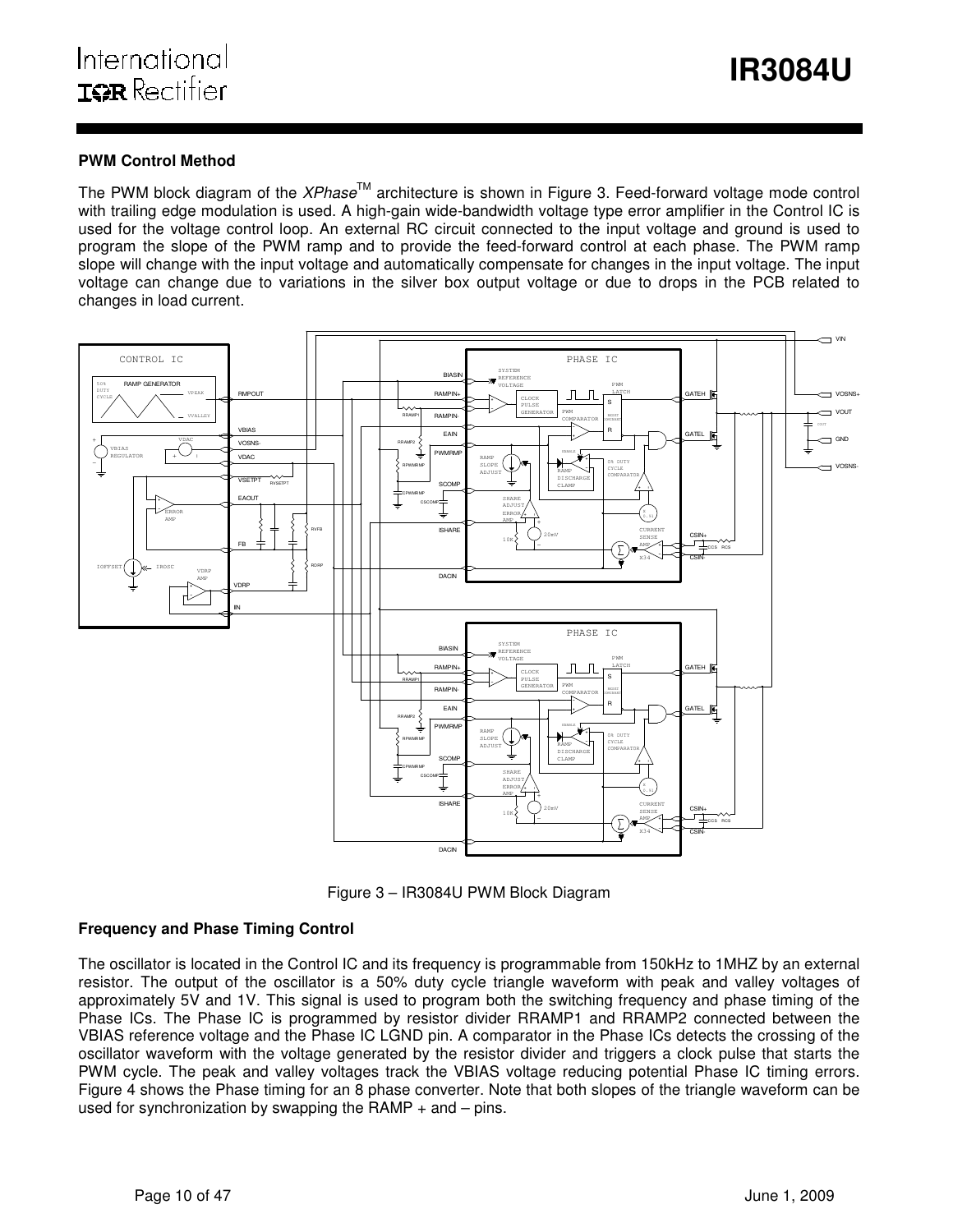# **IR3084U**

# International **IOR** Rectifier



Figure 4 – 8 Phase Oscillator Waveforms

### **PWM Operation**

The PWM comparator is located in the Phase IC. Upon receiving a clock pulse, the PWM latch is set, the PWMRMP voltage begins to increase, the low side driver is turned off, and the high side driver is then turned on. When the PWMRMP voltage exceeds the Error Amp's output voltage the PWM latch is reset. This turns off the high side driver, turns on the low side driver, and activates the Ramp Discharge Clamp. The clamp quickly discharges the PWMRMP capacitor to the VDAC voltage of the Control IC until the next clock pulse.

The PWM latch is reset dominant allowing all phases to go to zero duty cycle within a few tens of nanoseconds in response to a load step decrease. Phases can overlap and go to 100% duty cycle in response to a load step increase with turn-on gated by the clock pulses. An Error Amp output voltage greater than the common mode input range of the PWM comparator results in 100% duty cycle regardless of the voltage of the PWM ramp. This arrangement guarantees the Error Amp is always in control and can demand 0 to 100% duty cycle as required. It also favors response to a load step decrease which is appropriate given the low output to input voltage ratio of most systems. The inductor current will increase much more rapidly than decrease in response to load transients.

This control method is designed to provide "single cycle transient response" where the inductor current changes in response to load transients within a single switching cycle maximizing the effectiveness of the power train and minimizing the output capacitor requirements. An additional advantage is that differences in ground or input voltage at the phases have no effect on operation since the PWM ramps are referenced to VDAC.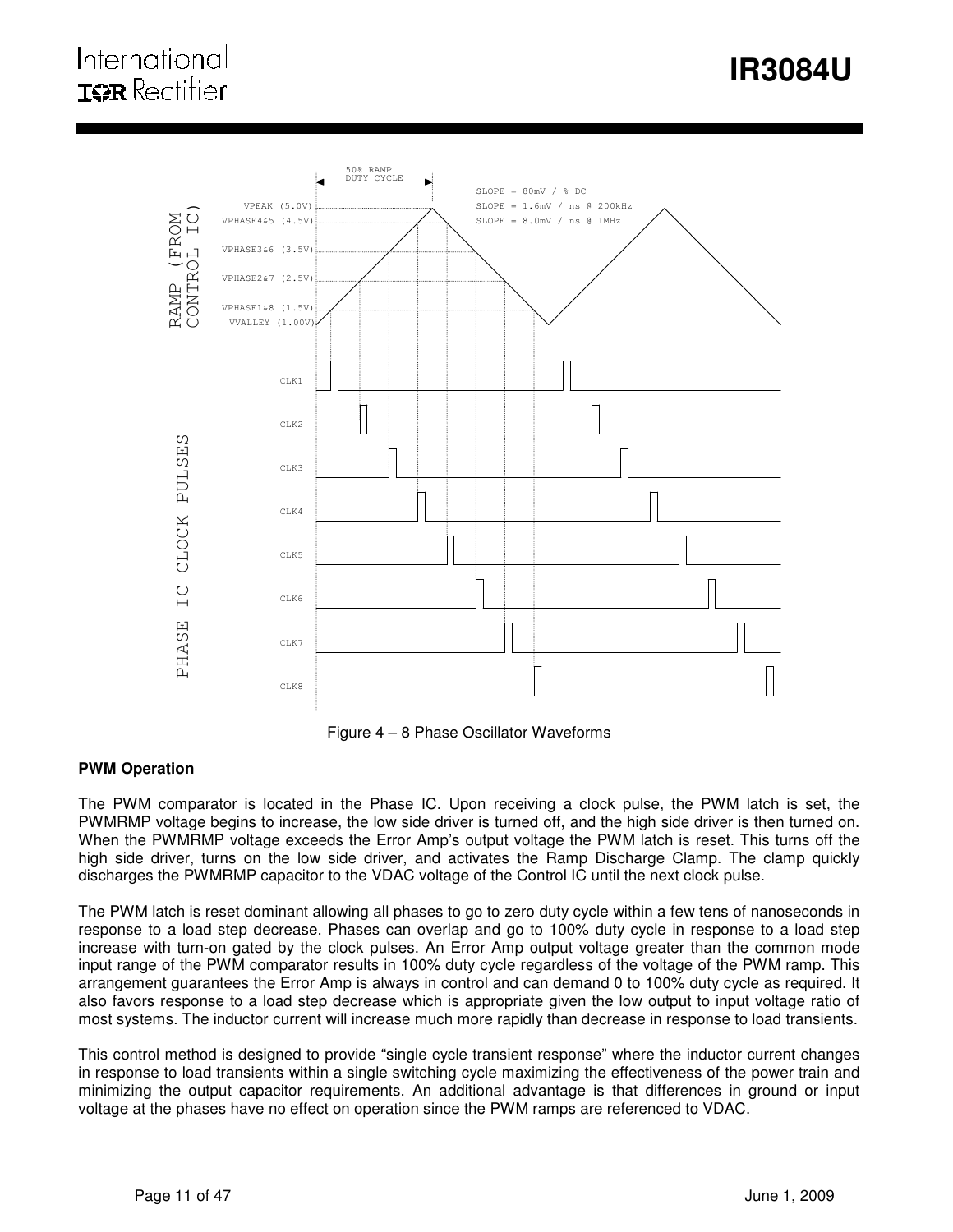# **Body BrakingTM**

In a conventional synchronous buck converter, the minimum time required to reduce the current in the inductor in response to a load step decrease is;

ı

$$
T_{SLEW} = [L \times (I_{MAX} - I_{MIN})] / Vout
$$

The slew rate of the inductor current can be significantly increased by turning off the synchronous rectifier in response to a load step decrease. The switch node voltage is then forced to decrease until conduction of the synchronous rectifier's body diode occurs. This increases the voltage across the inductor from Vout to Vout + V<sub>BODY DIODE</sub>. The minimum time required to reduce the current in the inductor in response to a load transient decrease is now;

$$
T_{SLEW} = [L \times (I_{MAX} - I_{MIN})] / (Vout + V_{BODY DIODE})
$$

Since the voltage drop in the body diode is often higher than output voltage, the inductor current slew rate can be increased by 2X or more. This patent pending technique is referred to as "body braking" and is accomplished through the "0% Duty Cycle Comparator" located in the Phase IC. If the Error Amp's output voltage drops below 91% of the VDAC voltage this comparator turns off the low side gate driver.

Figure 5 depicts PWM operating waveforms under various conditions



Figure 5 – PWM Operating Waveforms

### **Lossless Average Inductor Current Sensing**

Inductor current can be sensed by connecting a series resistor and a capacitor network in parallel with the inductor and measuring the voltage across the capacitor. The equation of the sensing network is,

$$
v_C(s) = v_L(s) \frac{1}{1 + sR_sC_s} = i_L(s) \frac{R_L + sL}{1 + sR_sC_s}
$$

Usually the resistor Rcs and capacitor Ccs are chosen so that the time constant of Rcs and Ccs equals the time constant of the inductor which is the inductance L over the inductor DCR. If the two time constants match, the voltage across Ccs is proportional to the current through L, and the sense circuit can be treated as if only a sense resistor with the value of RL was used. The mismatch of the time constants does not affect the measurement of inductor DC current, but affects the AC component of the inductor current.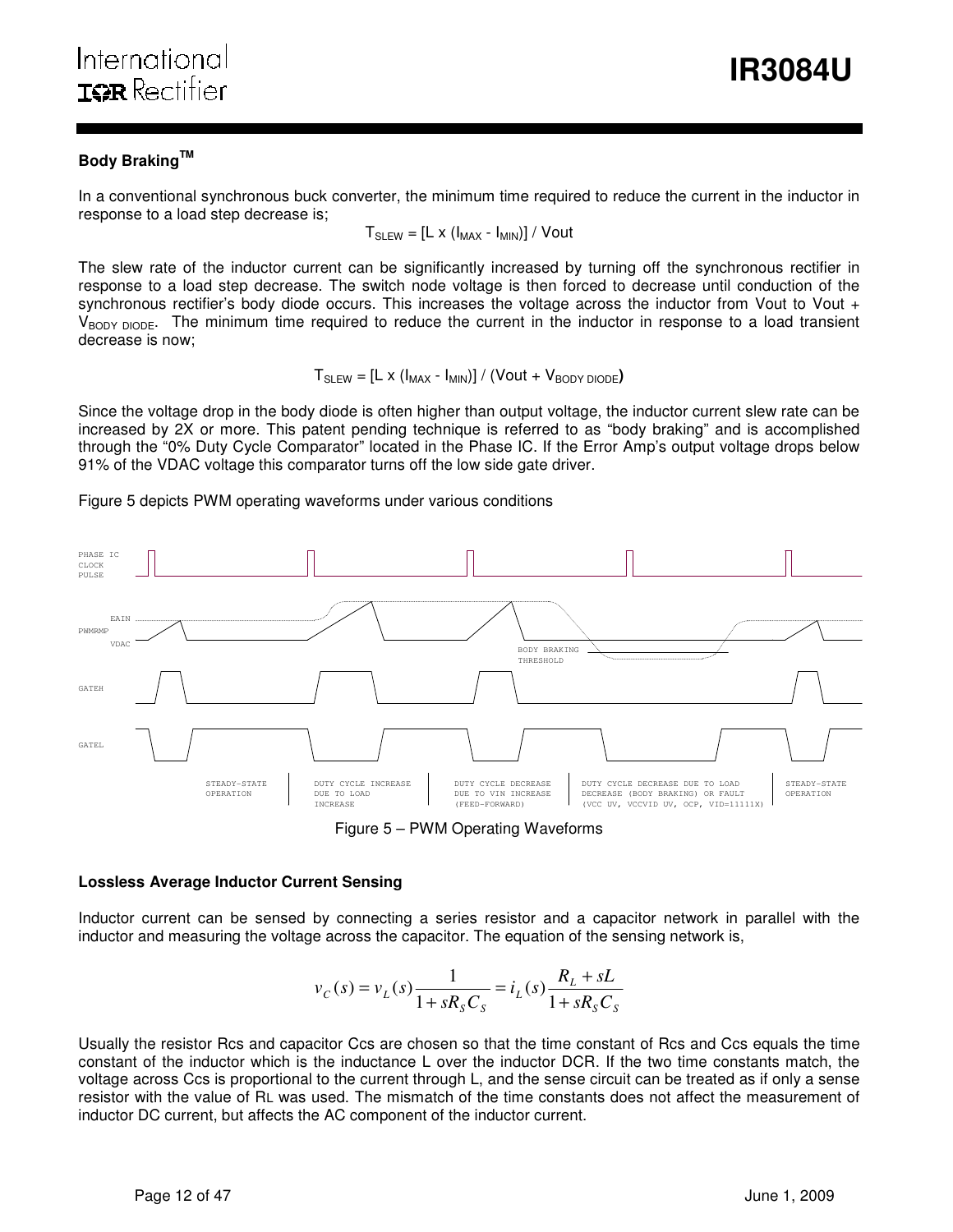The advantage of sensing the inductor current versus high side or low side sensing is that actual output current being delivered to the load is obtained rather than peak or sampled information about the switch currents. The output voltage can be positioned to meet a load line based on real time information. Except for a sense resistor in series with the inductor, this is the only sense method that can support a single cycle transient response. Other methods provide no information during either load increase (low side sensing) or load decrease (high side sensing).

ı

An additional problem associated with peak or valley current mode control for voltage positioning is that they suffer from peak-to-average errors. These errors will show in many ways but one example is the effect of frequency variation. If the frequency of a particular unit is 10% low, the peak to peak inductor current will be 10% larger and the output impedance of the converter will drop by about 10%. Variations in inductance, current sense amplifier bandwidth, PWM prop delay, any added slope compensation, input voltage, and output voltage are all additional sources of peak-to-average errors.

### **Current Sense Amplifier**

A high speed differential current sense amplifier is located in the Phase IC, as shown in Figure 6. Its gain decreases with increasing temperature and is nominally 34 at 25<sup>o</sup>C and 29 at 125<sup>o</sup>C (-1470 ppm/<sup>o</sup>C). This reduction of gain tends to compensate the 3850 ppm/ºC increase in inductor DCR. Since in most designs the Phase IC junction is hotter than the inductor these two effects tend to cancel such that no additional temperature compensation of the load line is required.

The current sense amplifier can accept positive differential input up to 100mV and negative up to -20mV before clipping. The output of the current sense amplifier is summed with the DAC voltage and sent to the Control IC and other Phases through an on-chip 10KΩ resistor connected to the ISHARE pin. The ISHARE pins of all the phases are tied together and the voltage on the share bus represents the average inductor current through all the inductors and is used by the Control IC for voltage positioning and current limit protection.



Figure 6 – Inductor Current Sensing and Current Sense Amplifier

# **Average Current Share Loop**

Current sharing between phases of the converter is achieved by the average current share loop in each Phase IC. The output of the current sense amplifier is compared with the share bus less a 20mV offset. If current in a phase is smaller than the average current, the share adjust amplifier of the phase will activate a current source that reduces the slope of its PWM ramp thereby increasing its duty cycle and output current. The crossover frequency of the current share loop can be programmed with a capacitor at the SCOMP pin so that the share loop does not interact with the output voltage loop.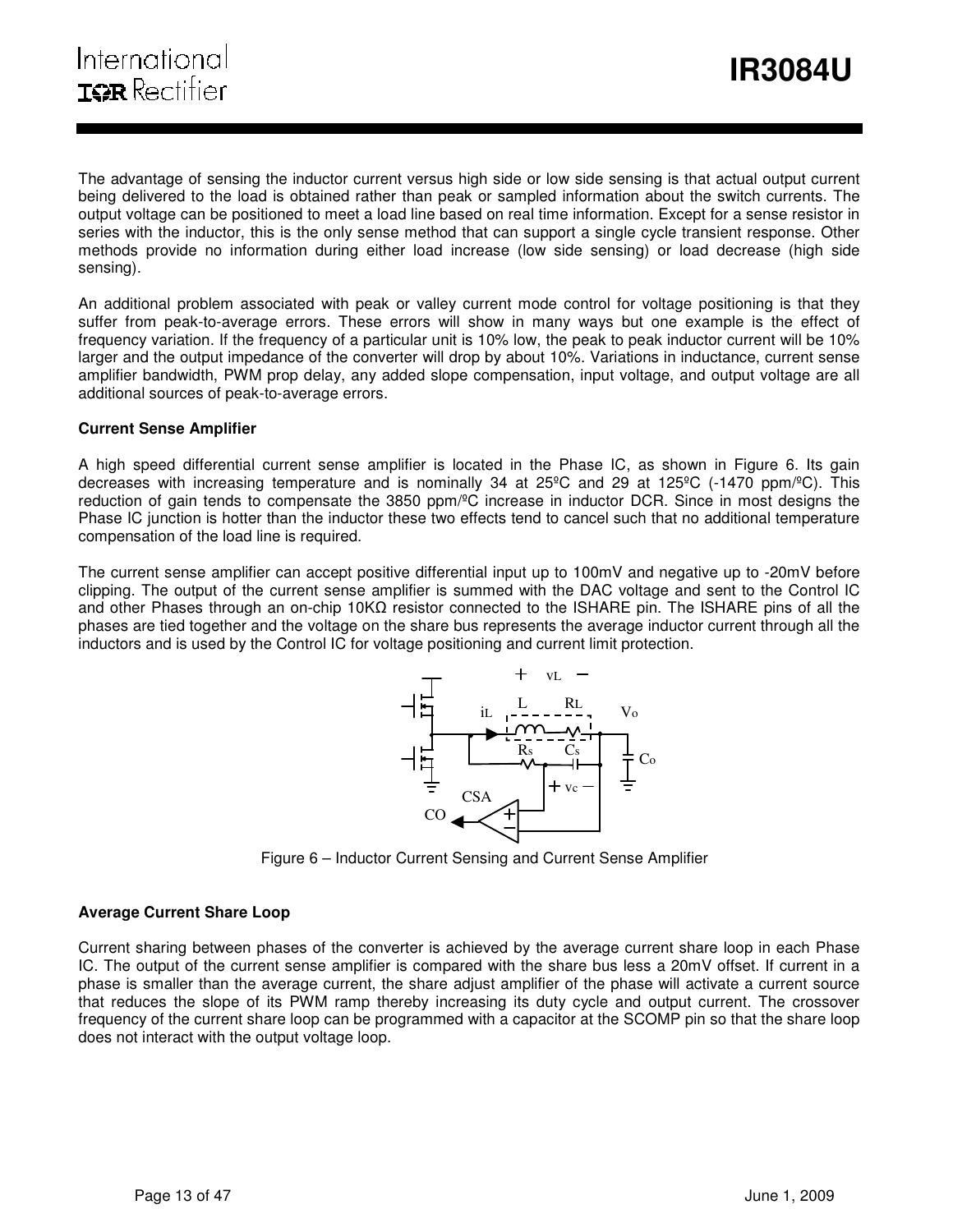# **IR3084U THEORY OF OPERATION**

# **Block Diagram**



ı

Figure 7 – IR3084U Block Diagram

# **VID Control**

A 7-bit VID voltage compatible with VR10 (see Table 1) and VR11 (see Table 2) and Opteron/Athlon64 (see Table 3) is available at the VDAC pin. The VIDSEL pin configures the DAC for VR10 if grounded, VR11 if floating, and Opteron/Athlon64 if connected to GND via a 6.4K resistor. The VIDSEL pin is internally pulled-up to 2.4V through a 4.5Kohm resistor. The VID pins require an external bias voltage and should not be floated. The VID input comparators, with 0.6V reference for VR10/VR11 and 1.24V for Opteron/Athlon64, monitor the VID pins and control the 7-bit Digital-to-Analog Converter (DAC) whose output is sent to the VDAC buffer amplifier. The output of the buffer amp is the VDAC pin. The VDAC voltage is post-package trimmed to compensate for the input offsets of the Error Amp to provide a 0.5% system accuracy. The actual VDAC voltage does not represent the system set point and has a wider tolerance.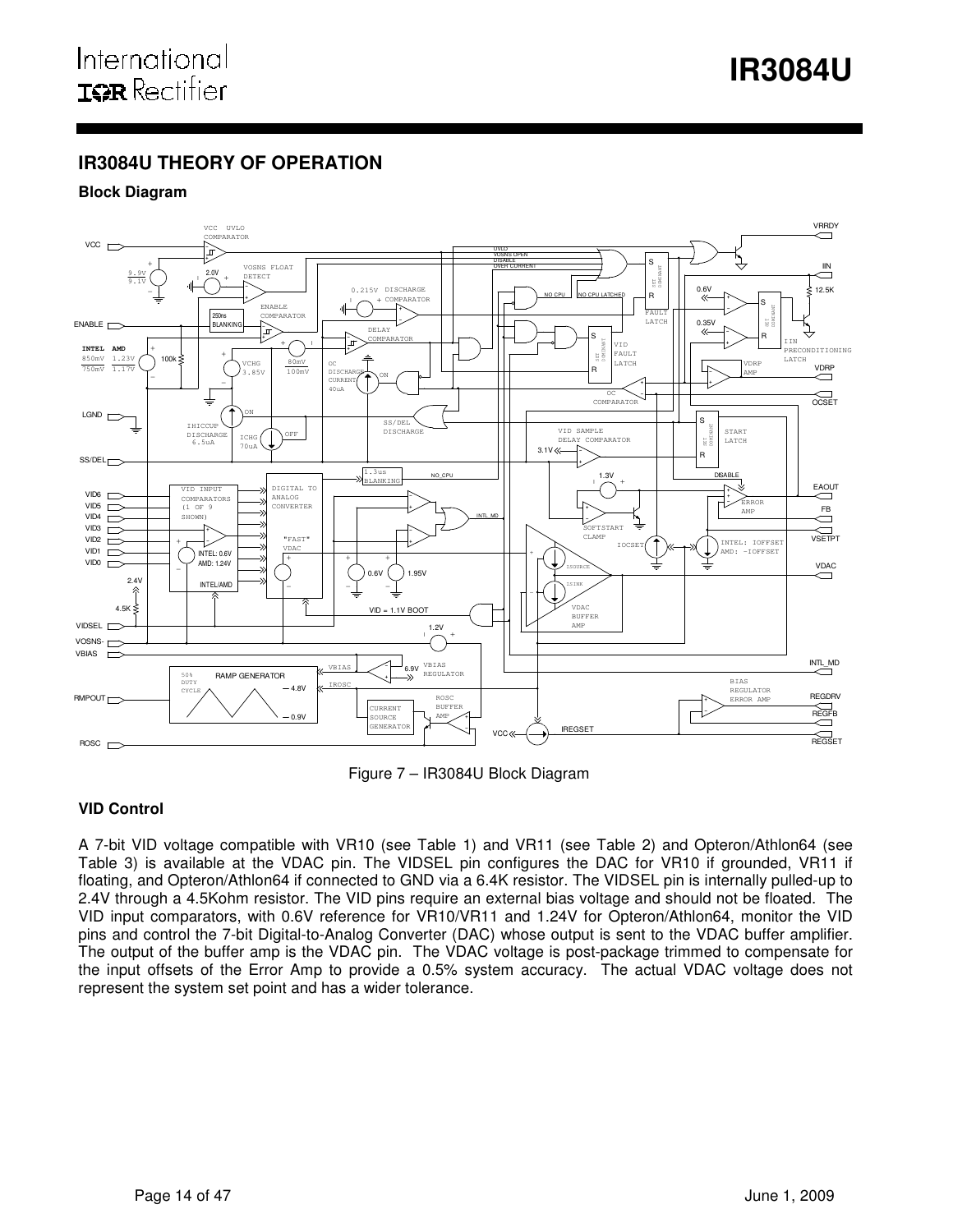# **IR3084U**

# International<br>**IGR** Rectifier

| VID4         | VID <sub>3</sub>             | VID <sub>2</sub>  | VID1              | VID <sub>0</sub>  | VID <sub>5</sub>             | VID6                      | Voltage            | VID4                         | VID <sub>3</sub>  | VID <sub>2</sub>  | VID1                         | VID <sub>0</sub>             | VID <sub>5</sub>  | VID <sub>6</sub> | Voltage                      |
|--------------|------------------------------|-------------------|-------------------|-------------------|------------------------------|---------------------------|--------------------|------------------------------|-------------------|-------------------|------------------------------|------------------------------|-------------------|------------------|------------------------------|
| 0            | $\mathbf{1}$                 | $\mathbf 0$       | $\mathbf{1}$      | 0                 | $\mathbf{1}$                 | $\mathbf{1}$              | 1.60000            | 1                            | 1                 | 0                 | $\mathbf{1}$                 | 0                            | 1                 | 1                | 1.20000                      |
| 0            | $\mathbf{1}$                 | 0                 | 1                 | 0                 | 1                            | 0                         | 1.59375            | 1                            | 1                 | 0                 | 1                            | 0                            | 1                 | 0                | 1.19375                      |
| 0            | $\mathbf{1}$                 | 0                 | 1                 | 1                 | $\pmb{0}$                    | 1                         | 1.58750            | $\mathbf{1}$                 | 1                 | $\mathbf 0$       | $\mathbf{1}$                 | $\mathbf{1}$                 | $\mathbf 0$       | $\mathbf{1}$     | 1.18750                      |
| 0            | 1                            | $\mathbf 0$       | 1                 | 1                 | 0                            | 0                         | 1.58125            | $\mathbf{1}$                 | 1                 | $\mathbf 0$       | $\mathbf{1}$                 | $\mathbf{1}$                 | 0                 | 0                | 1.18125                      |
| 0            | 1                            | $\mathbf 0$       | 1                 | 1                 | 1                            | $\mathbf{1}$              | 1.57500            | 1                            | 1                 | 0                 | $\mathbf{1}$                 | 1                            | 1                 | $\mathbf{1}$     | 1.17500                      |
| 0            | $\mathbf{1}$                 | $\mathbf 0$       | $\mathbf{1}$      | 1                 | $\mathbf{1}$                 | 0                         | 1.56875            | $\mathbf{1}$                 | $\mathbf{1}$      | 0                 | $\mathbf{1}$                 | $\mathbf{1}$                 | $\mathbf{1}$      | $\pmb{0}$        | 1.16875                      |
| $\mathbf 0$  | $\mathbf{1}$                 | 1                 | 0                 | 0                 | 0                            | 1                         | 1.56250            | $\mathbf{1}$                 | 1                 | $\mathbf{1}$      | $\pmb{0}$                    | 0                            | 0                 | $\mathbf{1}$     | 1.16250                      |
| 0            | $\mathbf{1}$                 | $\mathbf{1}$      | $\pmb{0}$         | 0                 | $\pmb{0}$                    | $\pmb{0}$                 | 1.55625            | $\mathbf{1}$                 | $\mathbf{1}$      | $\mathbf{1}$      | $\pmb{0}$                    | 0                            | 0                 | $\pmb{0}$        | 1.15625                      |
| 0            | 1                            | 1                 | 0                 | 0                 | 1                            | 1                         | 1.55000            | 1                            | 1                 | 1                 | 0                            | 0                            | 1                 | 1                | 1.15000                      |
| $\mathbf 0$  | $\mathbf{1}$                 | 1                 | 0                 | 0                 | $\mathbf{1}$                 | $\pmb{0}$                 | 1.54375            | $\mathbf{1}$                 | $\mathbf{1}$      | $\mathbf{1}$      | $\mathbf 0$                  | 0                            | $\mathbf{1}$      | $\pmb{0}$        | 1.14375                      |
| 0            | 1                            | 1                 | 0                 | 1                 | 0                            | 1                         | 1.53750            | 1                            | 1                 | $\mathbf{1}$      | $\mathbf 0$                  | 1                            | 0                 | $\mathbf{1}$     | 1.13750                      |
| 0            | 1                            | 1                 | 0                 | 1                 | 0                            | 0                         | 1.53125            | 1                            | 1                 | $\mathbf{1}$      | 0                            | $\mathbf{1}$                 | 0                 | 0                | 1.13125                      |
| 0            | $\mathbf{1}$                 | $\mathbf{1}$      | 0                 | $\mathbf{1}$      | $\mathbf{1}$                 | $\mathbf{1}$              | 1.52500            | $\mathbf{1}$                 | $\mathbf{1}$      | $\mathbf{1}$      | $\pmb{0}$                    | $\mathbf{1}$                 | $\mathbf{1}$      | $\mathbf{1}$     | 1.12500                      |
| 0            | $\mathbf{1}$                 | 1                 | 0                 | 1                 | 1                            | 0                         | 1.51875            | 1                            | 1                 | $\mathbf{1}$      | $\pmb{0}$                    | $\mathbf{1}$                 | 1                 | 0                | 1.11875                      |
| 0            | $\mathbf{1}$                 | 1                 | 1                 | 0                 | $\pmb{0}$                    | $\mathbf{1}$              | 1.51250            | $\mathbf{1}$                 | $\mathbf{1}$      | $\mathbf{1}$      | $\mathbf{1}$                 | $\mathbf 0$                  | $\pmb{0}$         | $\mathbf{1}$     | 1.11250                      |
| 0            | 1                            | 1                 | 1                 | 0                 | $\pmb{0}$                    | 0                         | 1.50625            | 1                            | 1                 | 1                 | $\mathbf{1}$                 | 0                            | 0                 | $\pmb{0}$        | 1.10625                      |
| 0            | $\mathbf{1}$                 | 1                 | 1                 | 0                 | 1                            | $\mathbf{1}$              | 1.50000            | 1                            | $\mathbf{1}$      | $\mathbf{1}$      | $\mathbf{1}$                 | 0                            | 1                 | $\mathbf{1}$     | 1.10000                      |
| 0            | $\mathbf{1}$                 | $\mathbf{1}$      | $\mathbf{1}$      | 0                 | $\mathbf{1}$                 | 0                         | 1.49375            | $\mathbf{1}$                 | $\mathbf{1}$      | $\mathbf{1}$      | $\mathbf{1}$                 | 0                            | $\mathbf{1}$      | $\pmb{0}$        | 1.09375                      |
| $\mathbf 0$  | 1                            | 1                 | $\mathbf{1}$      | 1                 | 0                            | 1                         | 1.48750            | 1                            | 1                 | 1                 | $\mathbf{1}$                 | $\mathbf{1}$                 | 0                 | 1                | <b>FAULT</b>                 |
| 0            | $\mathbf{1}$                 | $\mathbf{1}$      | $\mathbf{1}$      | $\mathbf{1}$      | $\pmb{0}$                    | $\pmb{0}$                 | 1.48125            | $\mathbf{1}$                 | $\mathbf{1}$      | $\mathbf{1}$      | $\mathbf{1}$                 | $\mathbf{1}$                 | 0                 | $\pmb{0}$        | <b>FAULT</b>                 |
| 0<br>0       | $\mathbf{1}$<br>$\mathbf{1}$ | 1<br>$\mathbf{1}$ | 1<br>$\mathbf{1}$ | 1<br>$\mathbf{1}$ | $\mathbf{1}$<br>$\mathbf{1}$ | $\mathbf{1}$<br>$\pmb{0}$ | 1.47500<br>1.46875 | $\mathbf{1}$<br>$\mathbf{1}$ | 1<br>$\mathbf{1}$ | 1<br>$\mathbf{1}$ | $\mathbf{1}$<br>$\mathbf{1}$ | $\mathbf{1}$<br>$\mathbf{1}$ | 1<br>$\mathbf{1}$ | 1<br>$\pmb{0}$   | <b>FAULT</b><br><b>FAULT</b> |
| 1            | 0                            | $\mathbf 0$       | 0                 | 0                 | 0                            | 1                         |                    | 0                            | 0                 | 0                 | $\mathbf 0$                  | 0                            | 0                 | $\mathbf{1}$     |                              |
| 1            | 0                            | $\mathbf 0$       | 0                 | 0                 | 0                            | 0                         | 1.46250<br>1.45625 | 0                            | 0                 | 0                 | 0                            | 0                            | 0                 | 0                | 1.08750<br>1.08125           |
| $\mathbf{1}$ | $\pmb{0}$                    | $\mathbf 0$       | 0                 | 0                 | $\mathbf{1}$                 | $\mathbf{1}$              | 1.45000            | $\mathbf 0$                  | 0                 | 0                 | $\mathbf 0$                  | 0                            | $\mathbf{1}$      | $\mathbf{1}$     | 1.07500                      |
| 1            | $\pmb{0}$                    | $\mathbf 0$       | $\pmb{0}$         | 0                 | 1                            | 0                         | 1.44375            | 0                            | $\pmb{0}$         | $\mathbf 0$       | $\pmb{0}$                    | $\pmb{0}$                    | 1                 | $\pmb{0}$        | 1.06875                      |
| $\mathbf{1}$ | 0                            | $\mathbf 0$       | 0                 | 1                 | $\pmb{0}$                    | 1                         | 1.43750            | 0                            | $\mathbf 0$       | $\mathbf 0$       | 0                            | $\mathbf{1}$                 | 0                 | 1                | 1.06250                      |
| 1            | $\mathbf 0$                  | $\mathbf 0$       | 0                 | 1                 | $\pmb{0}$                    | $\pmb{0}$                 | 1.43125            | $\mathbf 0$                  | $\mathbf 0$       | $\mathbf 0$       | $\mathbf 0$                  | $\mathbf{1}$                 | $\pmb{0}$         | $\pmb{0}$        | 1.05625                      |
| 1            | $\mathbf 0$                  | $\mathbf 0$       | 0                 | $\mathbf{1}$      | 1                            | $\mathbf{1}$              | 1.42500            | $\mathbf 0$                  | 0                 | $\mathbf 0$       | $\mathbf 0$                  | 1                            | 1                 | $\mathbf{1}$     | 1.05000                      |
| 1            | $\mathbf 0$                  | $\mathbf 0$       | 0                 | 1                 | $\mathbf{1}$                 | 0                         | 1.41875            | $\mathbf 0$                  | 0                 | 0                 | 0                            | $\mathbf{1}$                 | $\mathbf{1}$      | $\pmb{0}$        | 1.04375                      |
| 1            | $\pmb{0}$                    | 0                 | 1                 | 0                 | 0                            | 1                         | 1.41250            | 0                            | $\mathbf 0$       | $\mathbf 0$       | 1                            | 0                            | 0                 | 1                | 1.03750                      |
| $\mathbf{1}$ | $\pmb{0}$                    | $\mathbf 0$       | $\mathbf{1}$      | 0                 | $\pmb{0}$                    | $\pmb{0}$                 | 1.40625            | 0                            | $\mathbf 0$       | $\mathbf 0$       | $\mathbf{1}$                 | 0                            | 0                 | $\pmb{0}$        | 1.03125                      |
| 1            | $\mathbf 0$                  | $\mathbf 0$       | 1                 | 0                 | $\mathbf{1}$                 | 1                         | 1.40000            | $\mathbf 0$                  | $\mathbf 0$       | $\mathbf 0$       | $\mathbf{1}$                 | 0                            | 1                 | $\mathbf{1}$     | 1.02500                      |
| $\mathbf{1}$ | $\mathbf 0$                  | $\mathbf 0$       | $\mathbf{1}$      | $\pmb{0}$         | $\mathbf{1}$                 | $\pmb{0}$                 | 1.39375            | $\pmb{0}$                    | $\mathbf 0$       | $\mathbf 0$       | $\mathbf{1}$                 | $\mathbf 0$                  | $\mathbf{1}$      | $\pmb{0}$        | 1.01875                      |
| 1            | 0                            | 0                 | 1                 | 1                 | 0                            | 1                         | 1.38750            | 0                            | 0                 | 0                 | $\mathbf{1}$                 | 1                            | 0                 | $\mathbf{1}$     | 1.01250                      |
| 1            | $\mathbf 0$                  | $\mathbf 0$       | $\mathbf{1}$      | $\mathbf{1}$      | 0                            | 0                         | 1.38125            | $\pmb{0}$                    | 0                 | 0                 | $\mathbf{1}$                 | $\mathbf{1}$                 | 0                 | 0                | 1.00625                      |
| $\mathbf{1}$ | $\pmb{0}$                    | $\mathbf 0$       | $\mathbf{1}$      | $\mathbf{1}$      | $\mathbf{1}$                 | $\mathbf{1}$              | 1.37500            | $\mathbf 0$                  | 0                 | 0                 | $\mathbf{1}$                 | $\mathbf{1}$                 | $\mathbf{1}$      | $\mathbf{1}$     | 1.00000                      |
| 1            | $\pmb{0}$                    | 0                 | 1                 | 1                 | 1                            | 0                         | 1.36875            | 0                            | $\pmb{0}$         | $\mathbf 0$       | $\mathbf{1}$                 | $\mathbf{1}$                 | 1                 | 0                | 0.99375                      |
| 1            | $\mathbf 0$                  | 1                 | $\mathbf 0$       | 0                 | $\pmb{0}$                    | 1                         | 1.36250            | $\mathbf 0$                  | $\mathbf 0$       | $\mathbf{1}$      | $\mathbf 0$                  | $\mathbf 0$                  | 0                 | 1                | 0.98750                      |
| $\mathbf{1}$ | $\mathbf 0$                  | 1                 | 0                 | 0                 | $\pmb{0}$                    | $\pmb{0}$                 | 1.35625            | $\mathbf 0$                  | $\mathbf 0$       | $\mathbf{1}$      | $\mathbf 0$                  | 0                            | $\pmb{0}$         | $\pmb{0}$        | 0.98125                      |
| 1            | $\mathbf 0$                  | 1                 | 0                 | 0                 | 1                            | $\mathbf{1}$              | 1.35000            | $\mathbf 0$                  | 0                 | $\mathbf{1}$      | 0                            | 0                            | 1                 | $\mathbf{1}$     | 0.97500                      |
| 1            | 0                            | $\mathbf{1}$      | 0                 | 0                 | $\mathbf{1}$                 | 0                         | 1.34375            | $\mathbf 0$                  | 0                 | $\mathbf{1}$      | $\mathbf 0$                  | 0                            | 1                 | 0                | 0.96875                      |
| 1            | 0                            | 1                 | 0                 | 1                 | 0                            | 1                         | 1.33750            | 0                            | $\pmb{0}$         | 1                 | 0                            | $\mathbf{1}$                 | 0                 | 1                | 0.96250                      |
| 1            | $\pmb{0}$                    | $\mathbf{1}$      | 0                 | 1                 | $\pmb{0}$                    | $\pmb{0}$                 | 1.33125            | $\mathbf 0$                  | $\pmb{0}$         | $\mathbf{1}$      | $\pmb{0}$                    | $\mathbf{1}$                 | 0                 | $\pmb{0}$        | 0.95625                      |
| 1            | $\mathbf 0$                  | 1                 | 0                 | 1                 | 1                            | 1                         | 1.32500            | 0                            | 0                 | 1                 | 0                            | 1                            | 1                 | 1                | 0.95000                      |
| 1            | 0                            | 1                 | 0                 | 1                 | $\mathbf{1}$                 | 0                         | 1.31875            | 0                            | 0                 | 1                 | 0                            | $\mathbf{1}$                 | $\mathbf{1}$      | 0                | 0.94375                      |
| 1            | 0                            | 1                 | 1                 | 0                 | 0                            | 1                         | 1.31250            | 0                            | 0                 | 1                 | -1                           | 0                            | 0                 | 1                | 0.93750                      |
| 1            | 0                            | 1                 | 1                 | 0                 | 0                            | 0                         | 1.30625            | 0                            | $\mathbf 0$       | 1                 | 1                            | 0                            | 0                 | 0                | 0.93125                      |
| 1            | 0                            | $\mathbf{1}$      | $\mathbf{1}$      | 0                 | $\mathbf{1}$                 | $\mathbf{1}$              | 1.30000            | 0                            | 0                 | $\mathbf{1}$      | $\mathbf{1}$                 | 0                            | 1                 | $\mathbf{1}$     | 0.92500                      |
| $\mathbf{1}$ | 0                            | 1                 | 1                 | 0                 | $\mathbf{1}$                 | 0                         | 1.29375            | 0                            | 0                 | $\mathbf{1}$      | 1                            | 0                            | 1                 | 0                | 0.91875                      |
| $\mathbf{1}$ | 0                            | $\mathbf{1}$      | $\mathbf{1}$      | 1                 | 0                            | $\mathbf{1}$              | 1.28750            | 0                            | 0                 | $\mathbf{1}$      | $\mathbf{1}$                 | $\mathbf{1}$                 | 0                 | $\mathbf{1}$     | 0.91250                      |
| $\mathbf{1}$ | $\mathbf 0$                  | $\mathbf{1}$      | $\mathbf{1}$      | $\mathbf{1}$      | 0                            | 0                         | 1.28125            | 0                            | 0                 | $\mathbf{1}$      | $\mathbf{1}$                 | $\mathbf{1}$                 | 0                 | 0                | 0.90625                      |
| 1            | 0                            | 1                 | 1                 | 1                 | $\mathbf{1}$                 | $\mathbf{1}$              | 1.27500            | 0                            | 0                 | $\mathbf{1}$      | $\mathbf{1}$                 | $\mathbf{1}$                 | 1                 | $\mathbf{1}$     | 0.90000                      |
| 1            | 0                            | $\mathbf{1}$      | 1                 | 1                 | 1                            | 0                         | 1.26875            | 0                            | 0                 | 1                 | $\mathbf{1}$                 | $\mathbf{1}$                 | 1                 | 0                | 0.89375                      |
| 1            | $\mathbf{1}$                 | 0                 | 0                 | 0                 | 0                            | 1                         | 1.26250            | 0                            | 1                 | 0                 | 0                            | 0                            | 0                 | 1                | 0.88750                      |
| $\mathbf{1}$ | $\mathbf{1}$                 | $\pmb{0}$         | $\pmb{0}$         | 0                 | 0                            | 0                         | 1.25625            | $\mathbf 0$                  | $\mathbf{1}$      | 0                 | $\mathbf 0$                  | 0                            | 0                 | 0                | 0.88125                      |
| 1            | 1                            | $\mathbf 0$       | 0                 | 0                 | 1                            | 1                         | 1.25000            | 0                            | 1                 | 0                 | 0                            | 0                            | 1                 | 1                | 0.87500                      |
| $\mathbf{1}$ | $\mathbf{1}$                 | $\pmb{0}$         | 0                 | 0                 | 1                            | 0                         | 1.24375            | 0                            | $\mathbf{1}$      | 0                 | 0                            | 0                            | $\mathbf{1}$      | 0                | 0.86875                      |
| 1            | 1                            | 0                 | 0                 | 1                 | 0                            | 1                         | 1.23750            | 0                            | 1                 | 0                 | 0                            | $\mathbf{1}$                 | 0                 | 1                | 0.86250                      |
| 1            | 1                            | $\mathbf 0$       | 0                 | 1                 | 0                            | 0                         | 1.23125            | 0                            | $\mathbf{1}$      | $\mathbf 0$       | 0                            | $\mathbf{1}$                 | 0                 | 0                | 0.85625                      |
| $\mathbf{1}$ | $\mathbf{1}$                 | 0                 | 0                 | 1                 | $\mathbf{1}$                 | 1                         | 1.22500            | 0                            | $\mathbf{1}$      | 0                 | $\pmb{0}$                    | $\mathbf{1}$                 | 1                 | 1                | 0.85000                      |
| 1            | 1                            | 0                 | 0                 | 1                 | $\mathbf{1}$                 | 0                         | 1.21875            | 0                            | $\mathbf{1}$      | 0                 | 0                            | 1                            | 1                 | 0                | 0.84375                      |
| $\mathbf{1}$ | 1                            | 0                 | 1                 | 0                 | 0                            | 1                         | 1.21250            | 0                            | $\mathbf{1}$      | 0                 | $\mathbf{1}$                 | 0                            | 0                 | $\mathbf{1}$     | 0.83750                      |
| $\mathbf{1}$ | 1                            | 0                 | 1                 | 0                 | 0                            | 0                         | 1.20625            | 0                            | $\mathbf{1}$      | $\mathbf 0$       | $\mathbf{1}$                 | 0                            | 0                 | 0                | 0.83125                      |

ı

Table 1 – VR10 7-bit VID Table with 6.25mV Extension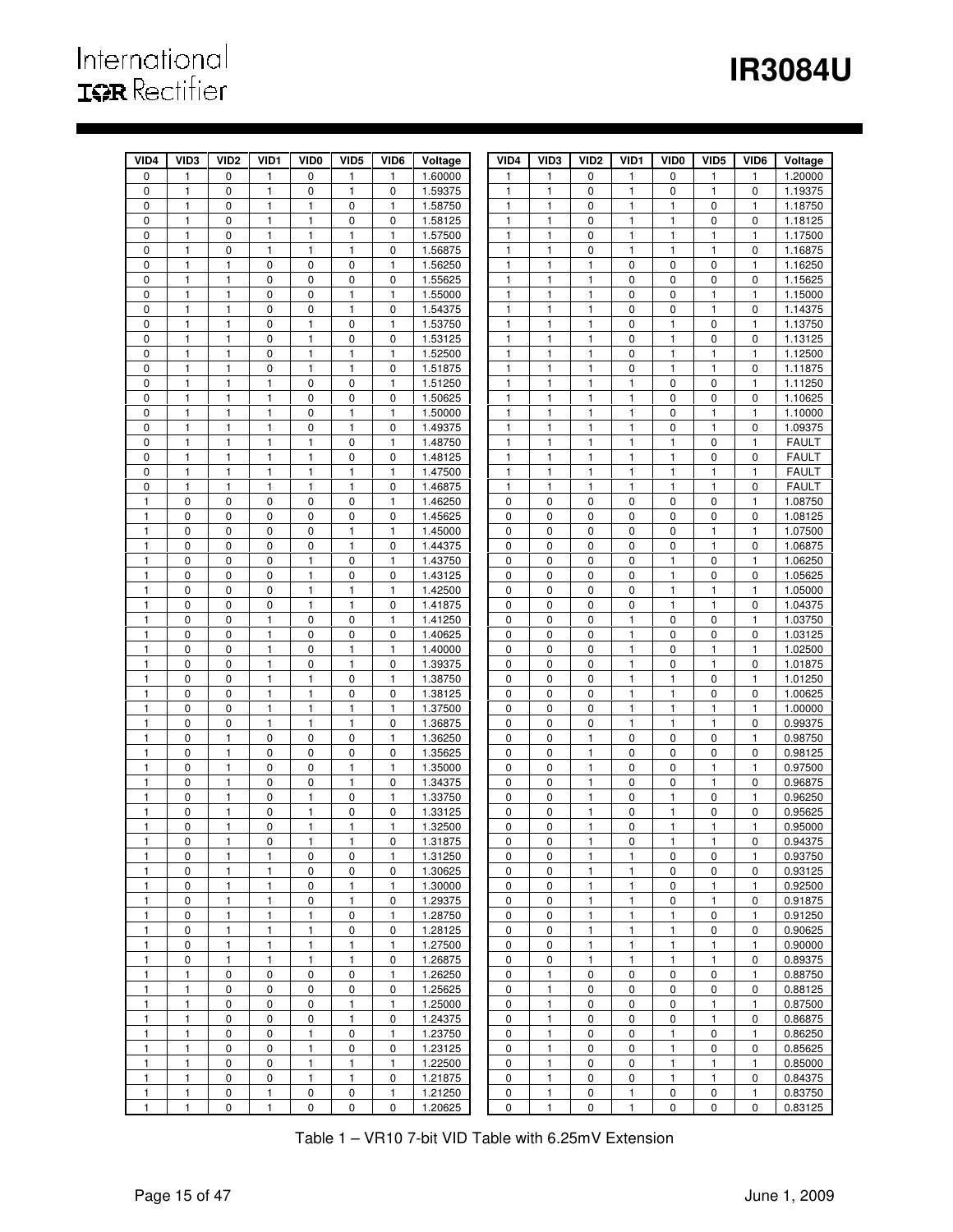# International<br>**IGR** Rectifier

# **IR3084U**

| Hex (VID7:VID0) | Dec (VID7:VID0)      | Voltage            | Hex (VID7:VID0)       | Dec (VID7:VID0)      | Voltage            |
|-----------------|----------------------|--------------------|-----------------------|----------------------|--------------------|
| 00              | 00000000             | Fault              | 40                    | 01000000             | 1.21250            |
| $\overline{01}$ | 00000001             | Fault              | 41                    | 01000001             | 1.20625            |
| 02              | 00000010             | 1.60000            | 42                    | 01000010             | 1.20000            |
| 03              | 00000011             | 1.59375            | 43                    | 01000011             | 1.19375            |
| 04              | 00000100             | 1.58750            | 44                    | 01000100             | 1.18750            |
| 05              | 00000101             | 1.58125            | 45                    | 01000101             | 1.18125            |
| 06              | 00000110             | 1.57500            | 46                    | 01000110             | 1.17500            |
| 07              | 00000111             | 1.56875            | 47                    | 01000111             | 1.16875            |
| $\overline{08}$ | 00001000             | 1.56250            | 48                    | 01001000             | 1.16250            |
| 09              | 00001001             | 1.55625            | 49                    | 01001001             | 1.15625            |
| 0A              | 00001010             | 1.55000            | 4A                    | 01001010             | 1.15000            |
| $\overline{OB}$ | 00001011             | 1.54375            | 4B                    | 01001011             | 1.14375            |
| 0C              | 00001100             | 1.53750            | 4C                    | 01001100             | 1.13750            |
| 0D              | 00001101             | 1.53125            | 4D                    | 01001101             | 1.13125            |
| 0E              | 00001110             | 1.52500            | 4E                    | 01001110             | 1.12500            |
| 0F              | 00001111             | 1.51875            | 4F                    | 01001111             | 1.11875            |
| 10              | 00010000             | 1.51250            | 50                    | 01010000             | 1.11250            |
| 11              | 00010001             | 1.50625            | 51                    | 01010001             | 1.10625            |
| 12              | 00010010             |                    | 52                    | 01010010             | 1.10000            |
| 13              |                      | 1.50000            | 53                    |                      |                    |
| 14              | 00010011<br>00010100 | 1.49375<br>1.48750 | 54                    | 01010011<br>01010100 | 1.09375<br>1.08750 |
| 15              | 00010101             |                    | 55                    |                      |                    |
| 16              | 00010110             | 1.48125<br>1.47500 | 56                    | 01010101<br>01010110 | 1.08125<br>1.07500 |
| 17              |                      |                    |                       |                      | 1.06875            |
|                 | 00010111             | 1.46875            | 57                    | 01010111             |                    |
| 18              | 00011000             | 1.46250            | 58                    | 01011000             | 1.06250            |
| 19              | 00011001             | 1.45625            | 59                    | 01011001             | 1.05625            |
| 1A              | 00011010             | 1.45000            | 5A                    | 01011010             | 1.05000            |
| 1B              | 00011011             | 1.44375            | 5B                    | 01011011             | 1.04375            |
| 1C              | 00011100             | 1.43750            | 5C                    | 01011100             | 1.03750            |
| 1D              | 00011101             | 1.43125            | 5D                    | 01011101             | 1.03125            |
| 1E              | 00011110             | 1.42500            | 5E                    | 01011110             | 1.02500            |
| 1F              | 00011111             | 1.41875            | 5F                    | 01011111             | 1.01875            |
| $\overline{20}$ | 00100000             | 1.41250            | 60                    | 01100000             | 1.01250            |
| 21              | 00100001             | 1.40625            | 61                    | 01100001             | 1.00625            |
| $\overline{22}$ | 00100010             | 1.40000            | 62                    | 01100010             | 1.00000            |
| 23<br>24        | 00100011             | 1.39375            | 63                    | 01100011             | 0.99375            |
|                 | 00100100             | 1.38750            | 64                    | 01100100             | 0.98750            |
| $\overline{25}$ | 00100101             | 1.38125            | 65                    | 01100101             | 0.98125            |
| $\overline{26}$ | 00100110             | 1.37500            | 66                    | 01100110             | 0.97500            |
| 27              | 00100111             | 1.36875            | 67                    | 01100111             | 0.96875            |
| $\overline{28}$ | 00101000             | 1.36250            | 68                    | 01101000             | 0.96250            |
| 29              | 00101001             | 1.35625            | 69                    | 01101001             | 0.95625            |
| 2A              | 00101010             | 1.35000            | 6A                    | 01101010             | 0.95000            |
| $\overline{2B}$ | 00101011             | 1.34375            | 6B                    | 01101011             | 0.94375            |
| 2C              | 00101100             | 1.33750            | 6C                    | 01101100             | 0.93750            |
| 2D              | 00101101             | 1.33125            | 6D                    | 01101101             | 0.93125            |
| 2E              | 00101110             | 1.32500            | 6E                    | 01101110             | 0.92500            |
| 2F              | 00101111             | 1.31875            | 6F                    | 01101111             | 0.91875            |
| 30              | 00110000             | 1.31250            | 70                    | 01110000             | 0.91250            |
| 31              | 00110001             | 1.30625            | 71<br>$\overline{72}$ | 01110001             | 0.90625            |
| 32              | 00110010             | 1.30000            |                       | 01110010             | 0.90000            |
| 33              | 00110011             | 1.29375            | 73                    | 01110011             | 0.89375            |
| 34              | 00110100             | 1.28750            | 74                    | 01110100             | 0.88750            |
| 35              | 00110101             | 1.28125            | 75                    | 01110101             | 0.88125            |
| 36              | 00110110             | 1.27500            | 76                    | 01110110             | 0.87500            |
| 37              | 00110111             | 1.26875            | 77                    | 01110111             | 0.86875            |
| 38              | 00111000             | 1.26250            | 78                    | 01111000             | 0.86250            |
| 39              | 00111001             | 1.25625            | 79                    | 01111001             | 0.85625            |
| 3A              | 00111010             | 1.25000            | 7A                    | 01111010             | 0.85000            |
| 3B              | 00111011             | 1.24375            | 7B                    | 01111011             | 0.84375            |
| 3C              | 00111100             | 1.23750            | 7C                    | 01111100             | 0.83750            |
| 3D              | 00111101             | 1.23125            | 7D                    | 01111101             | 0.83125            |
| 3E              | 00111110             | 1.22500            | 7E                    | 01111110             | 0.82500            |
| 3F              | 00111111             | 1.21875            | 7F                    | 01111111             | 0.81875            |

| ID7:VID0)             | Dec (VID7:VID0)      | Voltage            | Hex (VID7:VID0) | Dec (VID7:VID0)      | Voltage            |
|-----------------------|----------------------|--------------------|-----------------|----------------------|--------------------|
| 00                    | 00000000             | Fault              | 40              | 01000000             | 1.21250            |
| 01                    | 00000001             | Fault              | 41              | 01000001             | 1.20625            |
| 02                    | 00000010             | 1.60000            | 42              | 01000010             | 1.20000            |
| 03                    | 00000011             | 1.59375            | 43              | 01000011             | 1.19375            |
| 04                    | 00000100             | 1.58750            | 44              | 01000100             | 1.18750            |
| 05                    | 00000101             | 1.58125            | 45              | 01000101             | 1.18125            |
| 06                    | 00000110             | 1.57500            | 46              | 01000110             | 1.17500            |
| 07                    | 00000111             | 1.56875            | 47              | 01000111             | 1.16875            |
| 08                    | 00001000             | 1.56250            | 48              | 01001000             | 1.16250            |
| 09<br>0A              | 00001001             | 1.55625<br>1.55000 | 49<br>4A        | 01001001             | 1.15625            |
| 0Β                    | 00001010<br>00001011 | 1.54375            | 4B              | 01001010<br>01001011 | 1.15000<br>1.14375 |
| 0C                    | 00001100             | 1.53750            | 4C              | 01001100             | 1.13750            |
| 0D                    | 00001101             | 1.53125            | 4D              | 01001101             | 1.13125            |
| 0Ε                    | 00001110             | 1.52500            | 4E              | 01001110             | 1.12500            |
| 0F                    | 00001111             | 1.51875            | 4F              | 01001111             | 1.11875            |
| 10                    | 00010000             | 1.51250            | 50              | 01010000             | 1.11250            |
| 11                    | 00010001             | 1.50625            | 51              | 01010001             | 1.10625            |
| 12                    | 00010010             | 1.50000            | 52              | 01010010             | 1.10000            |
| 13                    | 00010011             | 1.49375            | 53              | 01010011             | 1.09375            |
| 14                    | 00010100             | 1.48750            | 54              | 01010100             | 1.08750            |
| 15                    | 00010101             | 1.48125            | 55              | 01010101             | 1.08125            |
| 16                    | 00010110             | 1.47500            | 56              | 01010110             | 1.07500            |
| 17                    | 00010111             | 1.46875            | 57              | 01010111             | 1.06875            |
| 18                    | 00011000             | 1.46250            | 58              | 01011000             | 1.06250            |
| 19                    | 00011001             | 1.45625            | 59              | 01011001             | 1.05625            |
| 1A                    | 00011010             | 1.45000            | 5A              | 01011010             | 1.05000            |
| 1B                    | 00011011             | 1.44375            | 5B              | 01011011             | 1.04375            |
| 1C                    | 00011100             | 1.43750            | 5C              | 01011100             | 1.03750            |
| 1D                    | 00011101             | 1.43125            | 5D              | 01011101             | 1.03125            |
| 1E                    | 00011110             | 1.42500            | 5E              | 01011110             | 1.02500            |
| 1F                    | 00011111             | 1.41875            | 5F              | 01011111             | 1.01875            |
| 20                    | 00100000             | 1.41250            | 60              | 01100000             | 1.01250            |
| 21                    | 00100001             | 1.40625            | 61              | 01100001             | 1.00625            |
| 22                    | 00100010             | 1.40000            | 62              | 01100010             | 1.00000            |
| 23                    | 00100011             | 1.39375            | 63              | 01100011             | 0.99375            |
| $\overline{24}$       | 00100100             | 1.38750            | 64              | 01100100             | 0.98750            |
| 25                    | 00100101             | 1.38125            | 65              | 01100101             | 0.98125            |
| 26                    | 00100110             | 1.37500            | 66              | 01100110             | 0.97500            |
| 27                    | 00100111             | 1.36875            | 67              | 01100111             | 0.96875            |
| 28                    | 00101000             | 1.36250            | 68              | 01101000             | 0.96250            |
| 29                    | 00101001             | 1.35625            | 69              | 01101001             | 0.95625            |
| 2A                    | 00101010             | 1.35000            | 6A              | 01101010             | 0.95000            |
| 2B<br>$\overline{2C}$ | 00101011             | 1.34375<br>1.33750 | 6B<br>6C        | 01101011             | 0.94375<br>0.93750 |
| 2D                    | 00101100<br>00101101 | 1.33125            | 6D              | 01101100<br>01101101 | 0.93125            |
| 2Е                    | 00101110             | 1.32500            | 6E              | 01101110             | 0.92500            |
| 2F                    | 00101111             | 1.31875            | 6F              | 01101111             | 0.91875            |
| 30                    | 00110000             | 1.31250            | 70              | 01110000             | 0.91250            |
| 31                    | 00110001             | 1.30625            | 71              | 01110001             | 0.90625            |
| 32                    | 00110010             | 1.30000            | 72              | 01110010             | 0.90000            |
| 33                    | 00110011             | 1.29375            | 73              | 01110011             | 0.89375            |
| 34                    | 00110100             | 1.28750            | 74              | 01110100             | 0.88750            |
| 35                    | 00110101             | 1.28125            | 75              | 01110101             | 0.88125            |
| 36                    | 00110110             | 1.27500            | 76              | 01110110             | 0.87500            |
| 37                    | 00110111             | 1.26875            | 77              | 01110111             | 0.86875            |
| 38                    | 00111000             | 1.26250            | 78              | 01111000             | 0.86250            |
| 39                    | 00111001             | 1.25625            | 79              | 01111001             | 0.85625            |
| ЗΑ                    | 00111010             | 1.25000            | 7A              | 01111010             | 0.85000            |
| ЗB                    | 00111011             | 1.24375            | 7B              | 01111011             | 0.84375            |
| ЗC                    | 00111100             | 1.23750            | 7C              | 01111100             | 0.83750            |
| 3D                    | 00111101             | 1.23125            | 7D              | 01111101             | 0.83125            |
| 3E                    | 00111110             | 1.22500            | 7E              | 01111110             | 0.82500            |
| 3F                    | 00111111             | 1.21875            | 7F              | 01111111             | 0.81875            |

Table 2 – VR11 7-bit VID Table

i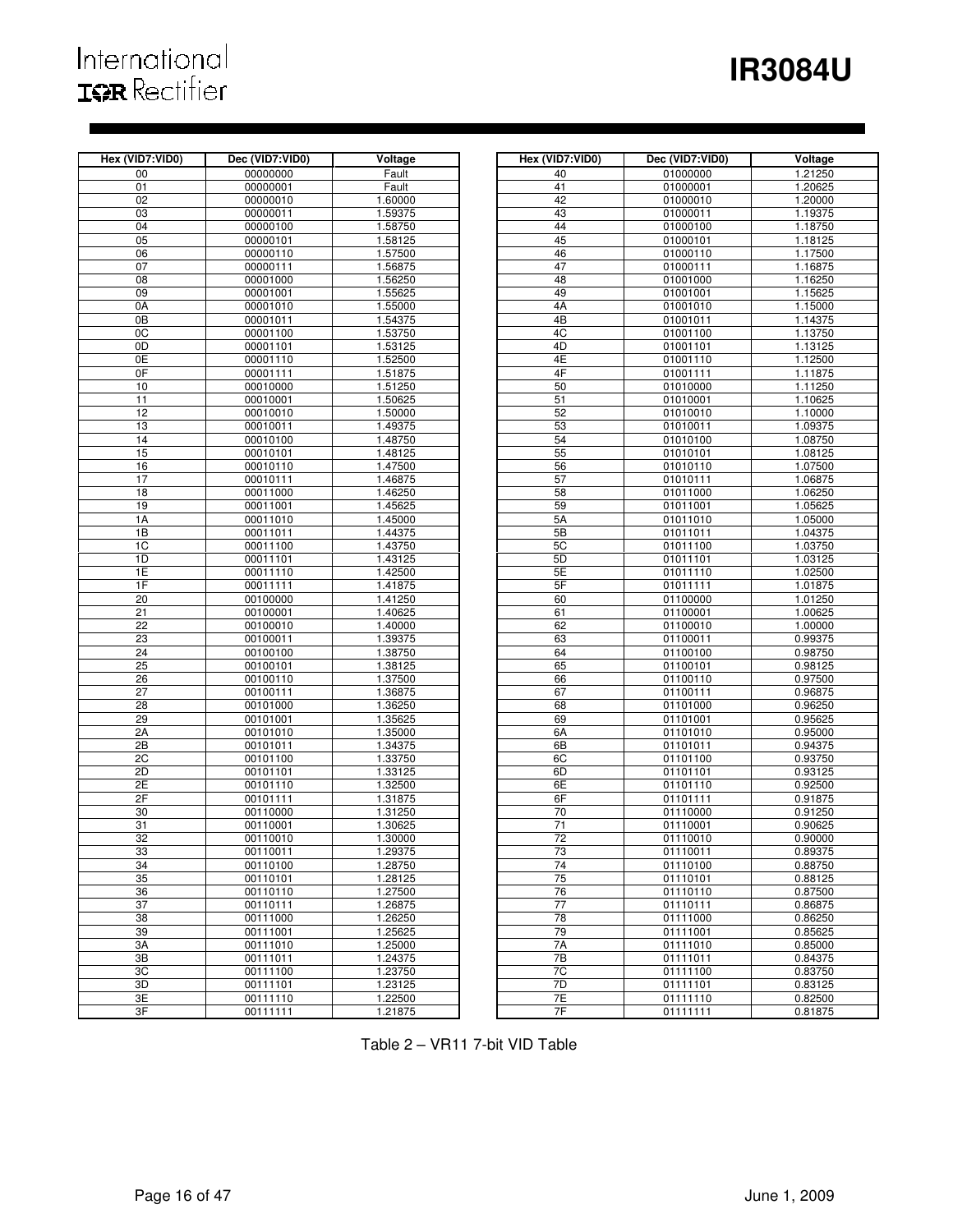# **IR3084U**

| VID4                    | <b>VID3</b>             | VID <sub>2</sub>        | <b>VID1</b>             | <b>VIDO</b>             | Vout (V)                    |
|-------------------------|-------------------------|-------------------------|-------------------------|-------------------------|-----------------------------|
| 0                       | 0                       | 0                       | 0                       | 0                       | 1.550                       |
| 0                       | 0                       | 0                       | 0                       | $\overline{\mathbf{1}}$ | 1.525                       |
| 0                       | 0                       | 0                       | ī                       | 0                       | 1.500                       |
| $\overline{0}$          | 0                       | 0                       | $\overline{\mathbf{1}}$ | ī                       | 1.475                       |
| 0                       | 0                       | $\mathbf 1$             | $\overline{0}$          | 0                       | 1.450                       |
| $\overline{0}$          | 0                       | $\overline{\mathbf{1}}$ | 0                       | $\overline{\mathbf{1}}$ | 1.425                       |
| 0                       | 0                       | 1                       | 1                       | 0                       | 1.400                       |
| $\overline{0}$          | 0                       | $\mathbf 1$             | ī                       | $\overline{1}$          | 1.375                       |
| $\overline{0}$          | $\mathbf 1$             | 0                       | $\overline{0}$          | 0                       | 1.350                       |
| $\overline{0}$          | ī                       | 0                       | 0                       | $\overline{\mathbf{1}}$ | 1.325                       |
| $\overline{0}$          | $\overline{1}$          | 0                       | $\overline{\mathbf{1}}$ | 0                       | 1.300                       |
| $\overline{0}$          | $\overline{\mathbf{1}}$ | $\overline{0}$          | ī                       | ī                       | 1.275                       |
| $\overline{0}$          | $\overline{\mathbf{1}}$ | $\overline{\mathbf{1}}$ | $\overline{0}$          | $\overline{0}$          | 1.250                       |
| $\overline{0}$          | ī                       | $\overline{\mathbf{1}}$ | $\overline{0}$          | $\overline{\mathbf{1}}$ | 1.225                       |
| $\overline{0}$          | $\overline{\mathbf{1}}$ | $\overline{\mathbf{1}}$ | 1                       | 0                       | 1.200                       |
| $\overline{0}$          | $\overline{\mathbf{1}}$ | $\overline{\mathbf{1}}$ | ī                       | $\overline{\mathbf{1}}$ | 1.175                       |
| $\overline{\mathbf{1}}$ | 0                       | 0                       | $\overline{0}$          | $\overline{0}$          | 1.150                       |
| $\frac{1}{1}$           | 0                       | 0                       | $\overline{0}$          | $\overline{\mathbf{1}}$ | 1.125                       |
| $\frac{1}{1}$           | 0                       | 0                       | ī                       | $\overline{0}$          | 1.100                       |
| ī                       | 0                       | $\overline{0}$          | ī                       | $\overline{\mathbf{1}}$ | 1.075                       |
| $\overline{\mathbf{1}}$ | 0                       | $\overline{\mathbf{1}}$ | $\overline{0}$          | $\overline{0}$          | 1.050                       |
| $\overline{\mathbf{1}}$ | 0                       | $\overline{\mathbf{1}}$ | $\overline{0}$          | $\overline{1}$          | 1.025                       |
| $\overline{\mathbf{1}}$ | 0                       | ī                       | $\overline{\mathbf{1}}$ | 0                       | 1.000                       |
| $\overline{\mathbf{1}}$ | 0                       | $\overline{1}$          | $\overline{\mathbf{1}}$ | ī                       | 0.975                       |
| $\overline{\mathbf{1}}$ | ī                       | 0                       | $\overline{0}$          | $\overline{0}$          | 0.950                       |
| $\overline{\mathbf{1}}$ | $\overline{\mathbf{1}}$ | 0                       | $\overline{0}$          | $\overline{1}$          | 0.925                       |
| $\overline{\mathbf{1}}$ | $\overline{\mathbf{1}}$ | 0                       | $\overline{\mathbf{1}}$ | $\overline{0}$          | 0.900                       |
| $\overline{\mathbf{1}}$ | ī                       | 0                       | $\overline{\mathbf{1}}$ | ī                       | 0.875                       |
| $\overline{\mathbf{1}}$ | ī                       | ī                       | $\overline{0}$          | $\overline{0}$          | 0.850                       |
| $\overline{\mathbf{1}}$ | ī                       | $\overline{\mathbf{1}}$ | $\overline{0}$          | ī                       | 0.825                       |
| $\overline{\mathbf{1}}$ | $\overline{\mathbf{1}}$ | $\overline{\mathbf{1}}$ | $\overline{\mathbf{1}}$ | $\overline{0}$          | 0.800                       |
| ī                       | ī                       | ī                       | $\overline{\mathbf{1}}$ | $\overline{1}$          | $\overline{\mathsf{OFF}}^4$ |

ı

Table 3 – Opteron 5-bit VID Table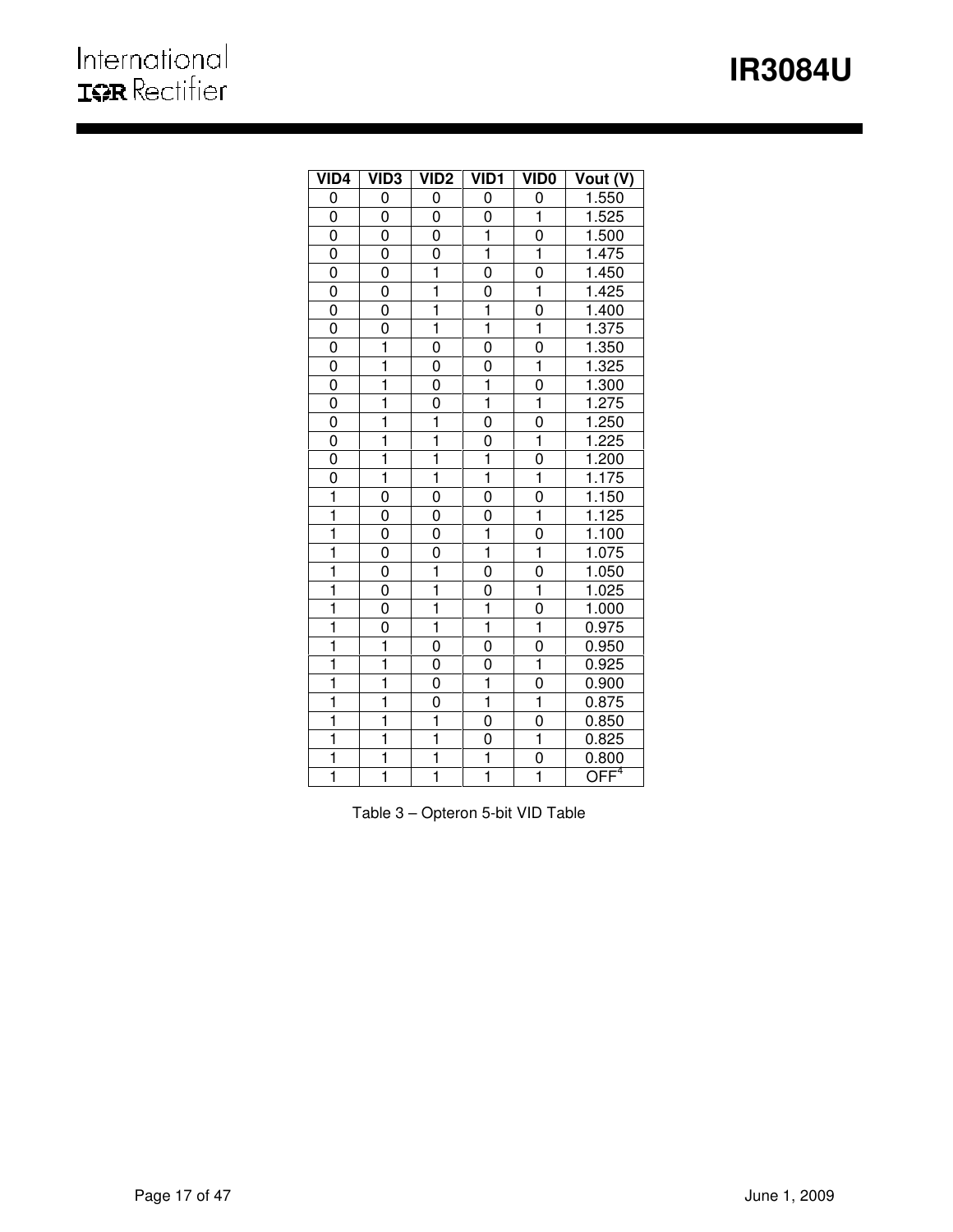# **Dynamic VID Operation**

The IR3084U can accept changes in the VID code while operating and vary the DAC voltage accordingly. The sink/source capability of the VDAC buffer amp is programmed by the external resistor that sets the oscillator frequency (Rosc). The slew rate of the voltage at the VDAC pin can be adjusted by an external capacitor between VDAC pin and the VOSNS− pin. A resistor connected in series with this capacitor is required to compensate the VDAC buffer amplifier. Digital VID transitions result in a smooth analog transition of the VDAC voltage and converter output voltage minimizing inrush currents in the input and output capacitors and overshoot of the output voltage.

ı

# **Adaptive Voltage Positioning (AVP)**

Adaptive Voltage Positioning (AVP) is needed to reduce the total output voltage deviations during load transients and to reduce the power dissipation of the load when it is drawing high current. The circuitry related to the voltage positioning is shown in Figure 8.

Resistor RSETPT is connected between the VDAC pin and the VSETPT pin to set the desired amount of fixed offset voltage above or below the DAC voltage. The VSETPT pin is internally connected to both the non-inverting input of the voltage error amplifier and an internal current source,  $I_{OFFSET}$ . The magnitude of  $I_{OFFSET}$  is programmed by the external resistor that programs the oscillator frequency (Rosc) while the polarity of  $I_{OFFSET}$  is set by the VIDSEL pin. When the VR10 and VR11 DAC tables are selected, the polarity of  $I_{OFFSET}$  is positive (current flows into the pin). When the Opteron/Athlon64 DAC table is selected, the polarity of  $I_{OFFSET}$  is negative (current flow out of the pin). The voltage across RSETPT sets the no load offset voltage above or below the VDAC voltage.

The voltage at the VDRP pin is a buffered version of the current share bus (Iin) and represents the sum of the VDAC voltage and the average inductor current of all the phases. The VDRP pin should be connected to the FB pin through the resistor RDRP. Because the Error Amp will regulate the voltage at the FB pin equal to the voltage at the VSETPT pin, a current will flow from the VDRP pin to the FB pin equal to (VDRP−VSETPT) / RDRP. When the load current increases, the VDRP voltage will increase, additional current will flow through the feedback resistor RFB and the converter's output voltage will droop below the no load setpoint. The amount of voltage droop can be programmed by the resistor RDRP so the converter's output impedance meets the load-line specification set by the CPU manufacturer. The offset and slope of the converter's output impedance are referenced to VDAC and are therefore independent of the exact VDAC (VID) setting.

Due to the difference between VDAC and FB, the voltage at the VDRP pin causes additional offset voltage through RDRP and RFB. The total offset voltage is the sum of the voltage across RVSETPT and the voltage drop across the RFB resistor at no load.



Figure 8 - Adaptive voltage positioning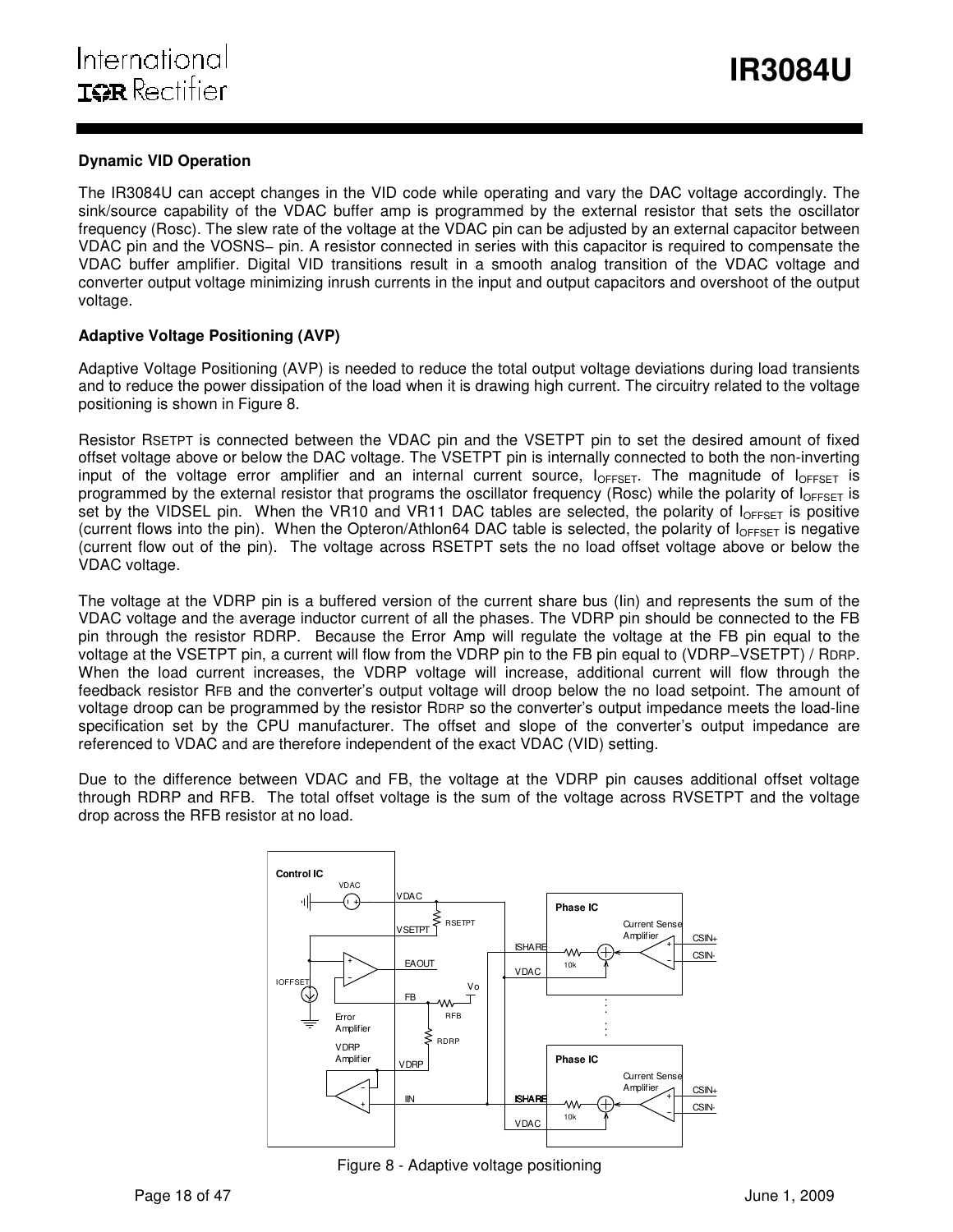### **Inductor DCR Temperature Correction**

If the thermal compensation of the inductor DCR provided by the temperature dependent gain of the current sense amplifier is not adequate, a negative temperature coefficient (NTC) thermistor can be used for additional correction. The thermistor should be placed close to the inductor and connected in parallel with the feedback resistor, as shown in Figure 9. The resistor in series with the thermistor is used to reduce the nonlinearity of the thermistor.

ı



Figure 9 - Temperature compensation of inductor DCR

### **Remote Voltage Sensing**

To compensate for impedance in the ground plane, the VOSNS− pin is used for remote ground sensing and connects directly to the load. The VDAC voltage is referenced to VOSNS− to avoid additional error terms or delays related to a separate differential amplifier. The capacitor connecting the VDAC and VOSNS− pins ensure that high speed transients are fed directly into the error amp without delay.

### **Start-up Modes**

The IR3084U has a programmable soft-start function to limit the surge current during converter start-up. A capacitor connected between the SS/DEL and LGND pins controls soft start timing, over-current protection delay, and hiccup mode timing. A charge current of 70µA controls the positive slope of the voltage at the SS/DEL pin.

There are two types of start-up possible: VR11 and Opteron/Athlon64. In VR11 mode, the soft start circuitry will set the voltage at the VDAC pin to the 1.1V Boot voltage and the converter's output will slowly rise using the slew rate set by the capacitor at the SS/DEL pin until it's equal to the VDAC voltage. After Vcore reaches the 1.1V Boot voltage there will be a short delay, the VID pins will be sampled, and the voltage at the VDAC pin and the converter's output will increase or decrease to the desired VID setting using the dynamic VID slew rate. In Opteron/Athlon64 mode, the soft start sequence will ramp the voltage at the VDAC pin directly to the external VID setting using the slew rate set by the capacitor at the SS/DEL pin without pausing at the 1.1V Boot voltage.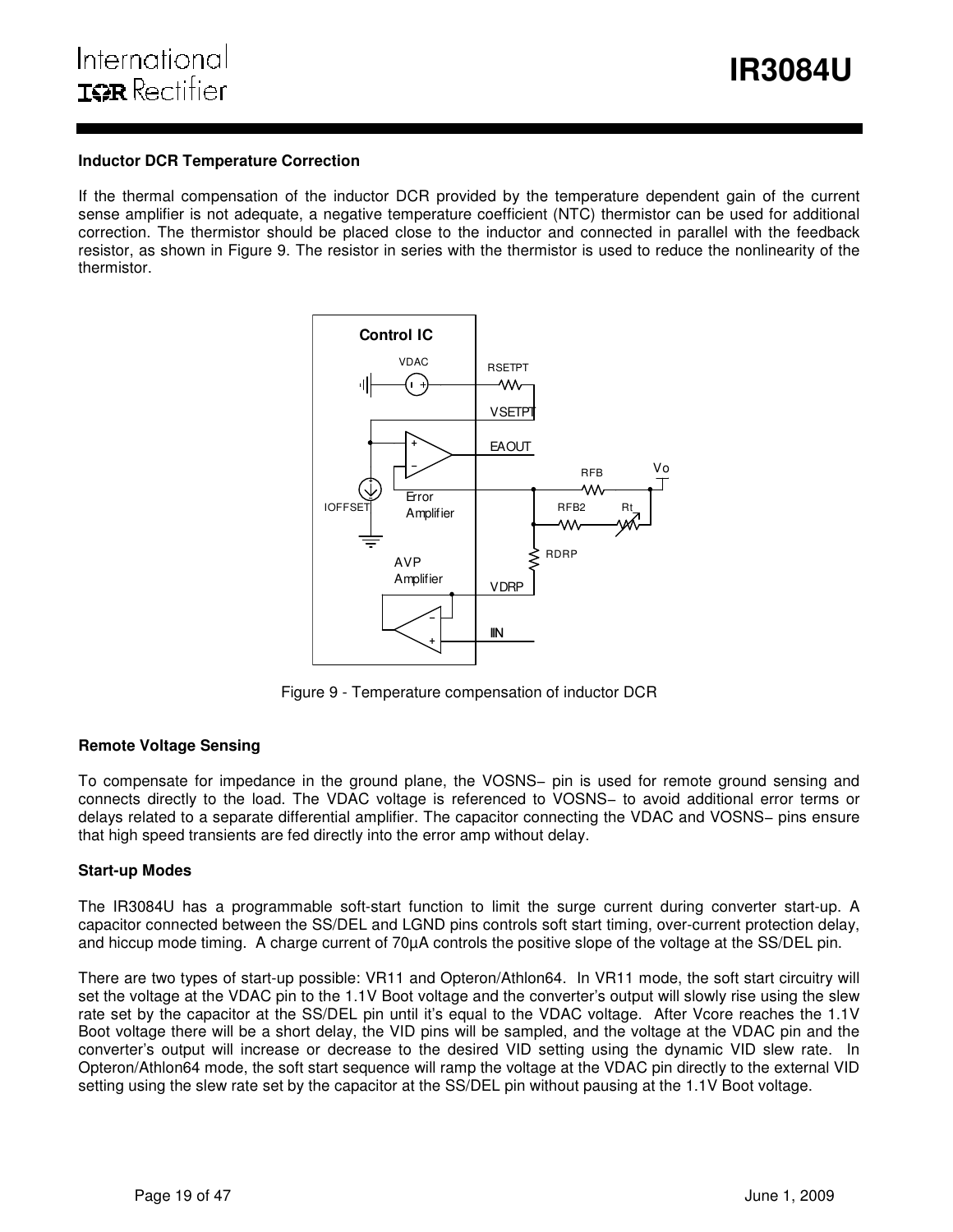Figure 10a depicts the start-up sequence without AVP in Boot mode – the VIDSEL pin is either grounded or floated. First, the VDAC pin is charged to the 1.1V Boot voltage. Then, if there are no fault conditions, the SS/DEL capacitor will begin to be charged. Initially, the error amplifier's output will be clamped low until the voltage at the SS/DEL reaches 1.3V. After the voltage at the SS/DEL pin rises to 1.3V, the error amplifier's output will begin to rise and the converter's output voltage will be regulated 1.3V below the voltage at the SS/DEL pin. The converter's output voltage will slowly ramp to the 1.1V Boot voltage. The SS/DEL voltage will continue to increase until it rises above the 3.10V threshold of the VID delay comparator. When the SS/DEL voltage exceeds 3.10V, the VID inputs will be sampled and the VDAC pin will transition to the level determined by the VID inputs at the dynamic VID slew rate. When the voltage on the SS/DEL pin rises above 3.77V the VRRDY Delay Comparator will allow the VRRDY signal to be asserted. SS/DEL will continue to rise until finally settling at 3.85V, indicating the end of the start-up sequence.

ı

Figure 10b depicts the start-up sequence in Opteron/Athlon64 mode − VIDSEL is connected to GND via a 6.49K resistor. First, the external VID setting is sampled and the VDAC pin is set to the desired VID voltage. Then, if there are no fault conditions, the SS/DEL capacitor will begin to charge. Initially, the error amplifier's output will be clamped low until the voltage at the SS/DEL rises to 1.3V. After the voltage at the SS/DEL pin reaches 1.3V, the error amplifier's output will begin to rise and the converter's output voltage will be regulated 1.3V below the voltage at the SS/DEL pin. As the voltage at the SS/DEL pin continues to rise, the converter's output voltage will slowly increase until it is equal to the voltage at the VDAC pin. When the voltage on the SS/DEL pin rises above 3.77V the VRRDY Delay Comparator will allow the VRRDY signal to be asserted. SS/DEL will continue to rise until finally settling at 3.85V, indicating the end of the start-up sequence.

If AVP is used, the soft start timing will change slightly because of the resistor from the VDRP amplifier to the Error Amplifier's FB pin. During startup with AVP, the VDRP amplifier will produce a voltage at the FB pin equal to VDAC times the resistor divider formed by the droop resistor and the feedback resistor from Vcore to the FB pin. To offset the contribution from the VDRP amplifier, the voltage at the SS/DEL pin will have to rise to beyond 1.3V before the Error Amplifier's output and Vcore begin to rise. For a DAC setting of 1.3V with typical VR11 AVP, the Error Amplifier's output will begin to rise when the voltage at the SS/DEL pin reaches approximately 1.8V. The effect of this offset will be to slightly lengthen the Start Delay (TD1) and shorten the Soft Start Ramp Time (TD2).

The following table summarizes the differences between the 3 modes associated with setting the VIDSEL pin. In addition to changing the soft start sequence, the NO\_CPU code may or may not be ignored during startup and the NO CPU code may or may not be latched.

| <b>VIDSEL</b><br>Voltage              | <b>VID</b><br><b>Table</b> | 1.1V Boot<br><b>Voltage During</b><br>Startup? | Ignore NO CPU<br><b>Codes During</b><br>Startup? | <b>Latch NO CPU</b><br><b>Fault Code?</b> |
|---------------------------------------|----------------------------|------------------------------------------------|--------------------------------------------------|-------------------------------------------|
| <b>GND</b><br>(<0.6V)                 | <b>VR10</b>                | <b>YES</b>                                     | YES                                              | YES                                       |
| <b>FLOAT</b><br>(51.8V)               | <b>VR11</b>                | YES.                                           | YES                                              | YES                                       |
| 6.49K to GND<br>$(0.9V<$ VIDSEL<1.7V) | Opteron/Athlon64           | NO.                                            | ΝO                                               | NO.                                       |

Table 4: Controller Functionality versus VIDSEL Voltages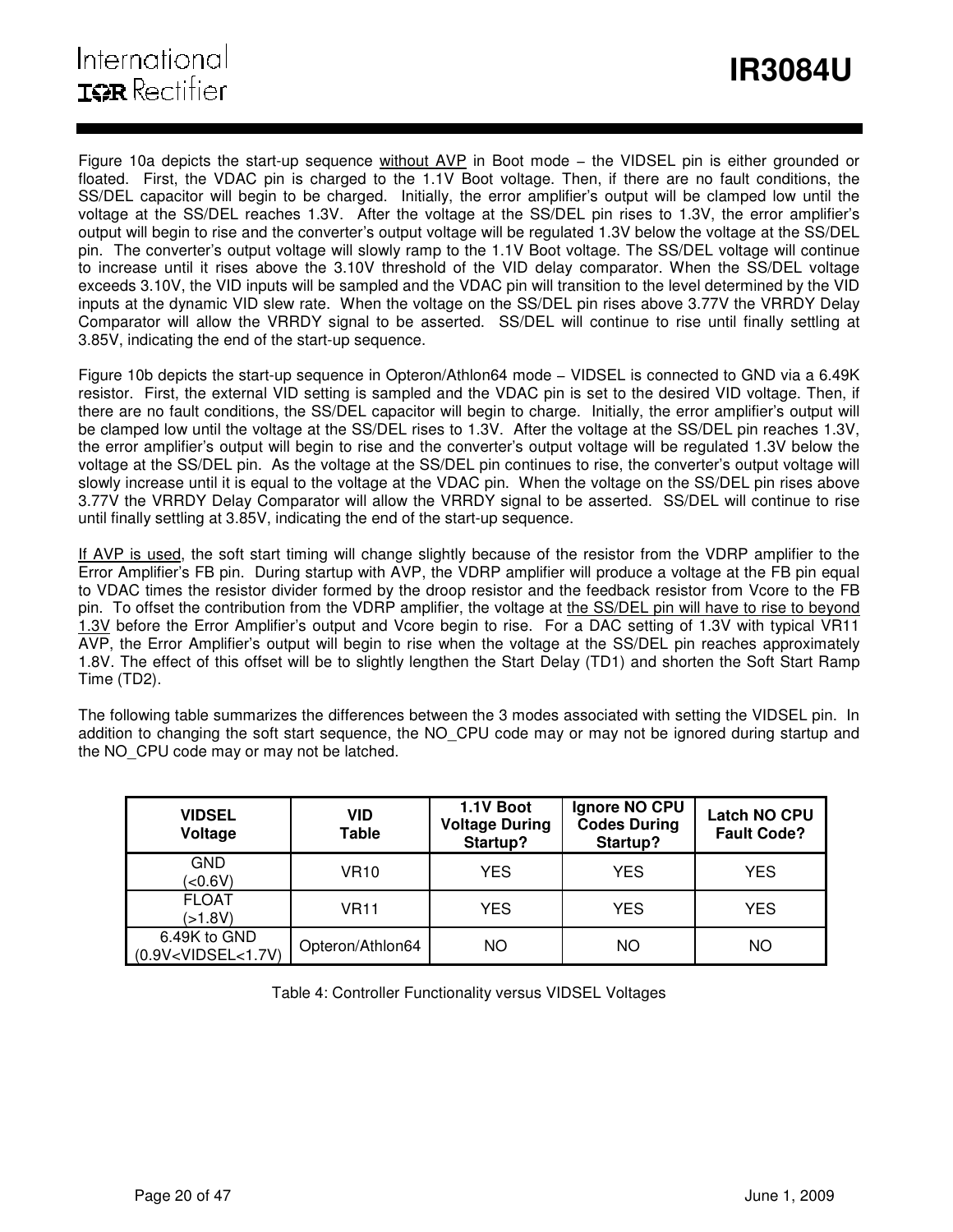# International **IOR** Rectifier

# **IR3084U**





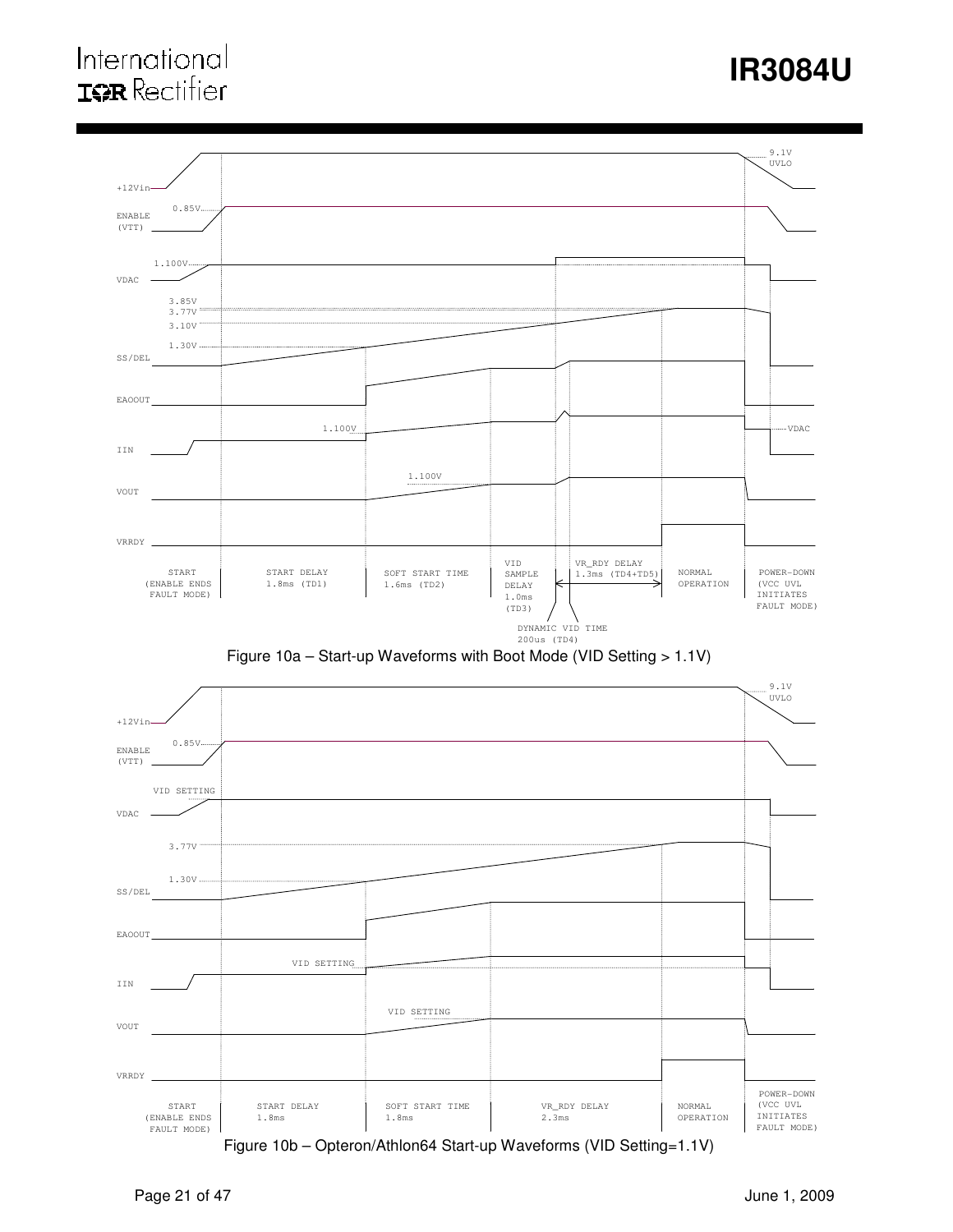### **Fault Modes**

Under Voltage Lock Out, VID = FAULT, as well as a low signal on the ENABLE input immediately sets the fault latch. This causes the EAOUT pin to drive low which turns off the Phase IC drivers. The VRRDY pin also drives low. The SS/DEL capacitor will discharge down to 0.215V through a 6.5µA current source. If the fault has cleared when SS/DEL falls to 0.215V then the fault latch will be reset by the discharge comparator allowing a normal start-up sequence to occur. If a VID = FAULT condition is latched it can only be cleared by cycling power to the IR3084U on and off.



Figure 11 – Over-Current Protection Waveforms (VID =  $1.1V$  for simplicity)

# **Over-Current Protection Delay and Hiccup Mode**

Figure 11 depicts the operating waveforms of the Over Current Protection (OCP). A delay is included if an overcurrent condition occurs after a successful soft start sequence. This delay is required because over-current conditions can occur as part of normal operation due to load transients or VID transitions. If an over-current fault occurs during normal operation it will activate the over-current discharge current of 40µA but will not set the fault latch immediately. If the over-current condition persists long enough for the SS/DEL capacitor to discharge below the 100mV offset of the delay comparator, the Fault latch will be Se, the error amp's output will be pulled low, switching in the phase ICs will be inhibited, and the VRRDY signal will be de-asserted.

The SS/DEL capacitor will continue to discharge until it reaches 0.215V and the fault latch is Reset allowing a normal soft start to occur. If an over-current condition is again encountered during the soft start cycle the fault latch will be set without any delay and hiccup mode will begin. During hiccup mode the 11.2 to 1 charge to discharge current ratio results in a 9% hiccup mode duty cycle regardless of at what point the over-current condition occurs.

If the SS/DEL pin is pulled below 0.85V, the converter can be disabled.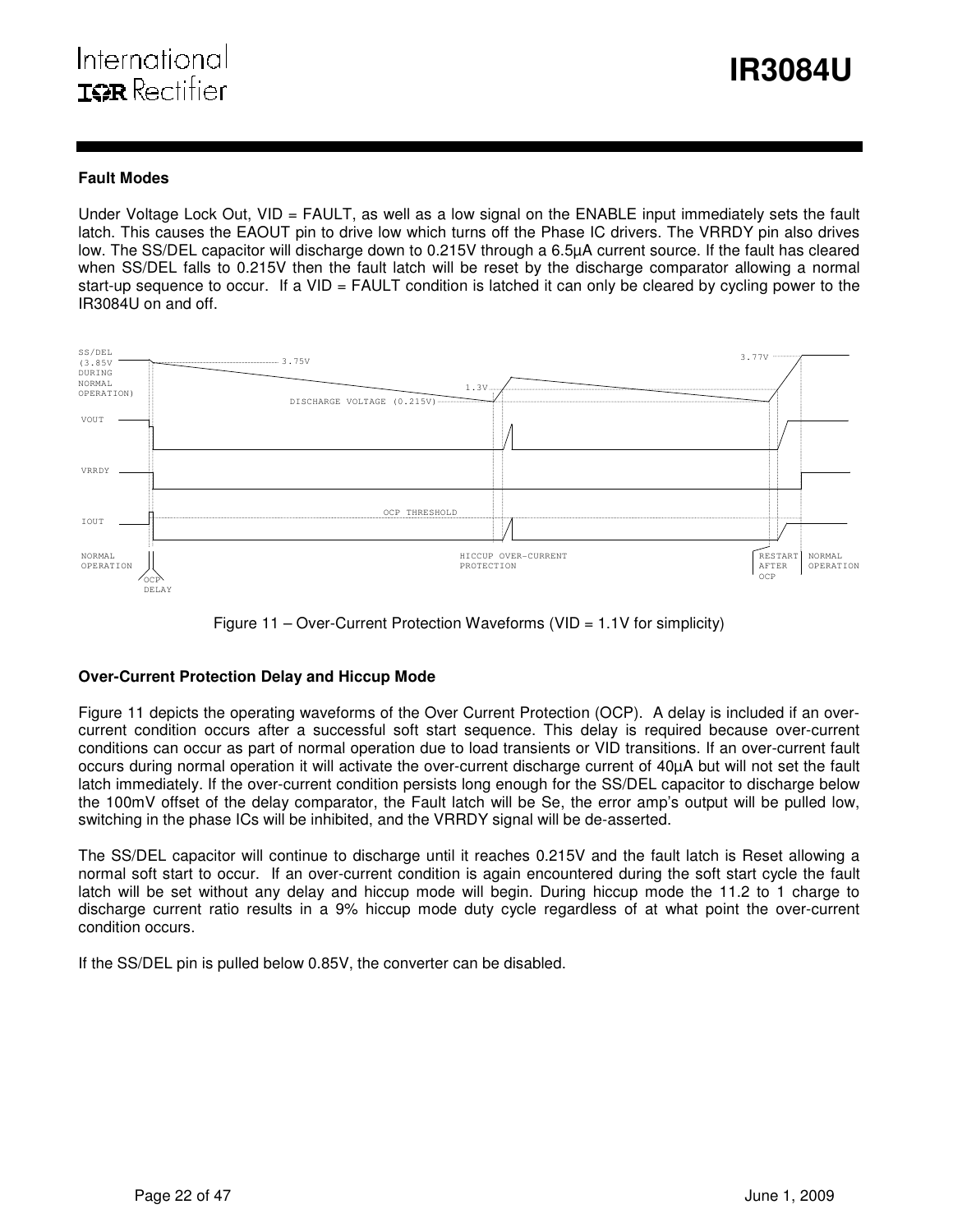### **Under Voltage Lockout (UVLO)**

The UVLO function monitors the IR3084U's VCC supply pin and ensures that there is adequate voltage to safely power the internal circuitry. The IR3084U's UVLO is set higher than the minimum operating voltage of compatible Phase ICs thus providing UVLO protection for them as well. UVLO at the Phase ICs is a function of the Error Amplifier's output voltage. When the IR3084U is in UVLO, the Error Amplifier is disabled and EAOUT is at a very low voltage (<200mV) thus preventing the Phase ICs from becoming active.

During power-up the fault latch will be reset when VCC exceeds 9.9V and there are no other faults. If the VCC voltage drops below 9.1V the fault latch will be set.

### **Over Current Protection (OCP)**

The current limit threshold is set by a resistor connected between the OCSET and VDAC pins. If the IIN pin voltage, which is proportional to the average phase current plus DAC voltage, exceeds the OCSET voltage, the over-current protection is triggered.

### **VID = Fault Code (NO\_CPU)**

When VIDSEL is grounded or left floating, NO\_CPU VID codes of 11111XX for VR10 and 0000000X, 1111111X for VR11 will set both the VID Fault Latch and the Fault Latch to disable the error amplifier. The controller will be latched OFF and a power-on reset (POR) must be performed to produce a new soft start sequence. In these 2 modes, the NO\_CPU codes are ignored during startup. See Table 1 for further details.

When VIDSEL is connected to GND via a 6.49K resistor, NO CPU VID codes of 11111 will set the Fault Latch to disable the error amplifier but the VID Fault Latch will not be set. The controller will not be latched OFF and a soft start sequence will be produced when the NO\_CPU code is removed and the SS/DEL voltage falls below 0.215V. In Opteron/Athlon64 mode, the NO CPU codes are not ignored during startup. See Table 1 for further details.

A 1.3µs delay is provided to prevent a NO\_CPU fault condition from occurring during Dynamic VID changes.

### **VR\_RDY (Power Good) Output**

The VRRDY pin is an open-collector output and should be pulled up to a voltage source through a resistor. During soft start, the VRRDY remains low until the output voltage is in regulation and SS/DEL is above 3.77V. The VRRDY pin becomes low if the fault latch is set. A high level at the VRRDY pin indicates that the converter is in operation and has no fault, but does not ensure the output voltage is within the specification. Output voltage regulation within the design limits can logically be assured however, assuming no component failure in the system.

### **Load Current Indicator Output**

The VDRP pin voltage represents the average phase current of the converter plus the DAC voltage. The load current can be retrieved by subtracting the VDAC voltage from the VDRP voltage.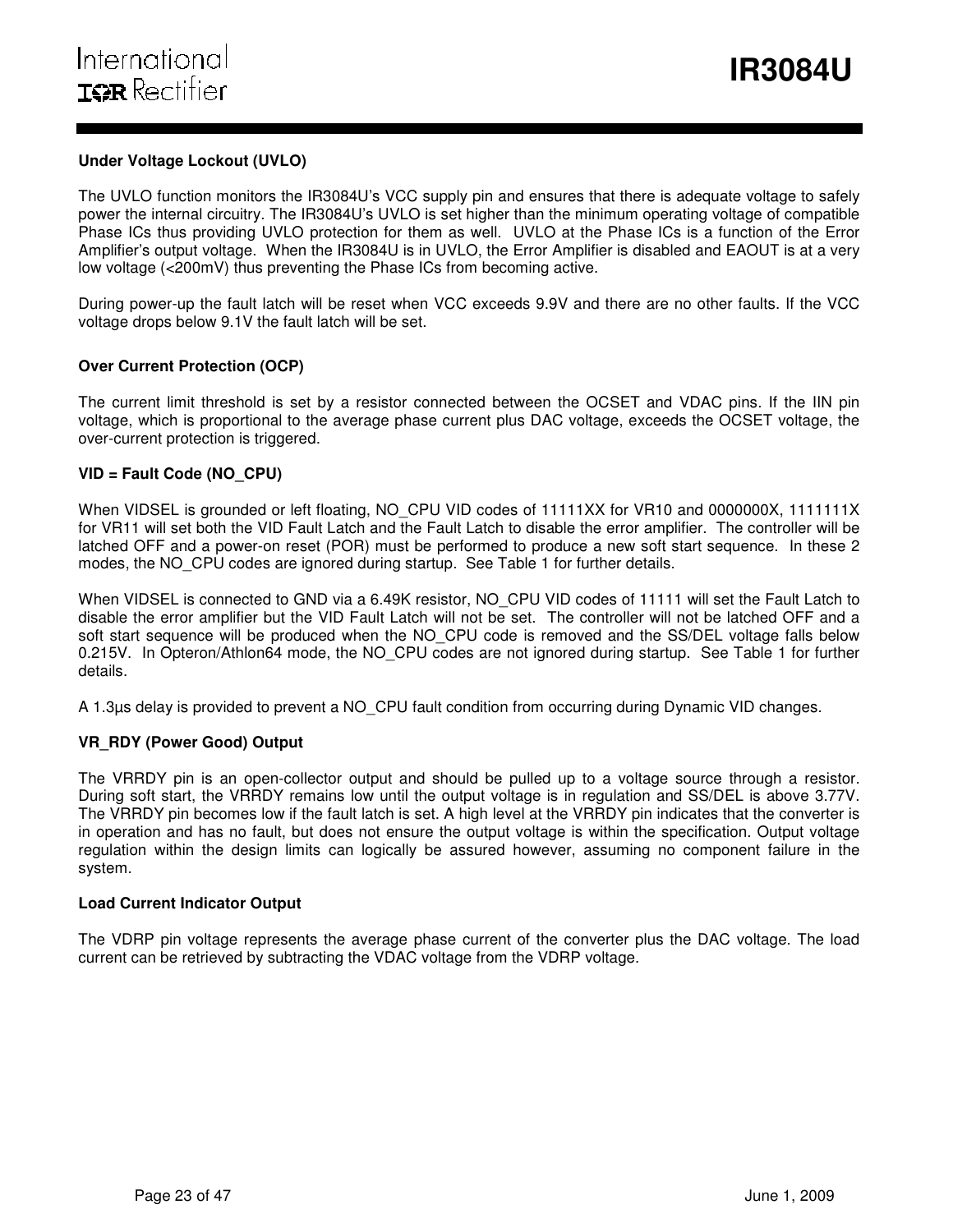### **System Reference Voltage (VBIAS)**

The IR3084U supplies a 6.8V/6mA precision reference voltage from the VBIAS pin. The oscillator ramp trip points are based on the VBIAS voltage so it should be used to program the Phase ICs phase delay to minimize phase errors.

### **Phase IC Gate Driver Bias Regulator / VRHOT Comparator**

An internal amplifier can be configured as a gate driver bias regulator to provide programmable gate driver voltage for phase ICs (Figure 12a), or a thermal monitor to provide VRHOT/VRFAN signal as required in VR11 (Figure 12b).

The internal current source IREGSET whose value is programmed by the switching frequency going through the external RSET resistor sets the gate driver voltage or the VRHOT/VRFAN threshold voltage. An NTC thermistor is used to monitor the temperature on the VRM/VRD.



Figure 12a – IR3084U Bias Regulator configured for Gate Driver Bias Regulator



Figure 12b – IR3084U Bias Regulator configured for VRHOT/VRFAN function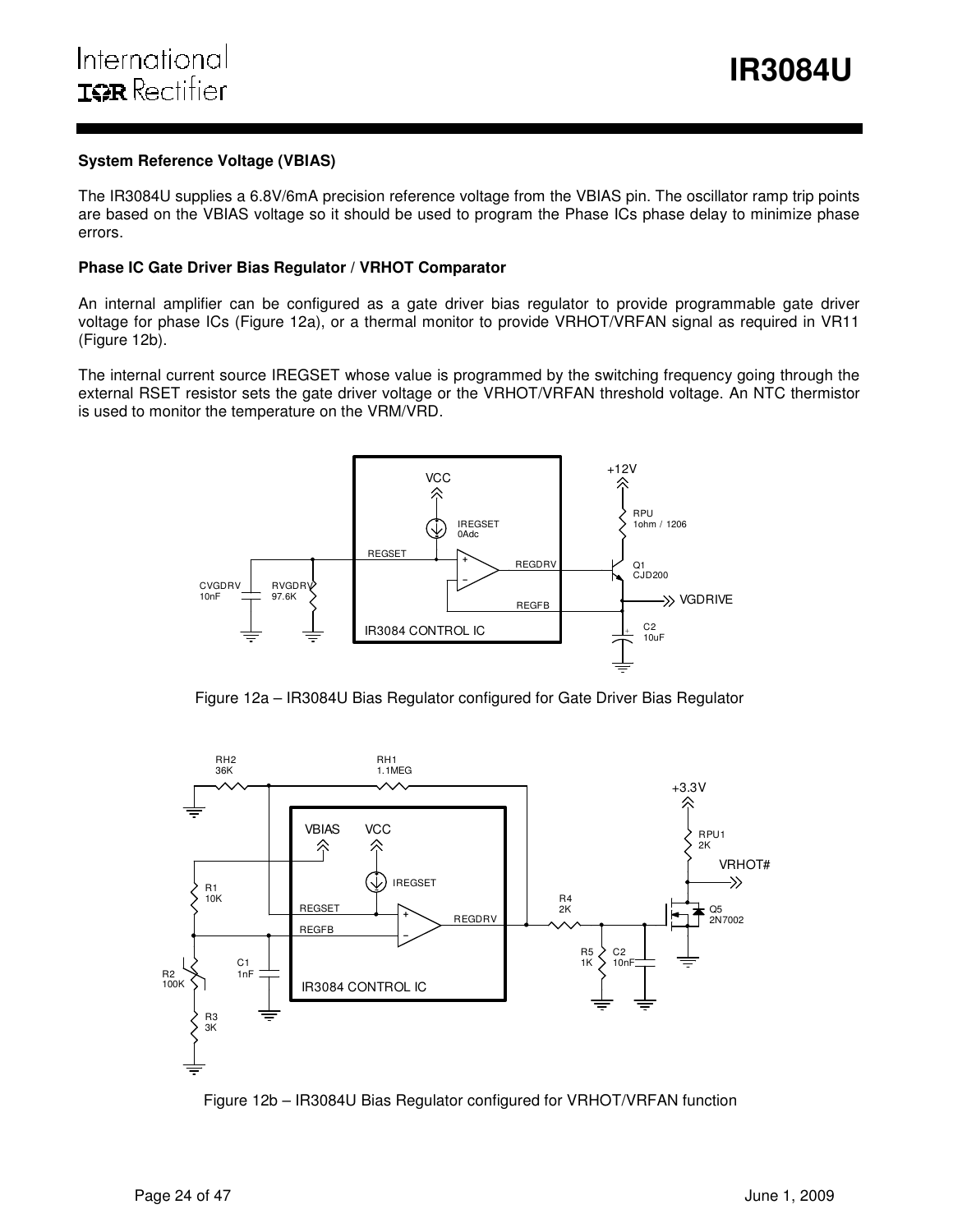# **IR3084U**

# **PERFORMANCE CHARACTERISTICS**



#### **Figure 14: I(OCSET) versus ROSC**  $\mathbb{I}$  **uA**  $\mathbf{1}$  $\mathbf{I}$  10 20 30 40 50 60 70 80 90 **ROSC (Kohms)**

**Figure 15: I(VSETPT) versus ROSC**



**Figure 16: I(REGSET) CURRENT versus ROSC**



**Figure 17: VDAC SINK & SOURCE CURRENT vs. ROSC**





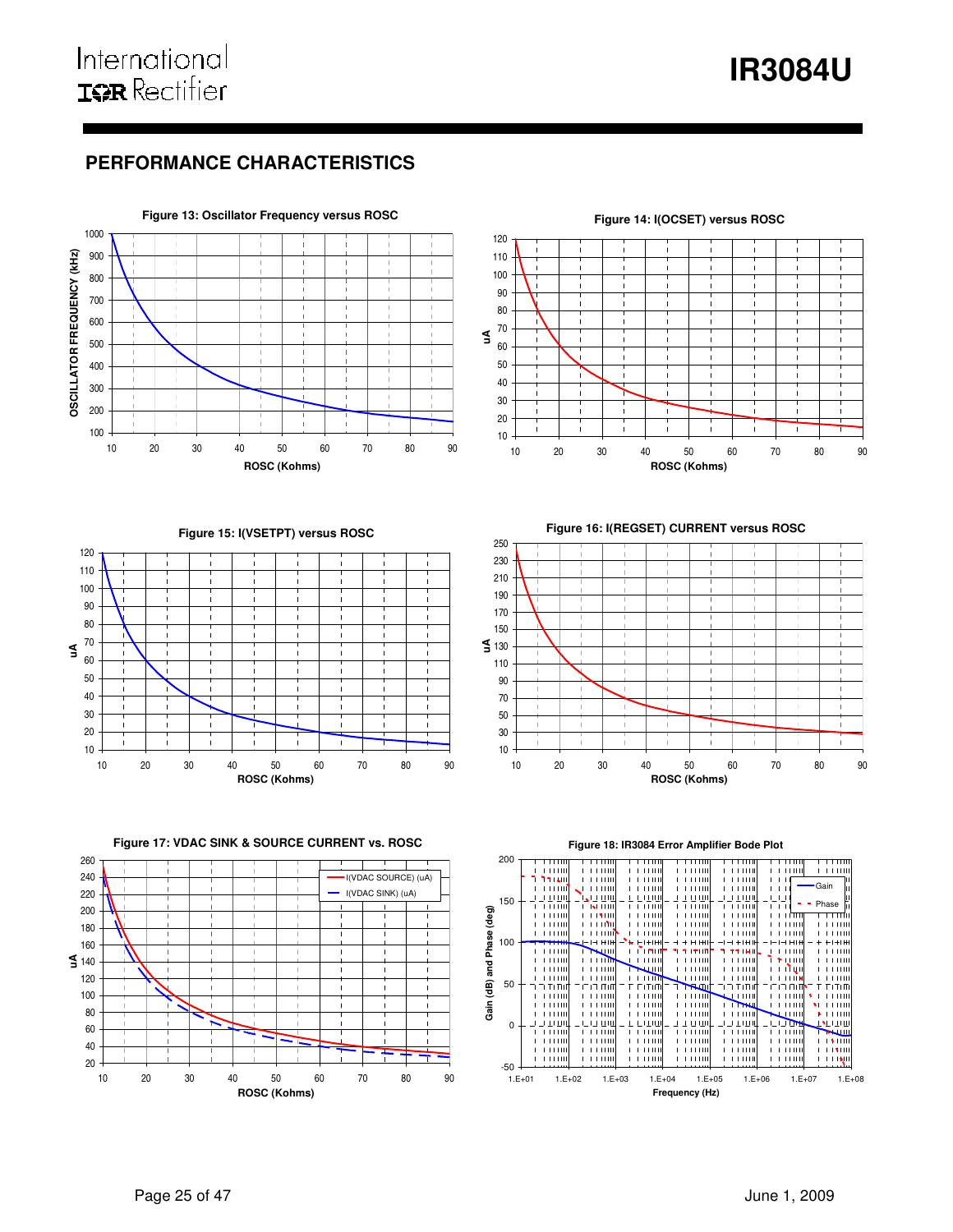# **APPLICATIONS INFORMATION**



Figure 19 – IR3084U/3086 5 Phase VRM/EVRD 11 Converter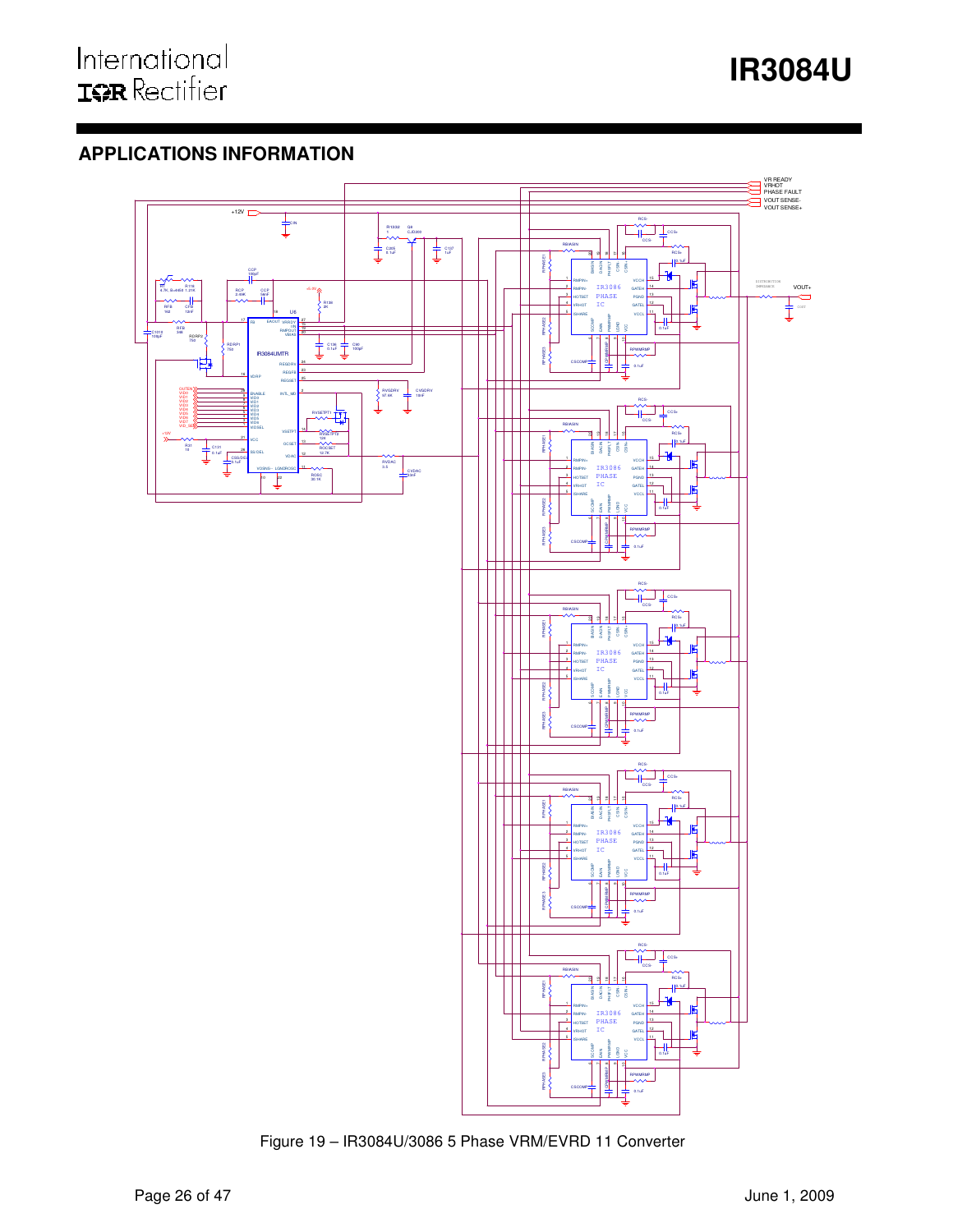# **DESIGN PROCEDURES – IR3084U and IR3086 Chipset**

# **IR3084U EXTERNAL COMPONENTS**

### **Oscillator Resistor Rosc**

The oscillator of IR3084 generates a triangle waveform to synchronize the phase ICs, and the switching frequency of the each phase converter equals the oscillator frequency, which is set by the external resistor ROSC according to the curve in Figure 13 on page

# **VDAC Slew Rate Programming Capacitor**  $C_{VDAC}$  **and Resistor**  $R_{VDAC}$

The sink and source currents of the VDAC pin are set by the value of  $R_{\text{OSC}}$ . The sink current capability of the VDAC pin is slightly less than the source current. Therefore, the VDAC sink current (I<sub>SINK</sub>) should be used to calculate  $C_{VDAC}$  to insure that the dynamic VID slew rate when Vcore decreases is not too slow.

The negative slew rate of VDAC (SR<sub>DOWN</sub>) is programmed by the external capacitor C<sub>VDAC</sub> as shown in Equation (1). The resistor  $R_{VDAC}$  is used to compensate/stabilize the VDAC circuit and is determined by Equation (2). The positive slew rate of the VDAC voltage  $(SR_{UP})$  is proportional to the negative slew rate of VDAC and can be calculated using Equation (3).

$$
C_{\text{VDAC}} = \frac{I_{\text{SINK}}}{SR_{\text{DOWN}}}
$$
\n(1)

Where:  $I_{SINK}$  is the sink current of the VDAC pin at the chosen value of  $R_{OSC}$  as shown in Figure 17 on page 25.

$$
R_{\text{VDAC}} = 0.5\Omega + \frac{3.2 \times 10^{-15}}{C_{\text{VDAC}}^2} \tag{2}
$$

$$
SR_{UP} = \frac{I_{\text{source}}}{C_{\text{VDAC}}} \tag{3}
$$

Where:  $I_{\text{SOURCE}}$  is the source current of the VDAC pin at the chosen value of  $R_{\text{OSC}}$  as shown in Figure 17 on page 25.

The VID voltage rise or fall time during startup with Boot Mode (TD4) can be calculated using either Equation (4a) or (4b).

$$
TD4 = \frac{C_{\text{VDAC}}}{I_{\text{source}}} * (VDAC - 1.1V) \qquad \text{if VDAC} > 1.1V \tag{4a}
$$

$$
TD4 = \frac{C_{\text{VDAC}}}{I_{\text{SINK}}} * (1.1V - VDAC) \qquad \text{if VDAC} < 1.1V \tag{4b}
$$

Where: VDAC is the DAC voltage set by the VID pins.

 $I_{\text{SOWRCE}}$  and  $I_{\text{SINK}}$  are the source and sink currents of the VDAC pin. If Boot Mode is not used then  $TD4 = 0$ .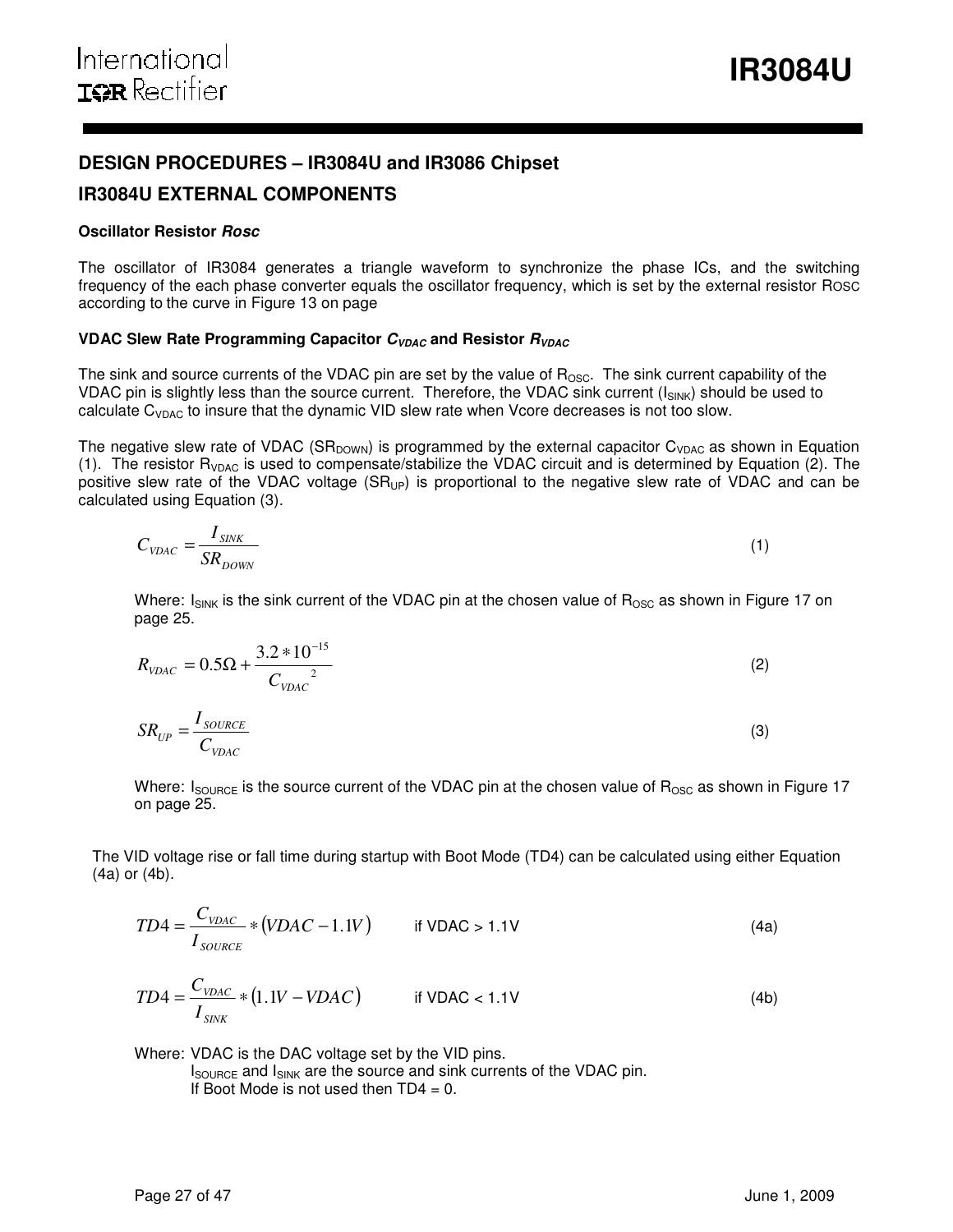### **No Load Output Voltage Setting Resistor RVSETPT, Feedback Resistor RFB, and AVP Resistor RDRP**

An external resistor, R<sub>VSETPT</sub>, connected between the VDAC pin and the VSETPT pin is used to set the no load output voltage offset,  $V_{\text{O-NLOFST}}$ , which is the difference between the VDAC voltage and output voltage at no load. However, the converter's output voltage will be set by the combination of VSETPT plus some contribution from the VDRP pin. At no load, both pins of the Error Amplifier are at VDAC – VSETPT while the VDRP pin is at VDAC +  $V_{CS$  <sub>OFST</sub>•G<sub>CSA</sub> ( $V_{CS}$  <sub>OFST</sub> and G<sub>CSA</sub> are the input offset and gain of the current sense amplifiers). Because the VDRP pin is at a higher voltage than the FB pin of the Error Amplifier, VDRP will contribute to the no load offset through the RDRP and RFB resistors. The design approach is to choose a value for the feedback resistor, RFB, from 100 to 2K and then calculate RDRP and  $R_{VSETPT}$  to provide the required no load offset voltage.

$$
VSETPT = \frac{A*D - C*B}{(A+B-C-D)}
$$
\n
$$
A = \frac{Io*RL*C_{CSA}}{n} + V_{CS\_TOFST}*G_{CSA}
$$
\n
$$
B = V_{O\_NLOFST} + Io*Ro
$$
\n
$$
D = V_{O\_NLOFST}
$$
\n(5)

Where:  $I<sub>O</sub>$  is the full load output current of the converter  $R_L$  is the DCR of the output inductor  $G<sub>CSA</sub>$  is the gain of the current sense amplifiers n is the number of phases  $V_{\text{O-NLOFST}}$  is the no load offset voltage below the DAC setting, a positive number for VR10 and VR11, a negative number for AMD Ro is the desired load line slope (ohms)  $V_{CS,TOFST}$  is the total offset voltage of the current sense amplifiers, see below.

The **total** input offset voltage (VCS\_TOFST) of the current sense amplifier in the phase IC is the sum of input offset (VCS\_OFST) of the amplifier itself plus that created by the amplifier input bias currents flowing through the current sense resistors Rcs+ and Rcs− as shown in Equation (6).

$$
V_{CS\_TOFST} = V_{CS\_OFST} + (I_{CSIN+} * R_{CS+}) - (I_{CSIN-} * R_{CS-})
$$
\n(6)

Finally, calculate the no-load setpoint resistor using Equation (7) and the droop resistor using Equation (8);

$$
RVSETPT = \frac{VSETPT}{I_{VSETPT}}\tag{7}
$$

Where:  $I_{V\ni FPT}$  is the current into the VSETPT pin at the switching frequency, which is a function of  $R_{\text{OSC}}$ . See Figure 15 on page 25. VSETPT is calculated by Equation (5).

$$
RDRP = RFB \cdot \frac{VSETPT + C}{D - VSETPT}
$$
\n(8)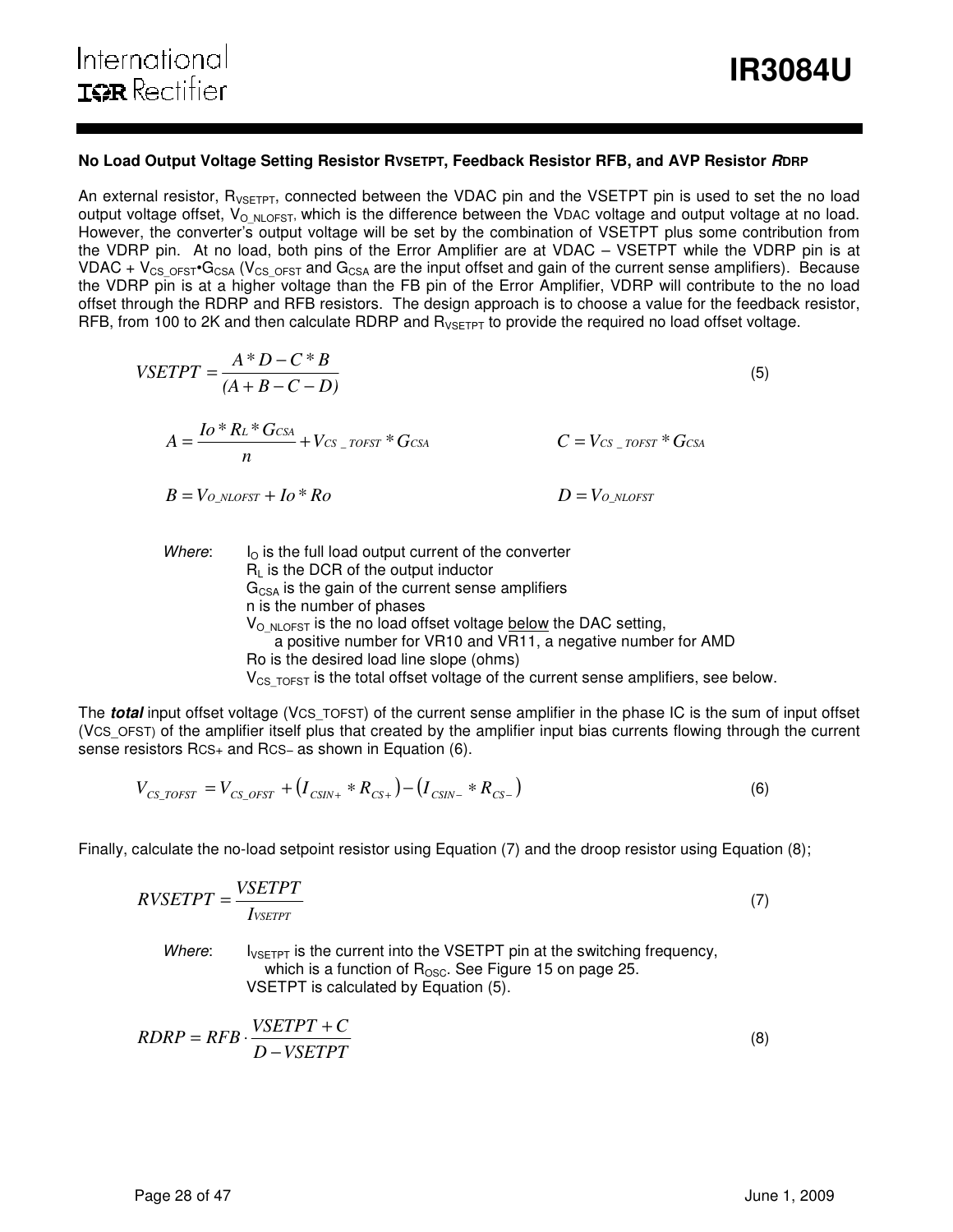### **Soft Start Capacitor CSS/DEL and Resistor RSS/DEL**

Because the capacitor CSS/DEL programs three different time parameters, i.e. soft start time, over current latch delay time, and the frequency of hiccup mode, they should be considered together while choosing CSS/DEL.

The soft-start ramp time (TD2) is the time required for the converter's output voltage to rise from 0V to the DAC voltage (VDAC). Given a desired soft-start ramp time (TD2) and the soft-start charge current ( $I_{CHG}$ ) from the data sheet, the value of the external capacitor ( $C_{SS/DEL}$ ) can be calculated using Equation (9).

$$
C_{SS/DEL} = \frac{I_{CHG} * TD2}{VDAC * \left(1 - \frac{RFB}{RFB + RDRP}\right)} = \frac{70 * 10^{-6} * TD2}{VDAC * \left(1 - \frac{RFB}{RFB + RDRP}\right)}
$$
(9)

Where:  $VDAC = 1.1V$  in Boot Mode or the DAC voltage set by the VID pins without Boot Mode. RFB is the resistor from Vcore to the FB pin of the controller. RDRP is the resistor from VDRP to FB. If droop is not used, set the second term within the parenthesis to zero (RDRP =  $\infty$ ).

Once  $C_{SS/DEL}$  is determined, the soft start delay time TD1, the VID sample time TD3, the VRRDY delay time TD5, and the over-current fault latch delay time  $T_{\text{OCDEL}}$  are determined and can be calculated using Equations (10), (11), (12), and (13) respectively.

$$
TD1 = \frac{C_{SS/DEL}}{I_{CHG}} * \left(1.3V + VDAC * \frac{RFB}{RFB + RDRP}\right)
$$
\n(10)

Where:  $VDAC = 1.1V$  in Boot Mode or the DAC voltage set by the VID pins without Boot Mode. ICHG is the soft-start charge current, nominally 70µA. RFB is the resistor from Vcore to the FB pin of the controller. RDRP is the resistor from VDRP to FB. If droop is not used, set the second term within the parenthesis to zero (RDRP =  $\infty$ ).

$$
TD3 = \frac{C_{SS/DEL}}{I_{CHG}} * (3.1V - 1.3V - 1.1V) = \frac{C_{SS/DEL}}{70 * 10^{-6}} * 0.7V
$$
\n(11)

If Boot Mode is not used, then TD3 is zero.

$$
TD5 = \frac{C_{SS/DEL} * (3.85V - 3.1V)}{I_{CHG}} - TD4 = \frac{C_{SS/DEL} * 0.75V}{70 * 10^{-6}} - TD4
$$
\n(12)

Where: TD4 is the VID voltage rise time calculated from Equation 4.

$$
T_{OCDEL} = \frac{C_{SS/DEL} * 100mV}{I_{OC\_DISCHG}} = \frac{C_{SS/DEL} * 100mV}{40 * 10^{-6}}
$$
(13)

Where:  $I_{OC-DISCHG}$  is the over-current discharge current of the SS/DEL pin from the data sheet.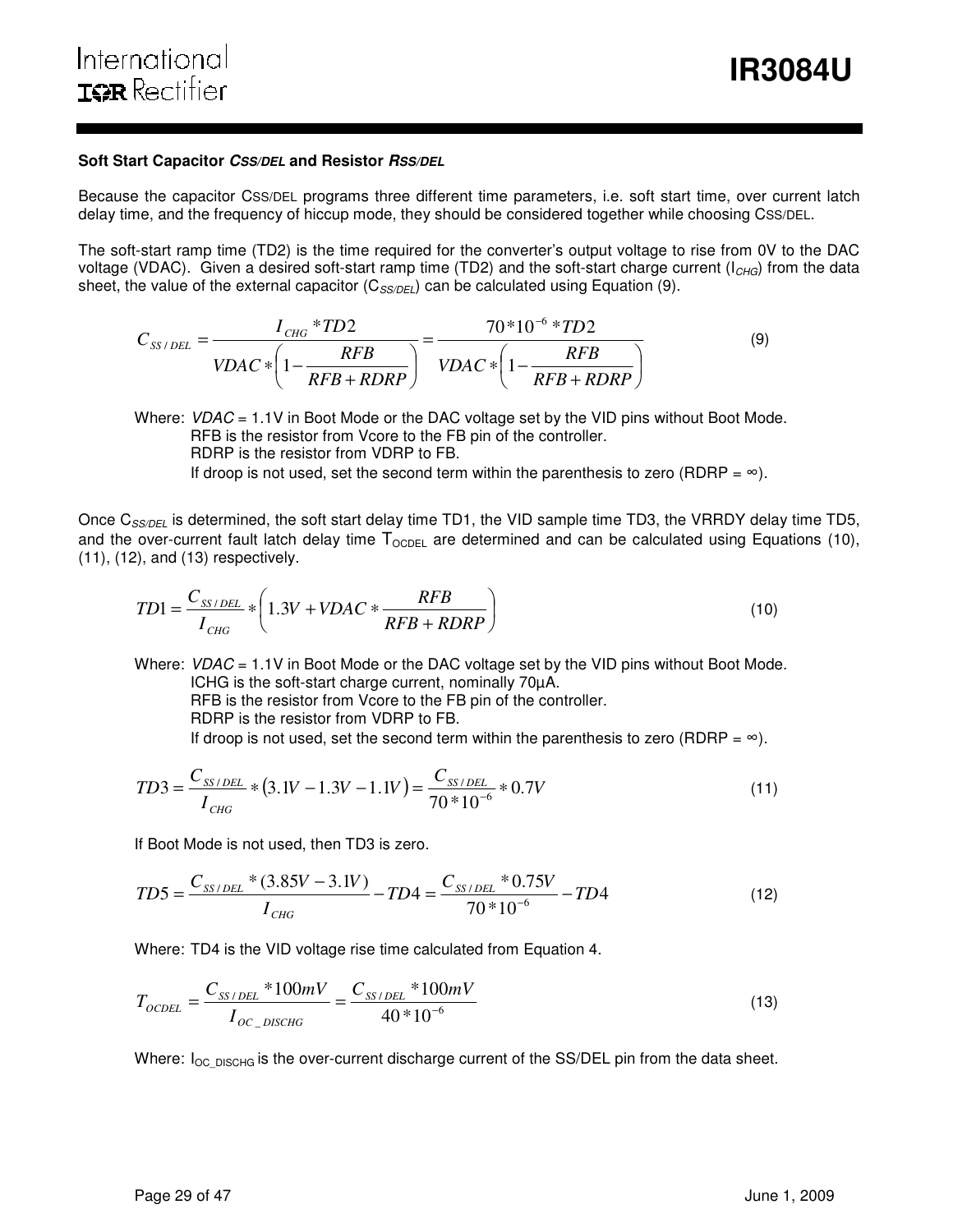### **Over Current Setting Resistor ROCSET**

The inductor DC resistance is utilized to sense the inductor current. The copper wire of the inductor has a constant temperature coefficient of 3850 PPM, and therefore the maximum inductor DCR can be calculated from Equation (14), where RL\_MAX and RL\_ROOM are the inductor DCR at maximum temperature TL\_MAX and room temperature T\_ROOM respectively.

$$
R_{L\_MAX} = R_{L\_Room} * [1 + 3850 * 10^{-6} * (T_{L\_MAX} - T_{ROM})]
$$
\n(14)

The current sense amplifier gain of the IR3086A decreases with temperature at the rate of 1470 PPM, which compensates part of the inductor DCR increase. The phase IC die temperature is only a couple of degrees Celsius higher than the PCB temperature due to the low thermal impedance of MLPQ package. The minimum current sense amplifier gain at the maximum phase IC temperature TIC\_MAX is calculated from Equation (15).

$$
G_{CS\_MIN} = G_{CS\_Room} * [1 - 1470 * 10^{-6} * (T_{IC\_MAX} - T_{ROM})]
$$
\n(15)

The over-current limit is set by the external resistor  $R_{OCSET}$  as defined in Equation (16), where ILIMIT is the required over current limit. IOCSET, the bias current of the OCSET pin, changes with switching frequency setting resistor ROSC and is determined by the curve in Figure 14 on page 25. KP is the ratio of inductor peak current to average current in each phase and is calculated from Equation (17).

$$
R_{OCSET} = \left[ \frac{I_{LIMIT}}{n} * R_{L\_MAX} * (1 + K_P) + V_{CS\_TOFST} \right] * \frac{G_{CS\_MIN}}{I_{OCSET}}
$$
(16)

$$
K_{P} = \frac{(V_{I} - V_{O_{-FL}}) * V_{O_{-FL}}/(L * V_{I} * f_{SW} * 2)}{I_{LIMIT}/n}
$$
\n(17)

Where:  $V_1$  is the input voltage to the converter (nominally 12V).

 $V_{\text{O-FL}}$  is the output voltage of the converter with droop at the over-current threshold.

L is the value of the output inductors.

 $f<sub>SW</sub>$  is the switching frequency.

I<sub>LIMIT</sub> is the DC output current of the converter when the over-current fault occurs. n is the number of phases.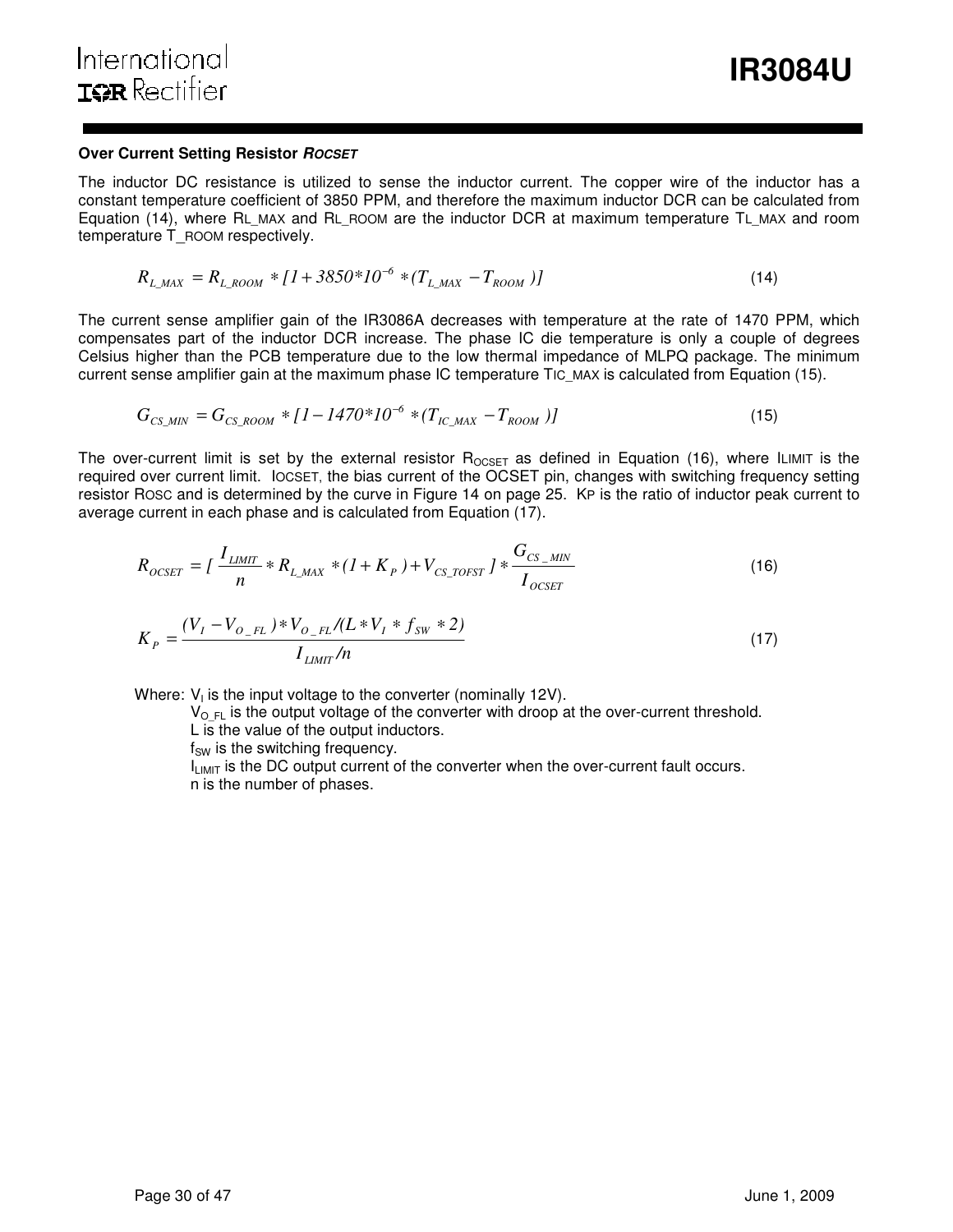# **IR3086 EXTERNAL COMPONENTS**

#### **PWM Ramp Resistor RPWMRMP and Capacitor CPWMRMP**

PWM ramp is generated by connecting the resistor RPWMRMP between a voltage source and PWMRMP pin as well as the capacitor CPWMRMP between PWMRMP and LGND. Choose the desired PWM ramp magnitude VRAMP and the capacitor CPWMRMP in the range of 100pF and 470pF, and then calculate the resistor RPWMRMP from Equation (18). To achieve feed−forward voltage mode control, the resistor RRAMP should be connected to the input of the converter.

$$
R_{PWMRMP} = \frac{V_O}{V_{IN} * f_{SW} * C_{PWMRMP} * [ln(V_{IN} - V_{DAC}) - ln(V_{IN} - V_{DAC} - V_{PWMRMP})]} \quad (18)
$$

#### **Inductor Current Sensing Capacitor CCS+ and Resistors RCS+ and RCS−**

The DC resistance of the inductor is utilized to sense the inductor current. Usually the resistor RCS+ and capacitor CCS+ in parallel with the inductor are chosen to match the time constant of the inductor, and therefore the voltage across the capacitor CCS+ represents the inductor current. If the two time constants are not the same, the AC component of the capacitor voltage is different from that of the real inductor current. The time constant mismatch does not affect the average current sharing among the multiple phases, but affect the current signal ISHARE as well as the output voltage during the load current transient if adaptive voltage positioning is adopted.

Measure the inductance L and the inductor DC resistance RL. Pre−select the capacitor CCS+ and calculate RCS+ as follows.

$$
R_{CS+} = \frac{L/R_L}{C_{CS+}}\tag{19}
$$

The bias current flowing out of the non-inverting input of the current sense amplifier creates a voltage drop across RCS+, which is equivalent to an input offset voltage of the current sense amplifier. The offset affects the accuracy of converter current signal ISHARE as well as the accuracy of the converter output voltage if adaptive voltage positioning is adopted. To reduce the offset voltage, a resistor RCS− should be added between the amplifier inverting input and the converter output. The resistor RCS− is determined by the ratio of the bias current from the non-inverting input and the bias current from the inverting input.

$$
R_{CS-} = \frac{I_{CSIN+}}{I_{CSIN-}} * R_{CS+}
$$
 (20)

If RCS− is not used, RCS+ should be chosen so that the offset voltage is small enough. Usually RCS+ should be less than 2 kΩ and therefore a larger CcS+ value is needed.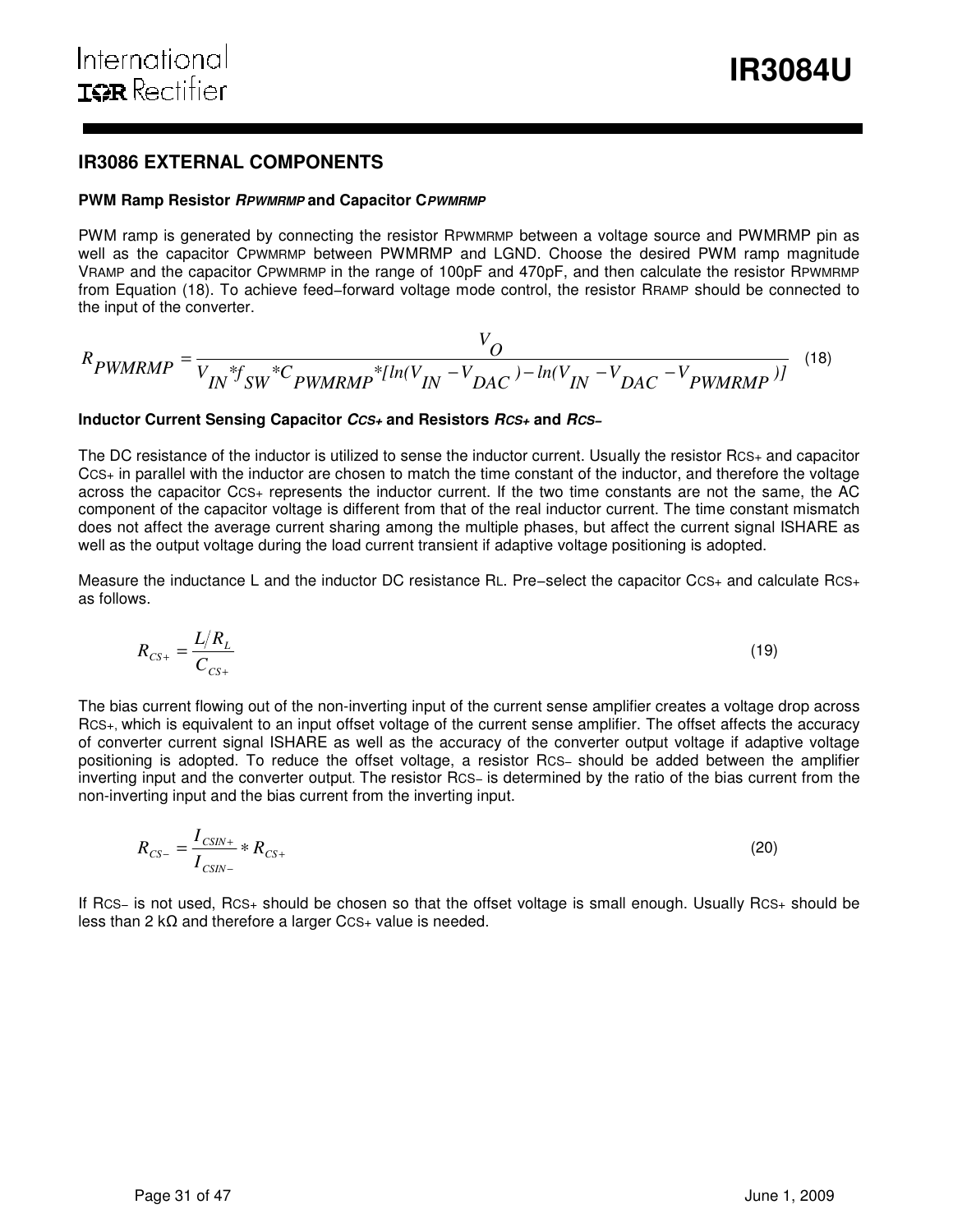# **Over Temperature Setting Resistors RHOTSET1 and RHOTSET2**

The threshold voltage of VRHOT comparator is proportional to the die temperature TJ ( $°C$ ) of phase IC. Determine the relationship between the die temperature of phase IC and the temperature of the power converter according to the power loss, PCB layout and airflow etc, and then calculate HOTSET threshold voltage corresponding to the allowed maximum temperature from Equation (21).

$$
V_{HOTSET} = 4.73 \times 10^{-3} \times T_J + 1.241 \tag{21}
$$

There are two ways to set the over temperature threshold, central setting and local setting. In the central setting, only one resistor divider is used, and the setting voltage is connected to HOTSET pins of all the phase ICs. To reduce the influence of noise on the accuracy of over temperature setting, a 0.1uF capacitor should be placed next to HOTSET pin of each phase IC. In the local setting, a resistor divider per phase is needed, and the setting voltage is connected to HOTSET pin of each phase. The 0.1uF decoupling capacitor is not necessary. Use VBIAS as the reference voltage. If RHOTSET1 is pre−selected, RHOTSET2 can be calculated as follows.

$$
R_{HOTSET2} = \frac{R_{HOTSET1} * V_{HOTSET}}{V_{BIAS} - V_{HOTSET}}\tag{22}
$$

# **Phase Delay Timing Resistors RPHASE1 and RPHASE2**

The phase delay of the interleaved multiphase converter is programmed by the resistor divider connected at RMPIN+ or RMPIN– depending on which slope of the oscillator ramp is used for the phase delay programming of phase IC, as shown in Figure 4.

If the positive slope is used, RMPIN+ pin of the phase IC should be connected to RMPOUT pin of the control IC and RMPIN− pin should be connected to the resistor divider. When RMPOUT voltage is above the trip voltage at RMPIN– pin, the PWM latch is set. GATEL becomes low, and GATEH becomes high after the non-overlap time.

If the negative slope is used, RMPIN− pin of the phase IC should be connected to RMPOUT pin of the control IC and RMPIN+ pin should be connected to the resistor divider. When RMPOUT voltage is below the trip voltage at RMPIN− pin, the PWM latch is set. GATEL becomes low, and GATEH becomes high after the non-overlap time.

It is best to use the VBIAS voltage as the reference for the resistor dividers because the oscillator ramp magnitude from the control IC will track the VBIAS voltage. It is best to avoid the peak and valley of the oscillator ramp for better noise immunity. Determine the ratio of the programming resistors corresponding to the desired switching frequencies and phase numbers. If the resistor RPHASEx1 is pre-selected, the resistor RPHASEx2 is determined as:

$$
R_{PHASEx2} = \frac{RA_{PHASEx} * R_{PHASEx1}}{1 - RA_{PHASEx}}
$$
\n(23)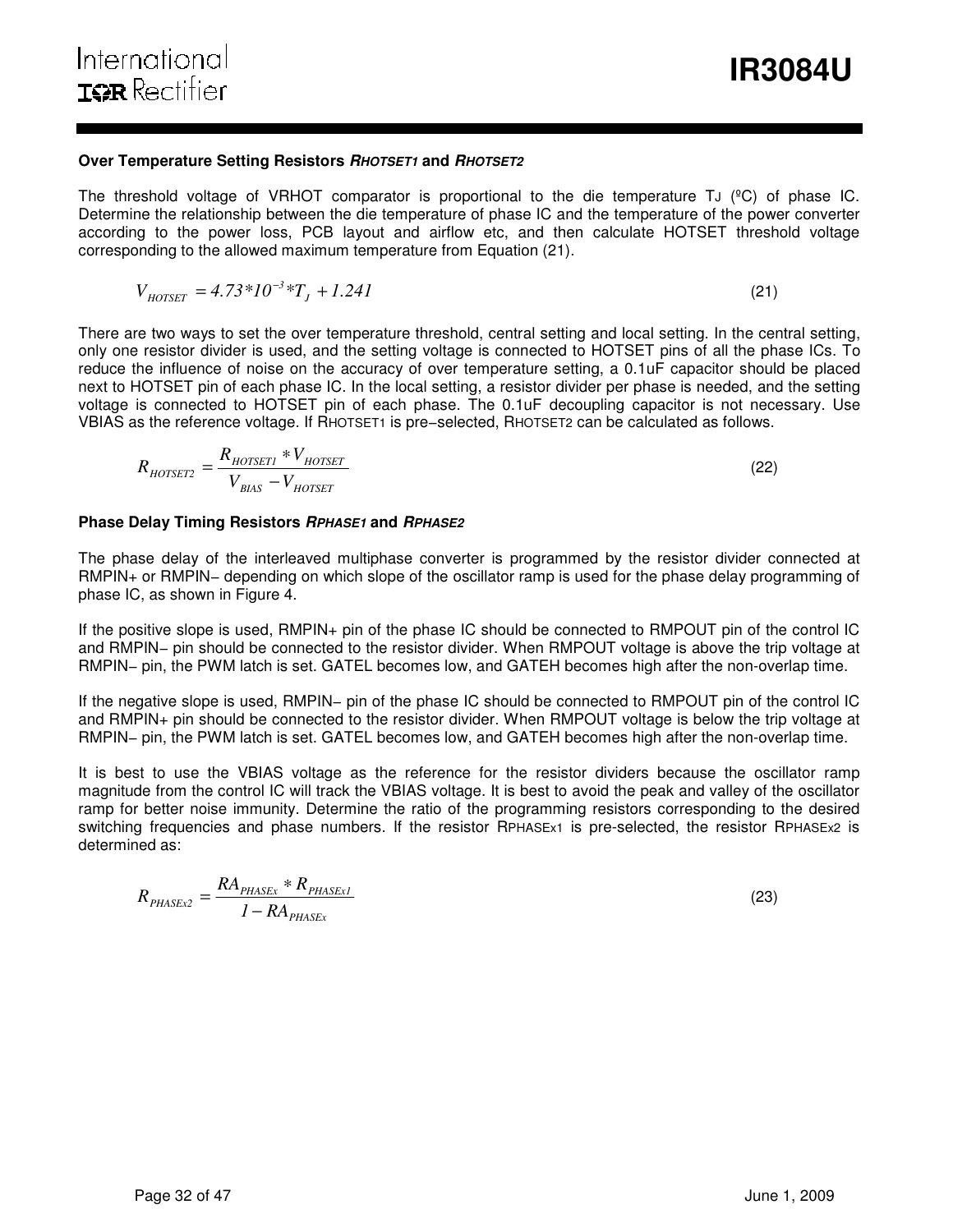#### **Combining the Over Temperature and Phase Delay Setting Resistors RPHASE1, RPHASE2 and RPHASE3**

The over temperature setting resistor divider can be combined with the phase delay resistor divider to save one resistor per phase.

Calculate the HOTSET threshold voltage VHOTSET corresponding to the allowed maximum temperature from Equation (20). If the over temperature setting voltage is lower than the phase delay setting voltage, VBIAS\*RAPHASEx, connect RMPIN+ or RMPIN− pin between RPHASEx1 and RPHASEx2 and connect HOTSET pin between RPHASEx2 and RPHASEx3 respectively. Pre-select RPHASEx1, then calculate RPHASEx2 and RPHASEx3**,** 

$$
R_{PHASEx2} = \frac{(RA_{PHASEx} * V_{BIAS} - V_{HOTSET}) * R_{PHASEx1}}{V_{BIAS} * (1 - RA_{PHASEx})}
$$
(24)

$$
R_{PHASEx3} = \frac{V_{HOTSET} * R_{PHASEx1}}{V_{BIAS} * (1 - RA_{PHASEx})}
$$
\n(25)

If the over temperature setting voltage is higher than the phase delay setting voltage, VBIAS\*RAPHASEx, connect HOTSET pin between RPHASEx1 and RPHASEx2 and connect RMPIN+ or RMPIN– between RPHASEx2 and RPHASEx3 respectively. Pre-select RPHASEx1,

$$
R_{PHASEx2} = \frac{(V_{HOTSET} - RA_{PHASEx} * V_{BIAS}) * R_{PHASEx1}}{V_{BIAS} - V_{HOTSET}}
$$
(26)

$$
R_{PHASEx3} = \frac{RA_{PHASEx} * V_{BIAS} * R_{PHASEx1}}{V_{BIAS} - V_{HOTSET}}
$$
\n(27)

#### **Bootstrap Capacitor CBST**

Depending on the duty cycle and gate drive current of the phase IC, a 0.1uF to 1uF capacitor is needed for the bootstrap circuit.

#### **Decoupling Capacitors for Phase IC**

0.1uF−1uF decoupling capacitors are required at VCC and VCCL pins of phase ICs.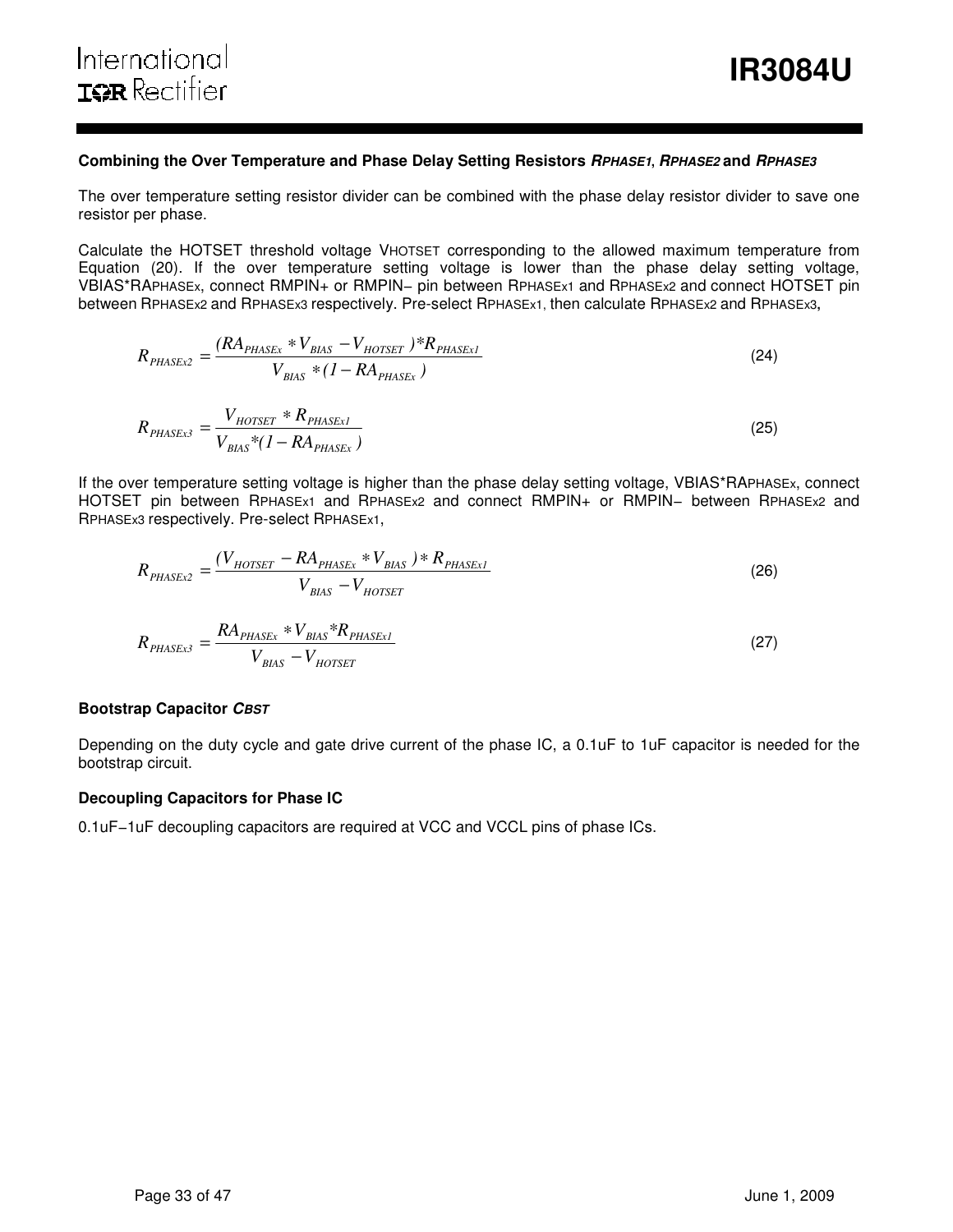# **VOLTAGE LOOP COMPENSATION**

The adaptive voltage positioning is used in the computer applications to meet the load line requirements. Like current mode control, the adaptive voltage positioning loop introduces extra zero to the voltage loop and splits the double poles of the power stage, which make the voltage loop compensation much easier.

Resistors RFB and RDRP are chosen according to Equations (15) and (16), and the selection of compensation type depends on the capacitors used. For the applications using Electrolytic, Polymer or AL−Polymer capacitors, Type II compensation shown in Figure 20 (a) is usually adequate. While for the applications with only ceramic capacitors, Type III compensation shown in Figure 20 (b) is preferred.



(a) Type II compensation (b) Type III compensation



### **Type II Compensation**

Determine the compensation at no load, the worst case condition. Choose the crossover frequency fc between 1/10 and 1/5 of the switching frequency per phase. Assume the time constant of the resistor and capacitor across the output inductors matches that of the inductor, RCP and CCP can be determined by Equations (28) and (29).

$$
R_{CP} = \frac{(2\pi * f_C)^2 * L_E * C_E * R_{FB} * V_{PWMRMP}}{V_o * \sqrt{I + (2\pi * f_C * C_E * R_{CE})^2}}
$$
(28)  

$$
C_{CP} = \frac{I0 * \sqrt{L_E * C_E}}{R_{CP}}
$$
 (29)

Where LE and RCE are the equivalent output inductance and ESR of the output capacitors, respectively. CCP1 is optional and may be needed in some applications to reduce the jitter caused by the high frequency noise. A ceramic capacitor between 10pF and 220pF is usually enough.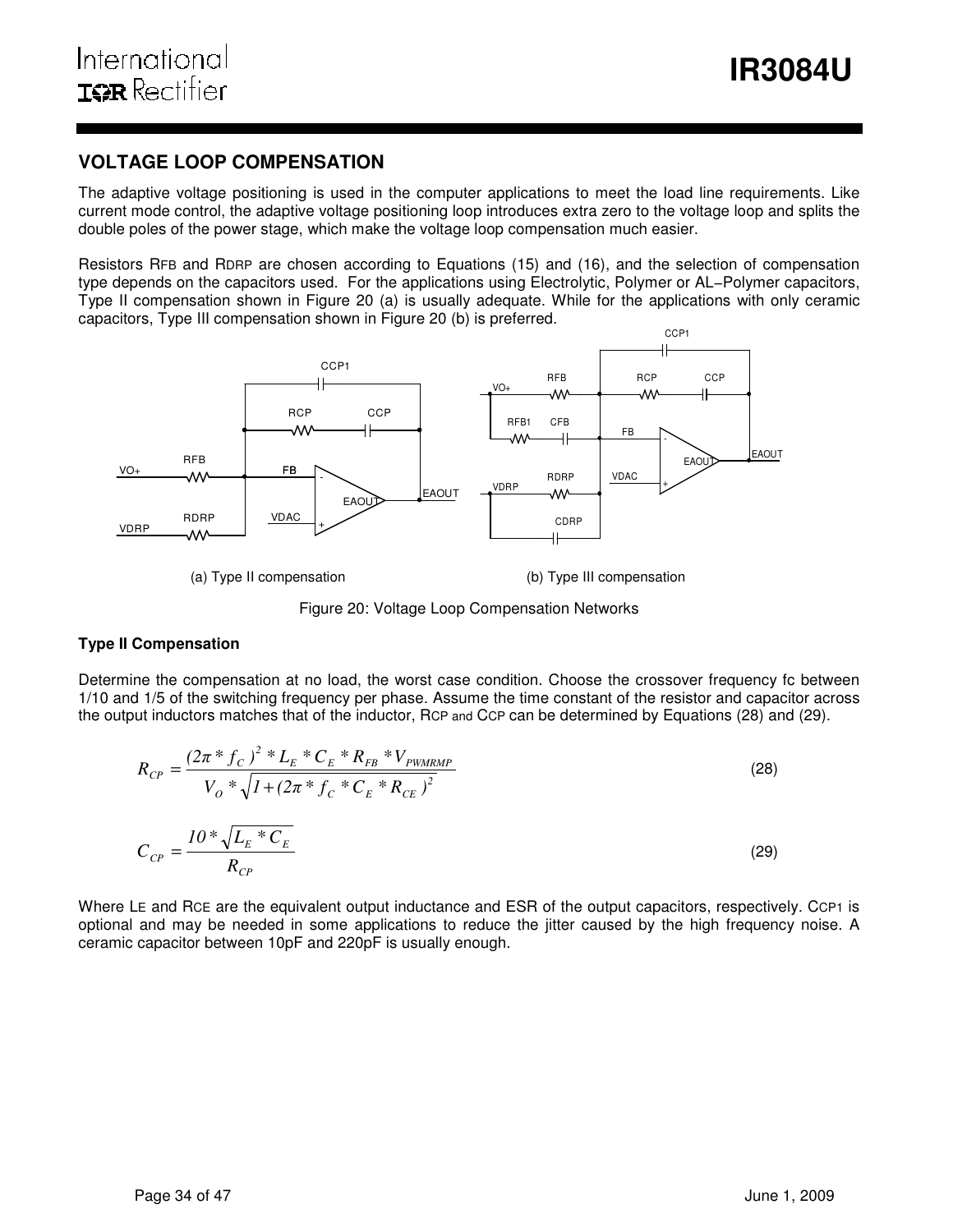### **Type III Compensation**

Determine the compensation at no load, the worst case condition. Choose the crossover frequency fc between 1/10 and 1/5 of the switching frequency per phase. Assume the time constant of the resistor and capacitor across the output inductors matches that of the inductor, RCP and CCP can be determined by Equations (30) and (31), where CE is equivalent output capacitance.

$$
R_{CP} = \frac{(2\pi * f_C)^2 * L_E * C_E * V_{PWMRMP}}{V_o}
$$
(30)

$$
C_{CP} = \frac{10 \times \sqrt{L_E \times C_E}}{R_{CP}}
$$
 (31)

Choose resistor RFB1 according to Equation (33), and determine CFB and RDRP from Equations (32) and (33).

$$
R_{FBI} = \frac{I}{2} * R_{FB} \qquad \qquad \text{to} \qquad R_{FBI} = \frac{2}{3} * R_{FB} \qquad \qquad (32)
$$

$$
C_{FB} = \frac{1}{4\pi \, ^{*} f_{Cl} \, ^{*} R_{FBI}} \tag{33}
$$

CCP1 is optional and may be needed in some applications to reduce the jitter caused by the high frequency noise. A ceramic capacitor between 10pF and 220pF is usually enough.

### **CURRENT SHARE LOOP COMPENSATION**

The crossover frequency of the current share loop should be at least one decade lower than that of the voltage loop in order to eliminate the interaction between the two loops. A capacitor from SCOMP to LGND is usually enough for most of the applications. Choose the crossover frequency of current share loop (fCI) based on the crossover frequency of voltage loop (fC), and determine the CSCOMP,

$$
C_{SCOMP} = \frac{0.65 * R_{PWMRMP} * V_I * I_O * G_{CS\_ROOM} * R_{LE} * [1 + 2\pi * f_{Cl} * C_E * (V_O/I_O)] * F_{MI}}{V_O * 2\pi * f_{Cl} * 1.05 * 10^6}
$$
(34)

Where FMI is the PWM gain in the current share loop,

$$
FMI = \frac{R_{\text{PWMRMP}} * C_{\text{PWMRMP}} * f_{\text{SW}} * V_{\text{PWMRMP}}}{(V_O - V_{\text{PWMRMP}} - V_{\text{DAC}})^* (V_I - V_{\text{DAC}})} \tag{35}
$$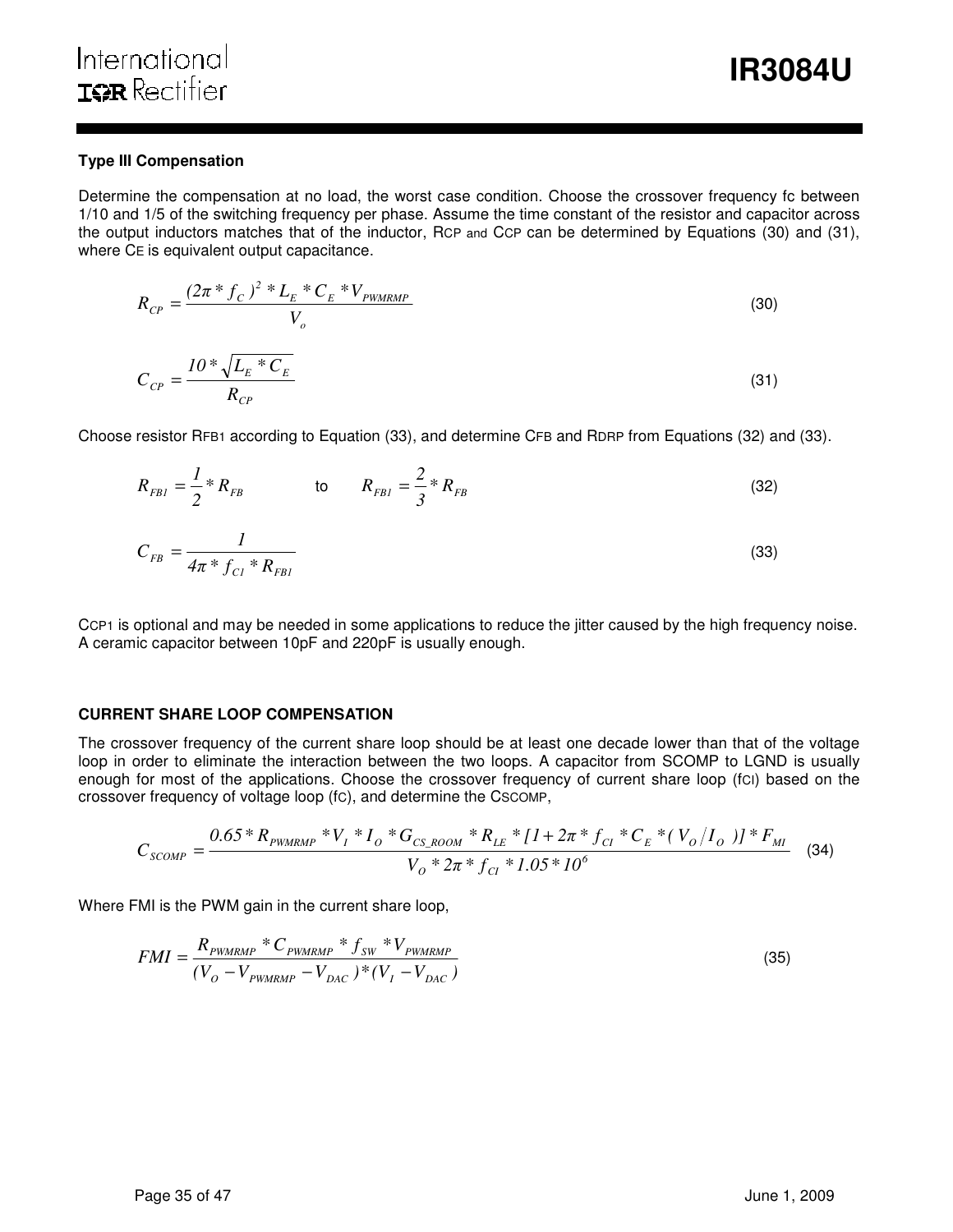# **DESIGN EXAMPLE: VRM 11 7−PHASE CONVERTER**

### **SPECIFICATIONS**

Input Voltage: VI = 12V DAC Voltage: VDAC = 1.3V No Load Output Voltage Offset: VO\_NLOFST = 15mV Output Current: IO = 130 ADC Maximum Output Current: IOMAX = 150 ADC Load Line Slope:  $Ro = 1.20 \text{ m}\Omega$ VRM11 Startup Boot Voltage = 1.100V Soft Start Time: TD2 = 1.1ms VCC Ready to VCC Power Good Delay: TD5 = 1.0ms Over Current Delay: TOCDEL = 250µs Dynamic VID Negative Slew Rate: SRDOWN = 2.5mV/us Over Temperature Threshold: TPCB = 115 ºC

# **POWER STAGE**

Phase Number:  $n = 7$ Switching Frequency:  $f_{sw}=400$  kHz Output Inductors: L = 220 nH, RL =  $0.60$  m $\Omega$ Output Capacitors:  $C = 560$ uF, Rc = 7m $\Omega$ , Number Cn = 10

# **IR3084 EXTERNAL COMPONENTS**

# **Oscillator Resistor Rosc**

The switching frequency sets the value of ROSC as shown by the curve in Figure 13 on page 25. In this design, the switching frequency of 400kHz per phase requires ROSC to be 30.1kΩ.

# **VDAC Slew Rate Programming Capacitor CVDAC and Resistor RVDAC**

From Figure 17 on page 25, the sink current of the VDAC pin at 400kHz ( $R_{\text{OSC}}$ =30.1kΩ) is 80uA. Calculate the VDAC slew-rate programming capacitor from the specified negative slew rate using Equation (1).

$$
C_{\text{VDAC}} = \frac{I_{\text{SINK}}}{SR_{\text{DOWN}}} = \frac{80*10^{-6}}{2.5*10^{-3}/10^{-6}} = 32.0nF
$$
, Choose C<sub>VDAC</sub> = 33nF

Calculate the VDAC compensation resistor from Equation (2);

$$
R_{\text{VDAC}} = 0.5 + \frac{3.2 \cdot 10^{-15}}{C_{\text{VDAC}}^2} = 0.5 + \frac{3.2 \cdot 10^{-15}}{(33 \cdot 10^{-9})^2} = 3.5 \Omega
$$

From Figure 17 on page 25, the source current of the VDAC pin is 90uA at  $R_{\text{OSC}} = 30.1 KΩ$ . The VDAC positive slew rate is can be calculated using Equation (3);

$$
SR_{UP} = \frac{I_{\text{SOLRCE}}}{C_{\text{VDAC}}} = \frac{90*10^{-6}}{33*10^{-9}} = 2.7 \text{mV/uS}
$$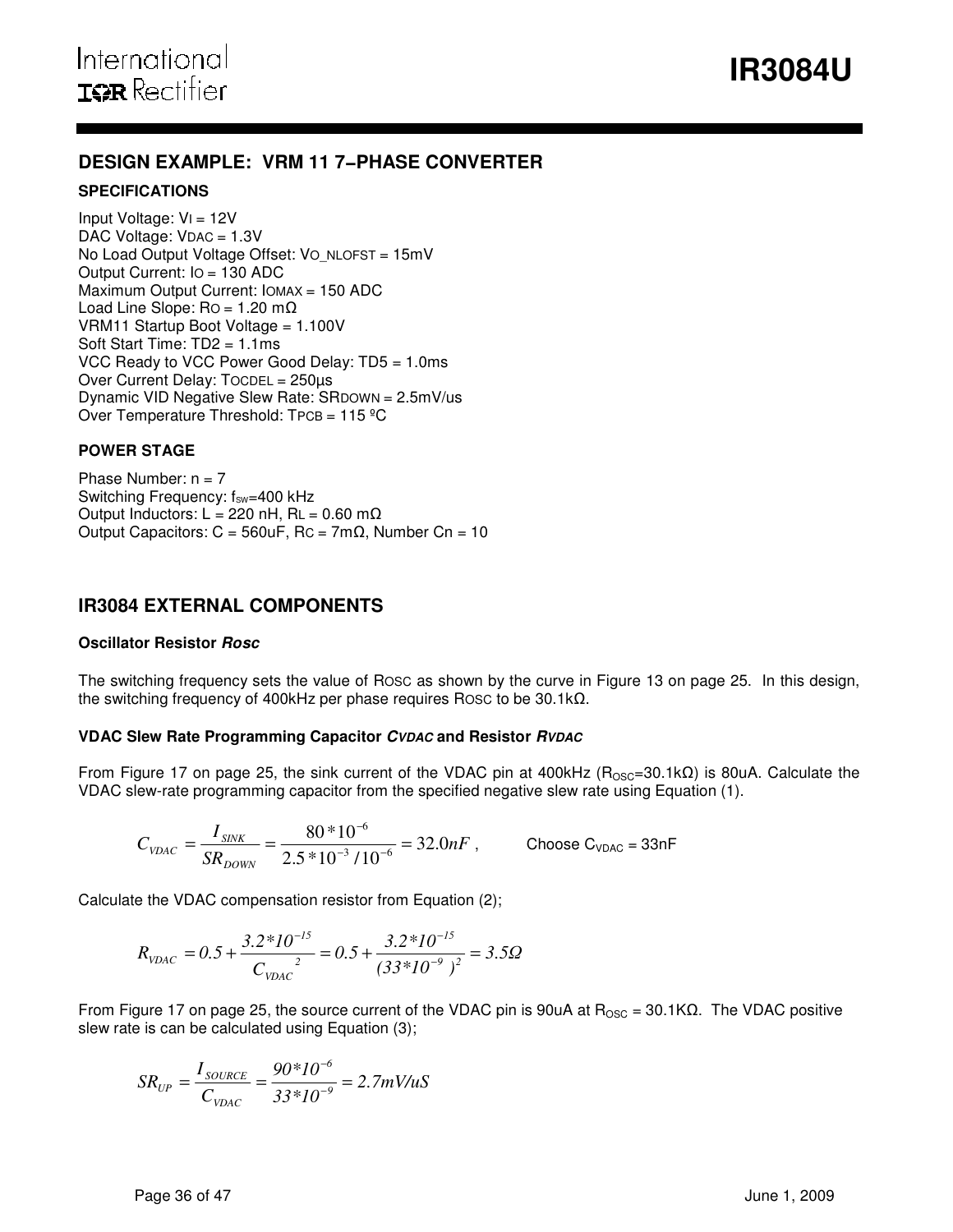Using the calculated value of  $C_{VDAC}$ , find the positive VID voltage rise time (TD4) to the specified nominal DAC voltage of 1.300V during startup with Boot Mode using Equation 4a;

$$
TD4 = \frac{C_{\text{VDAC}}}{I_{\text{SOLVECE}}} * (VDAC - 1.1V) = \frac{33nF}{90uA} * (1.300V - 1.1V) = 73.3us
$$

#### **No Load Output Voltage Setting Resistor RVSETPT, RFB and Adaptive Voltage Positioning Resistor RDRP**

First, use Equations (19) and (20) to calculate the current sense resistors R<sub>CS+</sub> and R<sub>CS−</sub>, respectively. For this design, in the next section,  $R_{CS+}$  is determined to be 10KΩ and  $R_{CS-}$  is found to be 6.19KΩ.

Second, calculate the total input offset voltage ( $V_{CS\_TOFST}$ ) of the current sense amplifiers using Equation (6). From the IR3086A data sheet, typical values for the I<sub>CSIN+</sub> and I<sub>CSIN−</sub> bias currents are determined to be 0.25μA and 0.40µA, respectively.

$$
V_{CS\_TOFST} = V_{CS\_OFST} + (I_{CSIN+} * R_{CS+}) - (I_{CSIN-} * R_{CS-})
$$
  
= 0.55mV + (0.25 \* 10<sup>-6</sup> \* 10KΩ) – (0.40 \* 10<sup>-6</sup> \* 6.19KΩ) = 0.574mV

Next, derive the intermediate calculations  $(A,B,C,D)$  as shown below before finally calculating  $R_{VSETPT}$  and RDRP using Equations (7) and (8). From Figure 15 on page Error! Bookmark not defined., the I<sub>VSETPT</sub> bias current is determined to be 40µA at ROSC=30.1kΩ and a typical value for the offset voltage of the error amplifier is 0.0mV.

$$
A = \frac{I_0 * R_L * G_{CSA}}{n} + V_{CS\_TOST} * G_{CSA} + V_{OS\_EA} = \frac{130 * 0.60 * 10^{-3} * 34}{7} + 0.574 * 10^{-3} * 34 + 0.0 mV
$$

 $= 0.3984$ 

$$
B = V_{O_{-}NLOFST} + I_0 * R_O - V_{OS_{-}EA} = 15 * 10^{-3} + 130 * 1.20 * 10^{-3} - 0.0 mV = 0.1710
$$

$$
C = V_{CS\_TOST} * G_{CSA} + V_{OS\_EA} = 0.574 * 10^{-3} * 34 + 0.0 mV = 0.0.0195
$$

$$
D = V_{O_{\rm -NLOFST}} - V_{OS_{\rm -}EA} = 15*10^{-3} - 0.0mV = 0.015
$$

$$
VSETPT = \frac{A*D - C*B}{(A+B-C-D)} = \frac{0.3984*0.015 - 0.0195*0.1710}{0.3984 + 0.1710 - 0.0195 - 0.015} = 0.00494V
$$

$$
RVSETPT = \frac{VSETPT}{I_{VSETPT}} = \frac{0.00494}{40 \times 10^{-6}} = 123.5 ohms
$$

Choose the closest standard resistor value to this with 1% tolerance or RVESTPT = 124ohms.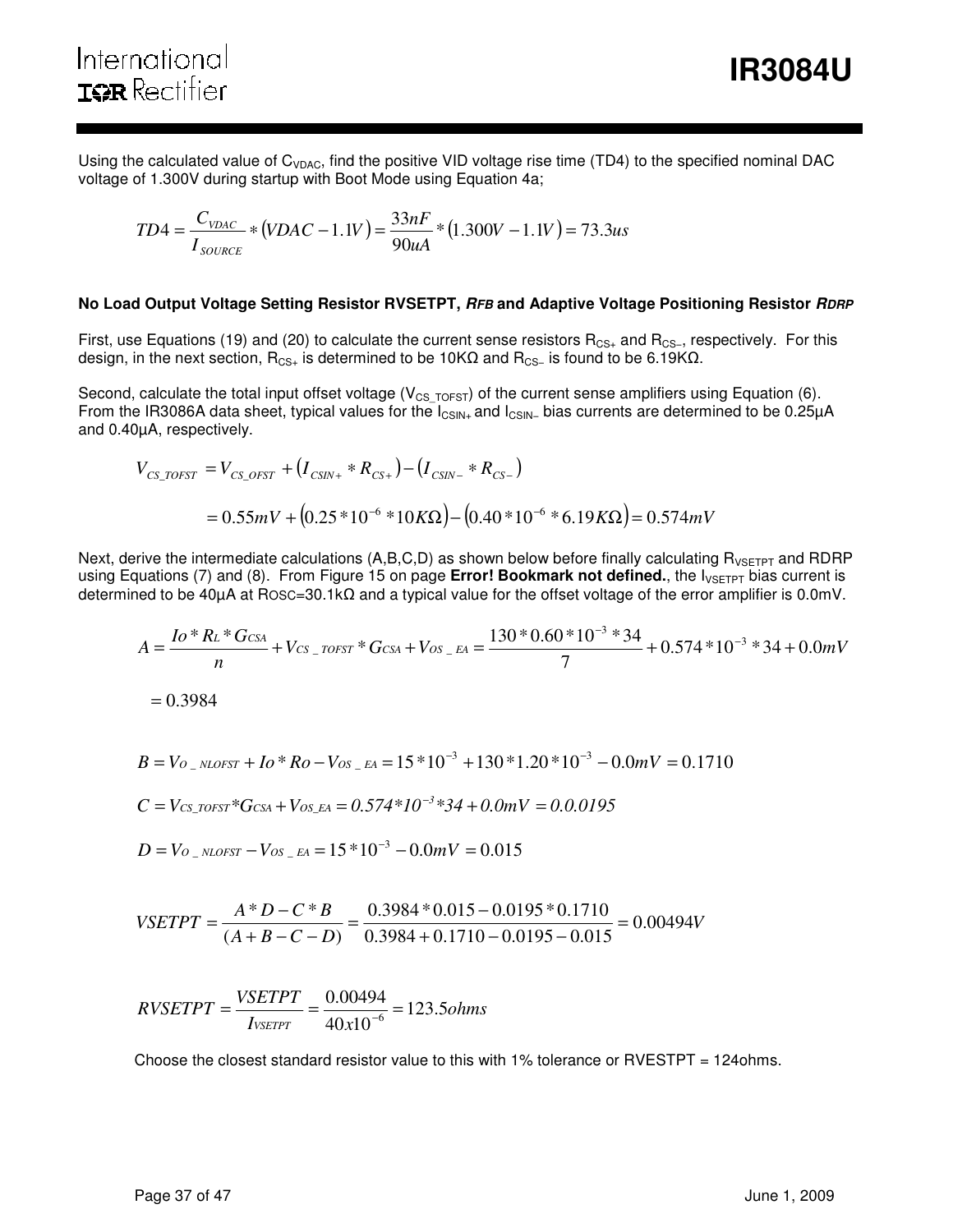Select  $RFB = 324$  ohms and then calculate the droop resistor,

$$
RDRP = RFB \cdot \frac{VSETPT + C}{D - VSETPT} = 324 \cdot \frac{0.00494 + 0.0195}{0.015 - 0.00494} = 787.1 ohms
$$

Choose the next standard value higher than this with 1% tolerance or RDRP =  $787$ ohms.

# **Soft Start Capacitor**  $C_{SS/DEL}$  **and Startup Times**

Calculate the soft start capacitor from the required soft start time using Equation (9) with Boot Mode;

$$
C_{SS/DEL} = \frac{70*10^{-6}*TD2}{VDAC*\left(1-\frac{RFB}{RFB+RDRP}\right)} = \frac{70*10^{-6}*1.1*10^{-3}}{1.1V*\left(1-\frac{324}{324+787}\right)} = 0.0988uF \text{ or } 0.1uF
$$

The soft start delay time can be calculated using Equation (10) with Boot mode;

$$
TDI = \frac{C_{SSDEL}}{I_{CHG}} * \left( 1.3V + VDAC * \frac{RFB}{RFB + RDRP} \right) = \frac{0.1 * 10^{-6}}{70 * 10^{-6}} * \left( 1.3V + 1.1V * \frac{324}{324 + 787} \right)
$$

$$
= 2.31ms
$$

The VID sample time can be found using Equation (11);

$$
TD3 = \frac{C_{SS/DEL} * 0.7V}{I_{CHG}} = \frac{0.1 * 10^{-6} * 0.7}{70 * 10^{-6}} = 1.00ms
$$

The power good delay time can be found using Equation (12);

$$
TD5 = \frac{C_{SS/DEL} * 0.75V}{I_{CHG}} - TD4 = \frac{0.1 * 10^{-6} * 0.75V}{70 * 10^{-6}} - 73us = 0.998ms
$$

Finally, use Equation (13) to calculate the over-current fault latch delay time;

$$
T_{\text{OCDEL}} = \frac{C_{SS/DEL} * 100mV}{40 * 10^{-6}} = \frac{0.1 * 10^{-6} * 100 * 10^{-3}}{40 * 10^{-6}} = 250us
$$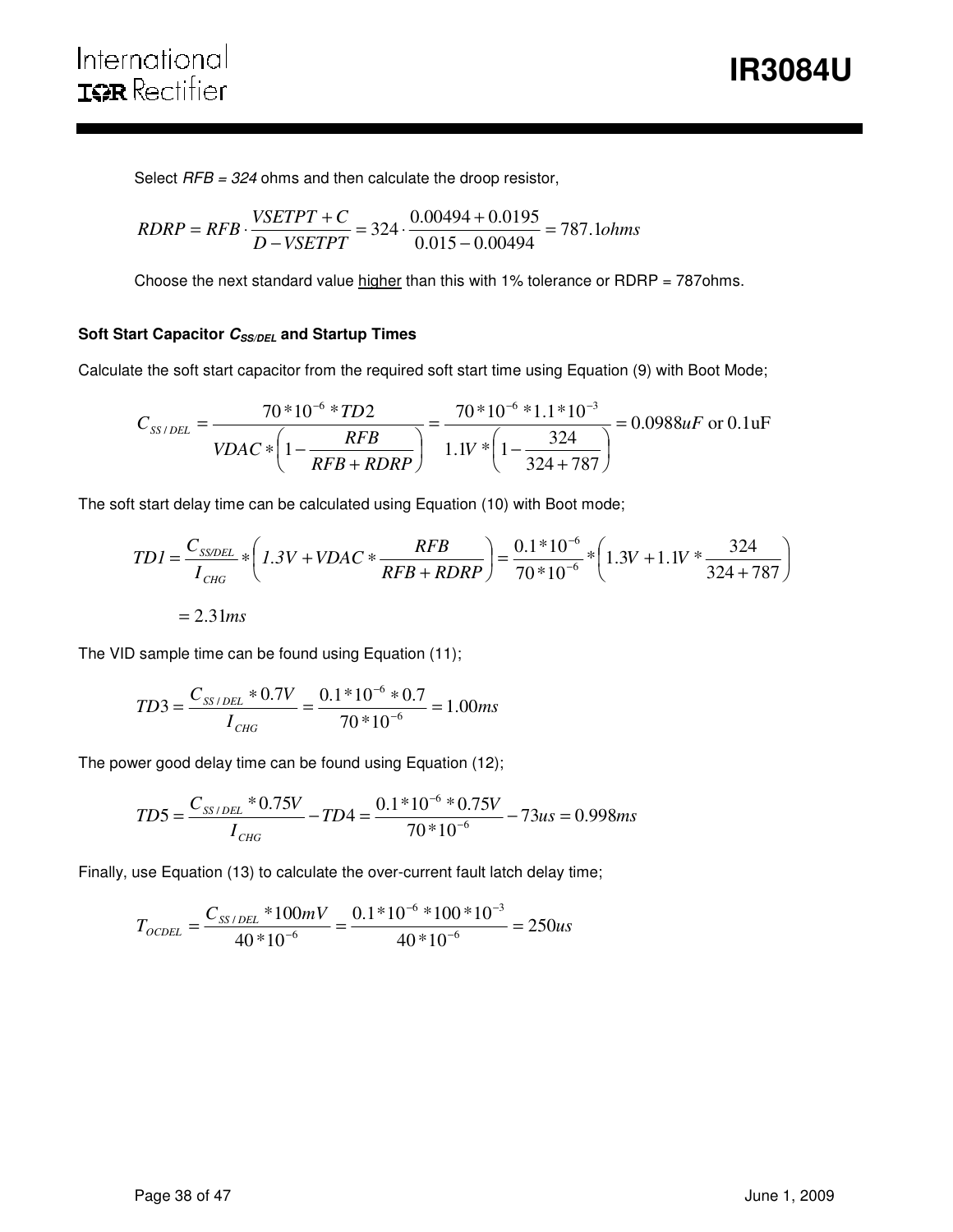#### **Over Current Setting Resistor ROCSET**

Assume that room temperature is 25ºC and the target PCB temperature is 100 ºC. The phase IC die temperature is usually about 1 ºC higher than that of phase IC and the inductor temperature is close to PCB temperature.

Calculate the Inductor's DC resistance at 100 ºC using Equation (14);

$$
R_{L\_MAX} = R_{L\_ROOM} * [1 + 3850 * 10^6 * (T_{L\_MAX} - T_{ROOM})] = 0.60 * 10^{-3} * [1 + 3850 * 10^6 * (100 - 25)] = 0.77 m\Omega
$$

The current sense amplifier gain is 34 at 25ºC, and its gain at 101ºC is calculated using Equation (15),

$$
G_{CS\_MIN} = G_{CS\_Room} * [1 - 1470 * 10^{-6} * (T_{IC\_MAX} - T_{ROM})] = 34 * [1 - 1470 * 10^{-6} * (101 - 25)] = 30.2
$$

Here we will set the over current shutdown threshold to 155A at maximum operating temperature. From Figure 14 on page **Error! Bookmark not defined.**, the bias current of the OCSET pin (IOCSET) is 42.5µA with ROSC=30.1kΩ. The total current sense amplifier input offset voltage calculated previously is 0.574mV, which includes the offset created by the current sense amplifier input resistor mismatch.

Calculate the constant KP, the ratio of inductor peak current over average current in each phase using Equation  $(17);$ 

$$
K_P = \frac{(V_I - V_o) * V_o / (L * V_I * f_{SW} * 2)}{I_{LIMIT}/n} = \frac{(12 - 1.18) * 1.18 / (220 * 10^{-9} * 12 * 400 * 10^3 * 2)}{155 / 7} = 0.273
$$

Finally, calculate the over-current setting resistor using Equation (16);

$$
R_{OCSET} = \left[ \frac{I_{LIMIT}}{n} * R_{L\_MAX} * (1 + K_P) + V_{CS\_TOFST} \right] * \frac{G_{CS\_MIN}}{I_{OCSET}}
$$

$$
= \left(\frac{155}{7} * 0.77 * 10^{-3} * (1 + 0.273) + 0.574 * 10^{-3}\right) * \frac{30.2}{42.5 * 10^{-3}} = 15.8 \text{K}\Omega
$$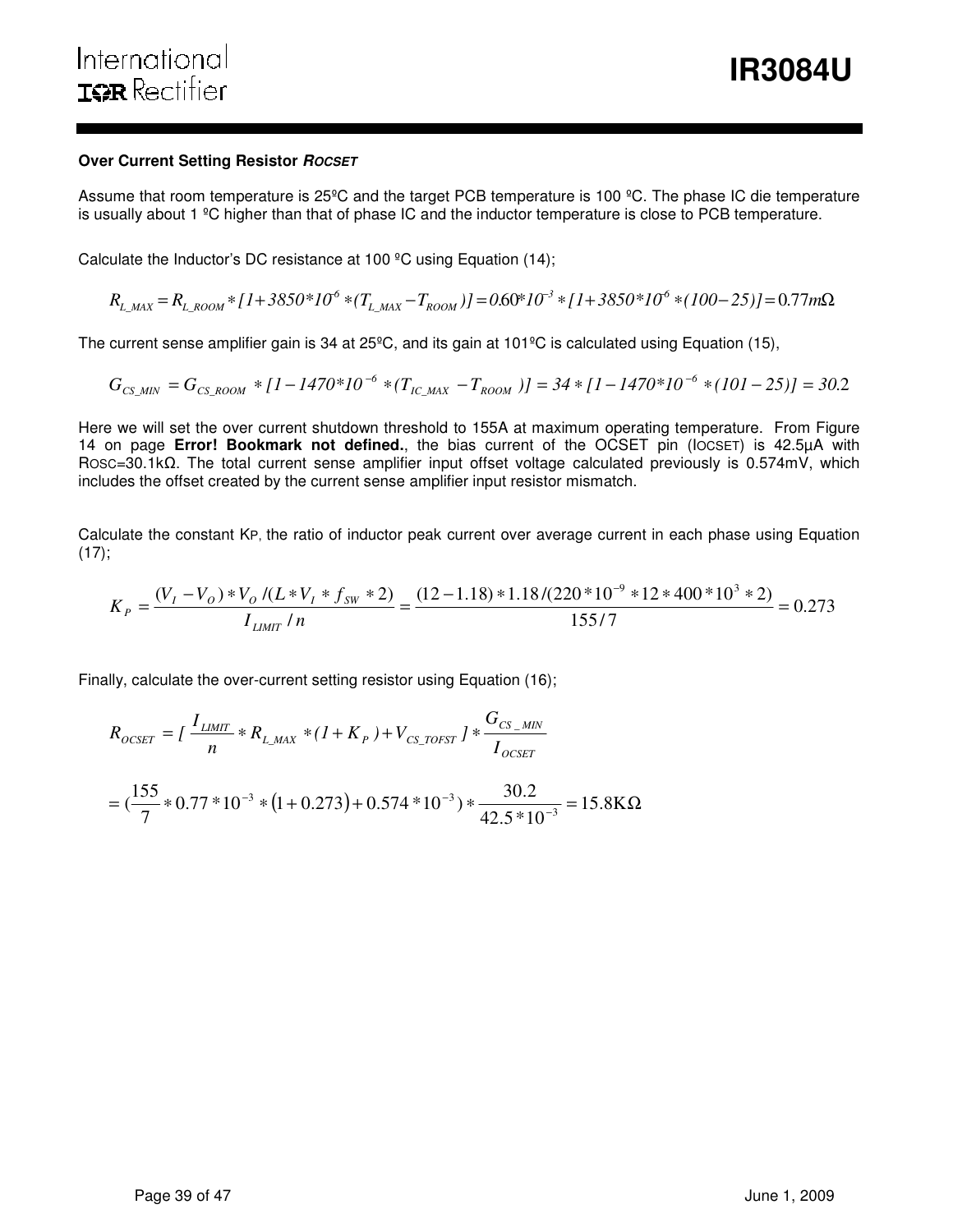# **IR3086 PHASE IC COMPONENTS**

#### **PWM Ramp Resistor RRAMP and Capacitor CRAMP**

Set the PWM ramp magnitude VPWMRMP to 0.8V. Choose 220pF for the PWM ramp capacitor CPWMRMP and calculate the resistor RPWMRMP using Equation (18);

$$
R_{\text{PWMRMP}} = \frac{V_O}{V_{IN} * f_{SW} * C_{\text{PWMRMP}} * [ln(V_{IN} - V_{DAC}) - ln(V_{IN} - V_{DAC} - V_{\text{PWMRMP}})]}
$$
  
= 
$$
\frac{1.30}{12 * 400 * 10^{-3} * 220 * 10^{-12} * [ln(12 - 1.30) - ln(12 - 1.30 - 0.8)]} = 15.8 k \Omega,
$$

Choose a standard resistor value, RPWMRMP=15.8kΩ.

#### **Inductor Current Sensing Capacitor CCS+ and Resistors RCS+ and RCS−**

Choose CCS+=47nF and calculate RCS+ using Equation (19);

$$
R_{\text{CS+}} = \frac{L/R_{\text{L}}}{C_{\text{CS+}}} = \frac{220 * 10^{-9} / (0.47 * 10^{-3})}{47 * 10^{-9}} = 10.0 \text{k}\Omega
$$

The bias currents of CSIN+ and CSIN− are 0.25uA and 0.4uA respectively. Calculate resistor RCS− using Equation (20);

$$
R_{CS-} = \frac{0.25}{0.4} * R_{CS+} = \frac{0.25}{0.4} * 10.0 * 10^3 = 6.2 k\Omega, \qquad \text{choose RCS} = 6.19 k\Omega
$$

#### **Over Temperature Setting Resistors RHOTSET1 and RHOTSET2**

Use central over temperature setting and set the temperature threshold at 115 °C, which corresponds the IC die temperature of 116 ºC. Calculate the HOTSET threshold voltage corresponding to the temperature thresholds using Equations (21) and (22);

$$
V_{HOTSET} = 4.73*10^{-3}*T_J + 1.241 = 4.73*10^{-3}*116+1.241 = 1.79V
$$
, choose RHOTSET1=20.0 k $\Omega$ ,

$$
R_{HOTSET2} = \frac{R_{HOTSET1} * V_{HOTSET}}{V_{BIAS} - V_{HOTSET}} = \frac{20 * 10^3 * 1.79}{6.8 - 1.79} = 7.14 k\Omega
$$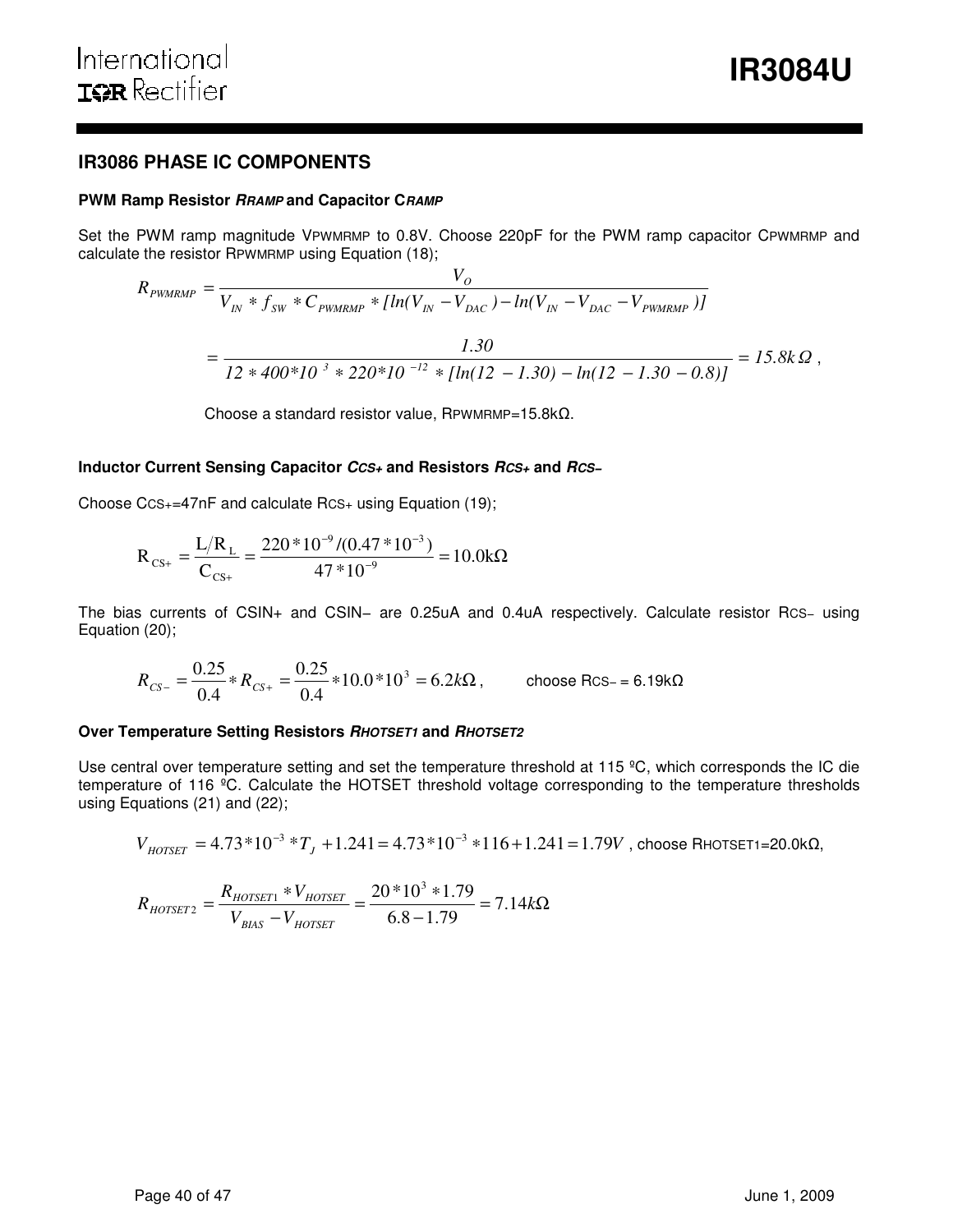# **Phase Delay Timing Resistors RPHASEx1 to RPHASEx2 (x=1,2,…,7)**

The phase delay resistor ratios for phases 1 to 7 at 400kHz are (from the X−Phase Excel based design spreadsheet); RAPHASE1=0.580, RAPHASE2=0.397, RAPHASE3=0.215, RAPHASE4=0.206, RAPHASE5=0.353 RAPHASE6=0.5 and RAPHASE7=0.647.

Pre−select RPHASE11=RPHASE21=RPHASE31=RPHASE41=RPHASE51=RPHASE61=RPHASE71=20kΩ,

 $* 20 * 10^3 = 27.6 kΩ$ − \*  $R_{PHASE11}$  = −  $=\frac{R_{\text{HASE1}}}{R_{\text{HASE1}}} * R_{\text{HASE1}} = \frac{0.00}{1.00} * 20 * 10^3 = 27.6 k$ *RA*  $R_{PHASE12} = \frac{RA_{PHASE1}}{1 - PA} * R_{PHASE}$ *PHASE*  $P_{HASE12} = \frac{P_{HASE1}}{1 - R_{PHASE1}} * R_{PHASE11} = \frac{0.36}{1 - 0.58} * 20 * 10^3 = 27.6$ 0.58 1 3 11 1  $\frac{12}{} = \frac{10 \text{ J} \mu_{\text{HASE1}}}{1 \text{ R A}}$ 

Calculating the other resistors from the same formula results in; RPHASE22=13.2k $\Omega$ , RPHASE32=5.48k $\Omega$ , RPHASE42=5.2kΩ, PPHASE52=10.9kΩ, RPHASE62=20kΩ, RPHASE72=36.6kΩ.

Phase ICs 1−3 should have the RMPOUT voltage from the 3084 controller connected to their RMPIN− pin so they will trigger on the negative slope of the RMPOUT waveform. Phase ICs 4−7 should have the RMPOUT voltage from the 3084 controller connected to their RMPIN+ pin so they will trigger on the positive slope of the RMPOUT waveform.

### **Bootstrap Capacitor CBST**

Choose CBST=0.1uF.

# **Decoupling Capacitors for Phase IC and Power Stage**

Choose CVCC=0.1uF, CVCCL=0.1uF

# **VOLTAGE LOOP COMPENSATION**

AL−Polymer output capacitors are used in the design, for instructional purposes Type III compensation as shown in Figure 18(b) will be demonstrated here. First, choose the desired crossover frequency as 1/10 of the switching frequency,  $f_C = 40$  kHz, and determine Rcp and CcP using Equations (30) and (31):

$$
R_{CP} = \frac{(2\pi * f_C)^2 * L_E * C_E * R_{FB} * V_{PWMRMP}}{V_o} = \frac{(2\pi * 40 * 10^3)^2 * (220 * 10^{-9} / 7) * (560 * 10^{-6} * 10) * 324 * 0.8}{1.30 - 0.015 - 130 * 1 * 10^{-3}}
$$
  
= 2.49KΩ

$$
C_{CP} = \frac{10 \times \sqrt{L_E \times C_E}}{R_{CP}} = \frac{10 \times \sqrt{(220 \times 10^{-9} / 7) \times (560 \times 10^{-6} \times 10)}}{2.49 \times 10^3} = 53nF,
$$
 Choose CCP=56nF

$$
R_{FB1} = \frac{1}{2} * R_{FB} = \frac{1}{2} * 324 = 162 \Omega
$$
 Choose  $R_{FB1} = 162 \Omega$   

$$
C_{FB} = \frac{1}{4\pi * f_c * R_{FB1}} = \frac{1}{4\pi * 40 * 10^3 * 162} = 12.3nF
$$
 Choose CFB=10nF

Choose CCP1=100pF to reduce high frequency noise.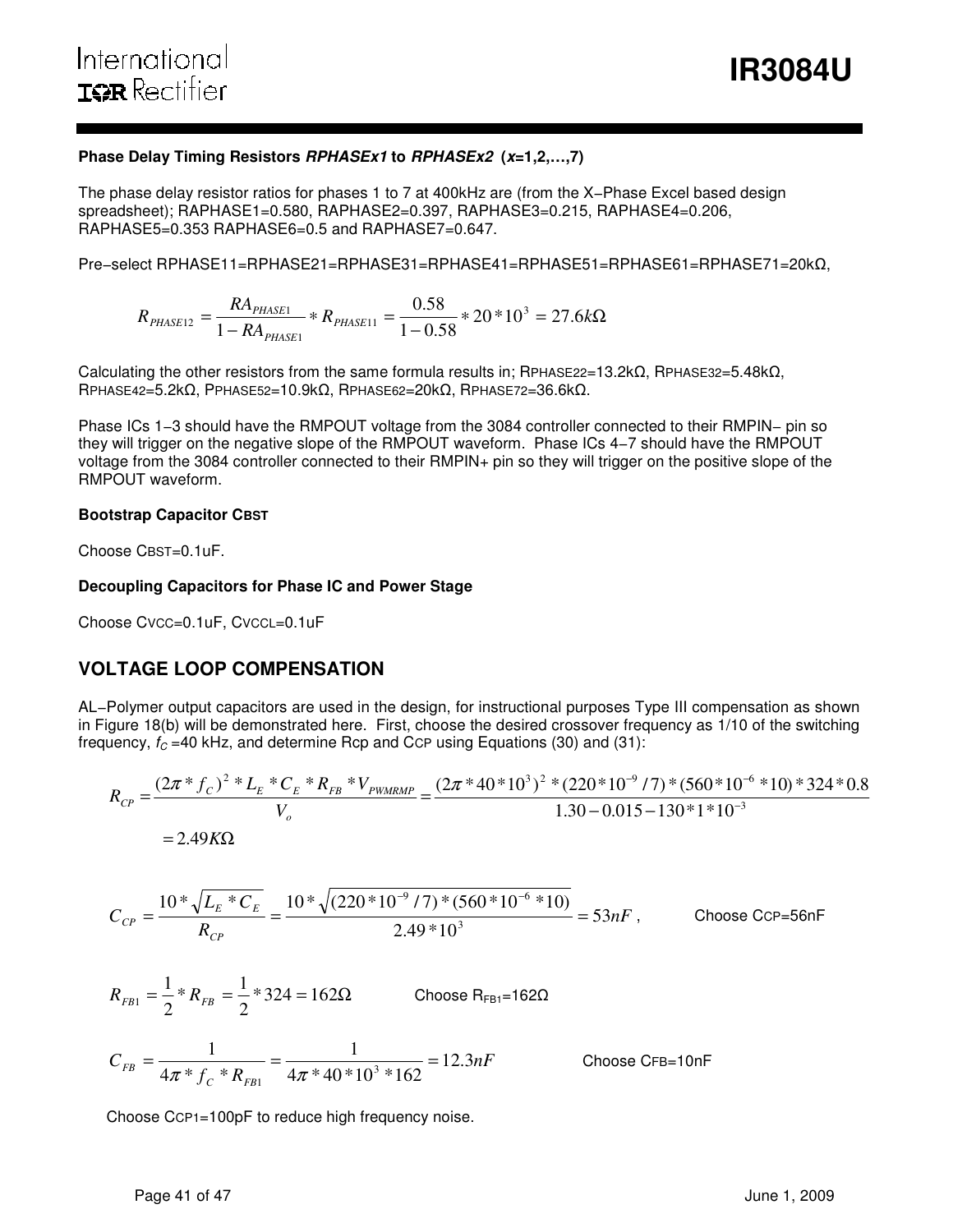# **CURRENT SHARE LOOP COMPENSATION**

The crossover frequency of the current share loop  $(f_{Cl})$  should be at least one decade lower than that of the voltage loop f $_{\rm C}$ . Choose the crossover frequency of current share loop  $f_{Cl}$  =4kHz, and calculate FMI and Cscomp using Equations (34) and (35);

$$
F_{MI} = \frac{R_{PWMRMP} * C_{PWMRMP} * f_{SW} * V_{PWMRMP}}{(V_I - V_{PMC}) * (V_I - V_{DAC})} = \frac{15.8 * 10^3 * 220 * 10^{-12} * 400 * 10^3 * 0.8}{(12 - 0.8 - 1.30) * (12 - 1.30)} = 0.0105
$$
  

$$
C_{SCOMP} = \frac{0.65 * R_{PWMRMP} * V_I * I_o * G_{CS\_ROOM} * R_{LE} * [1 + 2\pi * f_{CI} * C_E * (V_o/I_o)] * F_{MI}}{V_o * 2\pi * f_{CI} * 1.05 * 10^6}
$$
  

$$
= \frac{0.65 * 15.8 * 10^3 * 12 * 130 * 34 * (0.47 * 10^{-3} / 7) * [1 + 2\pi * 4 * 10^3 * 5600 * 10^{-6} * (1.30 - 130 * 1.0 * 10^{-3}) / 130] * 0.0105}{(1.30 - 130 * 1.0 * 10^{-3}) * 2\pi * 4 * 10^3 * 1.05 * 10^6}
$$
  

$$
= \frac{36574 * [2.266] * 0.0105}{30.859 * 10^9}
$$

 $= 28.2nF$ 

Choose CSCOMP=22nF with 5% tolerance for best current sharing between phases.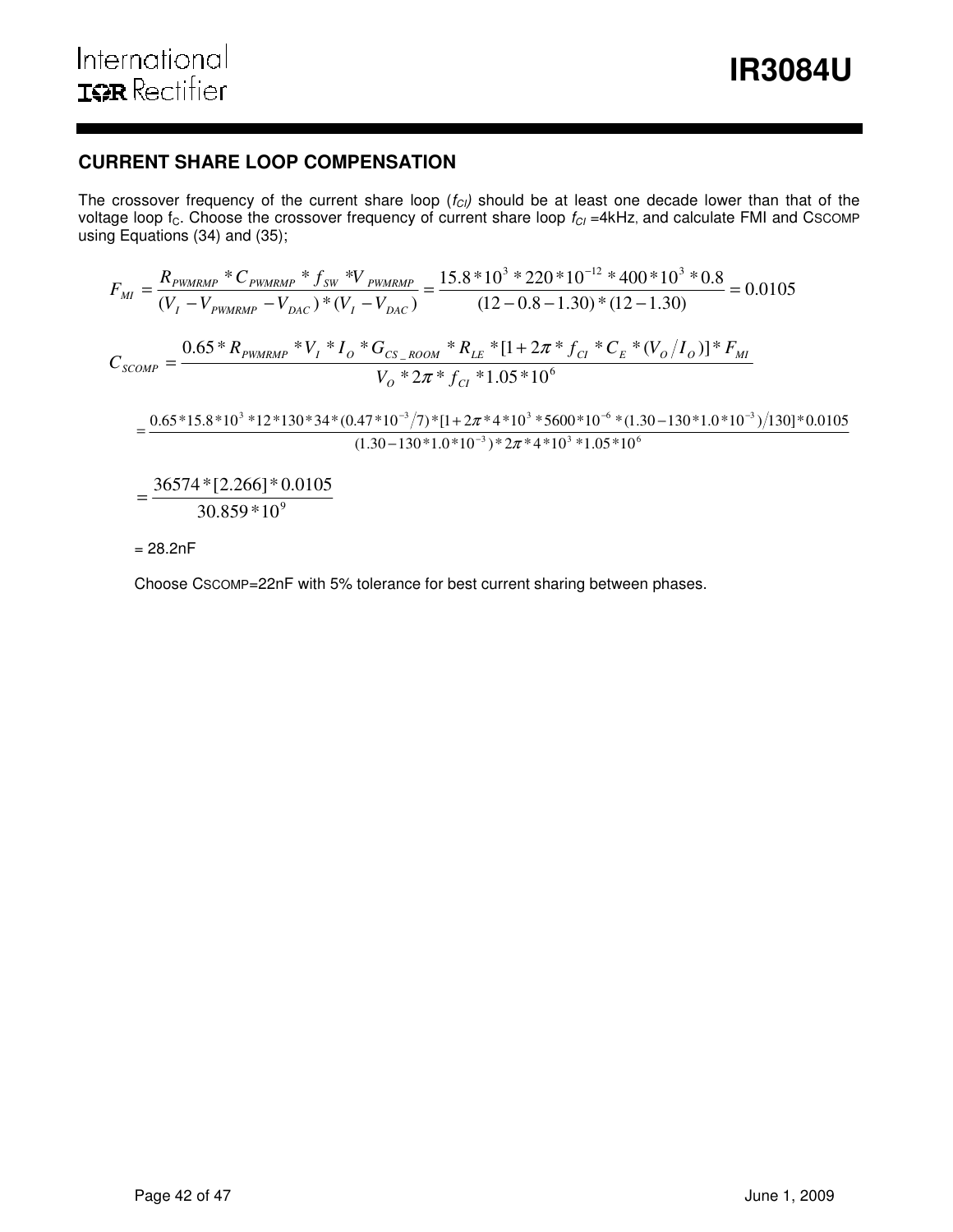# **LAYOUT GUIDELINES**

The following layout guidelines are recommended to reduce the parasitic inductance and resistance of the PCB layout, therefore minimizing the noise coupled to the IC.

- Dedicate at least one middle layer for a ground plane LGND.
- Connect the ground tab under the control IC to LGND plane through a via.
- Place the following critical components on the same layer as control IC and position them as close as possible to the respective pins, ROSC, ROCSET, RVDAC, CVDAC, CVCC, CSS/DEL and RCC/DEL. Avoid using any via for the connection.
- Place the compensation components on the same layer as control IC and position them as close as possible to EAOUT, FB and VDRP pins. Avoid using any via for the connection.
- Use Kelvin connections for the remote voltage sense signals, VOSNS+ and VOSNS-, and avoid crossing over the fast transition nodes, i.e. switching nodes, gate drive signals and bootstrap nodes.
- Control bus signals, VDAC, RMPOUT, IIN, VBIAS, and especially EAOUT, should not cross over the fast transition nodes.

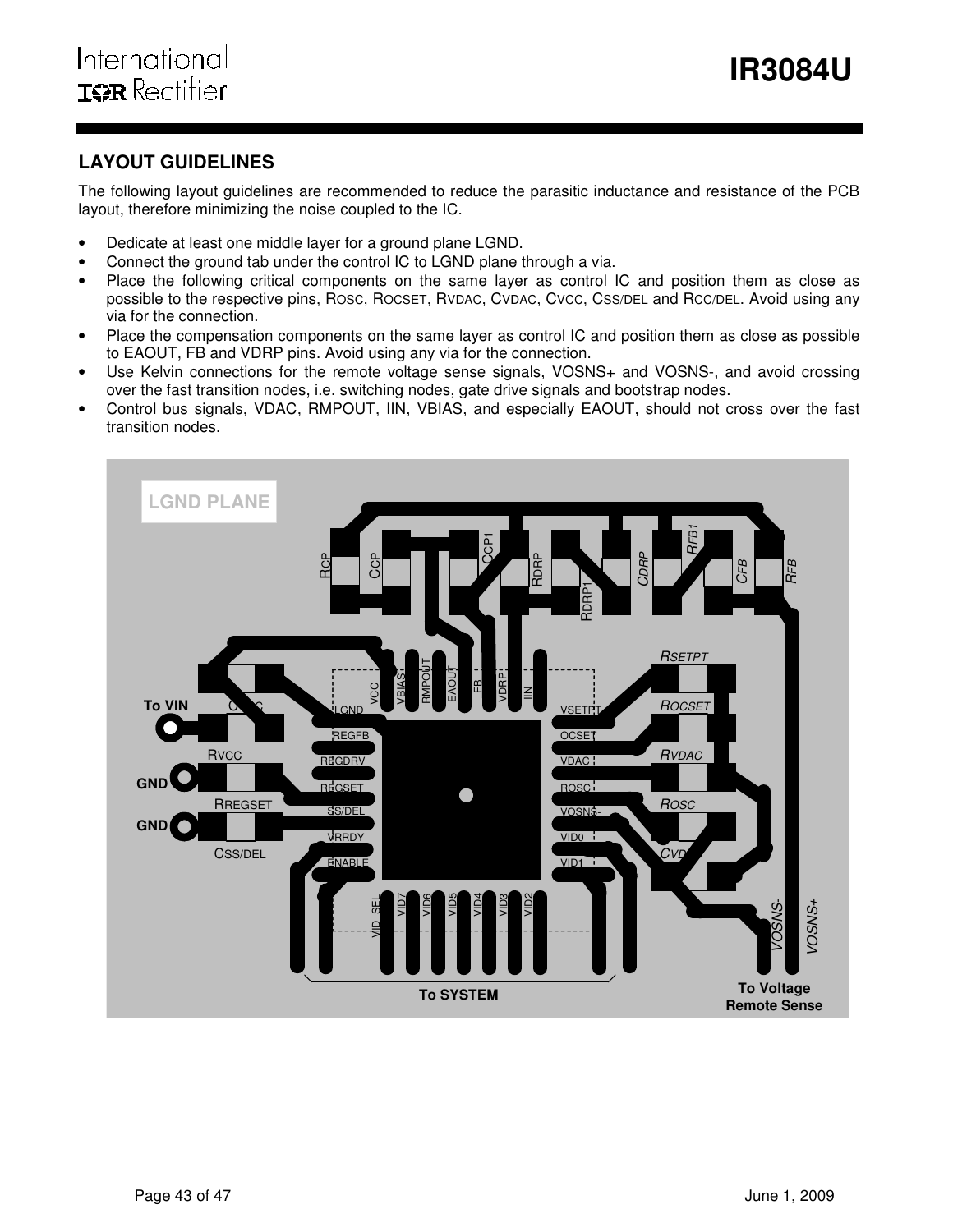# **METAL AND SOLDER RESIST**

- The solder resist should be pulled away from the metal lead lands by a minimum of 0.06mm. The solder resist mis-alignment is a maximum of 0.05mm and it is recommended that the lead lands are all Non Solder Mask Defined (NSMD). Therefore pulling the S/R 0.06mm will always ensure NSMD pads.
- The minimum solder resist width is 0.13mm, therefore it is recommended that the solder resist is completely removed from between the lead lands forming a single opening for each "group" of lead lands.
- At the inside corner of the solder resist where the lead land groups meet, it is recommended to provide a fillet so a solder resist width of  $\geq 0.17$ mm remains.
- The land pad should be Solder Mask Defined (SMD), with a minimum overlap of the solder resist onto the copper of 0.06mm to accommodate solder resist mis-alignment. In 0.5mm pitch cases it is allowable to have the solder resist opening for the land pad to be smaller than the part pad.
- Ensure that the solder resist in-between the lead lands and the pad land is ≥ 0.15mm due to the high aspect ratio of the solder resist strip separating the lead lands from the pad land.
- The single via in the land pad should be tented with solder resist 0.4mm diameter, or 0.1mm larger than the diameter of the via.
- No PCB traces should be routed nor vias placed under any of the 4 corners of the IC package. Doing so can cause the IC to rise up from the PCB resulting in poor solder joints to the IC leads.

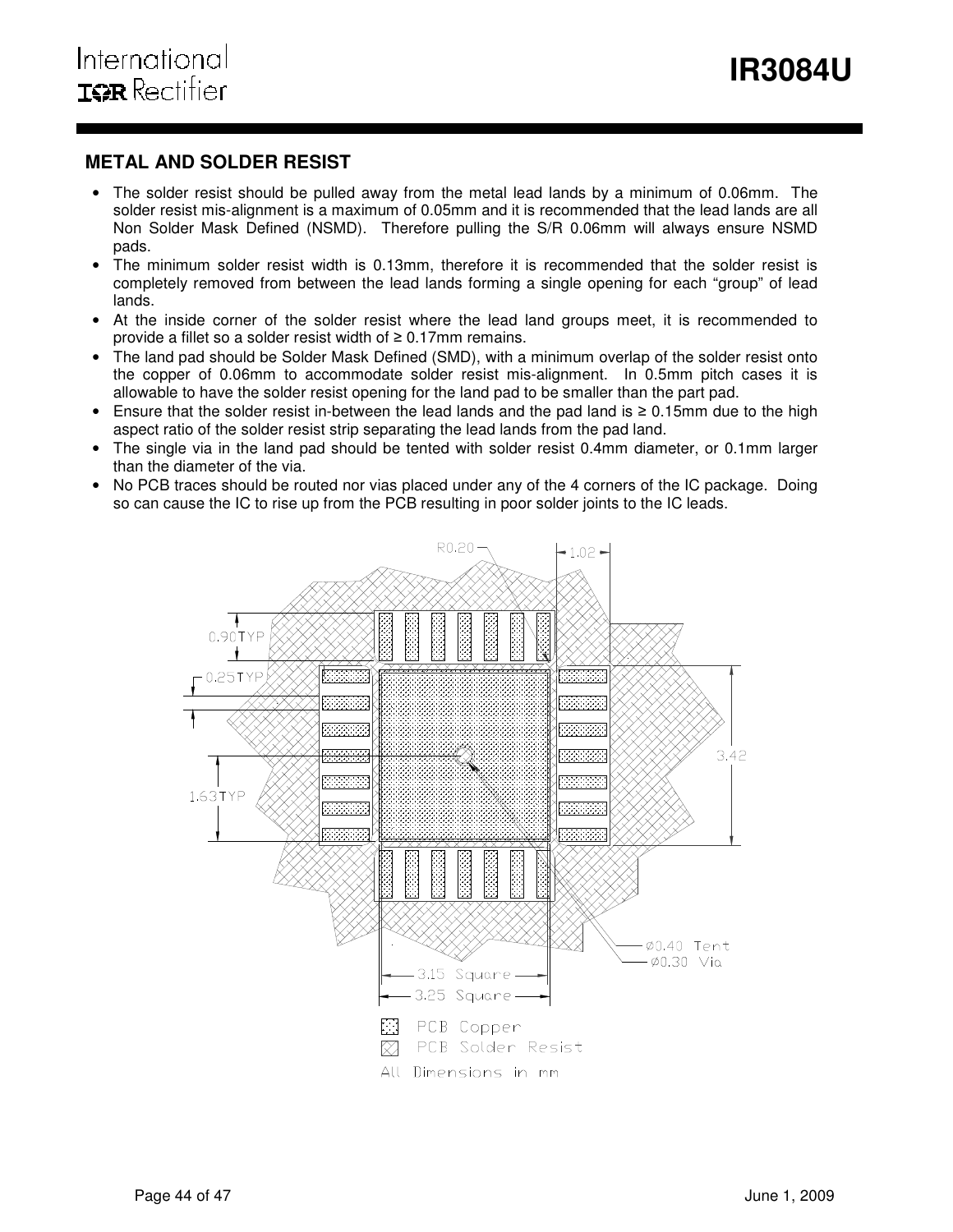**IR3084U** 

# **PCB METAL AND COMPONENT PLACEMENT**

- Lead land width should be equal to nominal part lead width. The minimum lead to lead spacing should be  $\geq 0.2$ mm to minimize shorting.
- Lead land length should be equal to maximum part lead length  $+$  0.2 mm outboard extension  $+$ 0.05mm inboard extension. The outboard extension ensures a large and inspectable toe fillet, and the inboard extension will accommodate any part misalignment and ensure a fillet.
- Center pad land length and width should be equal to maximum part pad length and width. However, the minimum metal to metal spacing should be ≥ 0.17mm for 2 oz. Copper (≥ 0.1mm for 1 oz. Copper and  $\geq 0.23$ mm for 3 oz. Copper)
- A single 0.30mm diameter via shall be placed in the center of the pad land and connected to ground to minimize the noise effect on the IC.

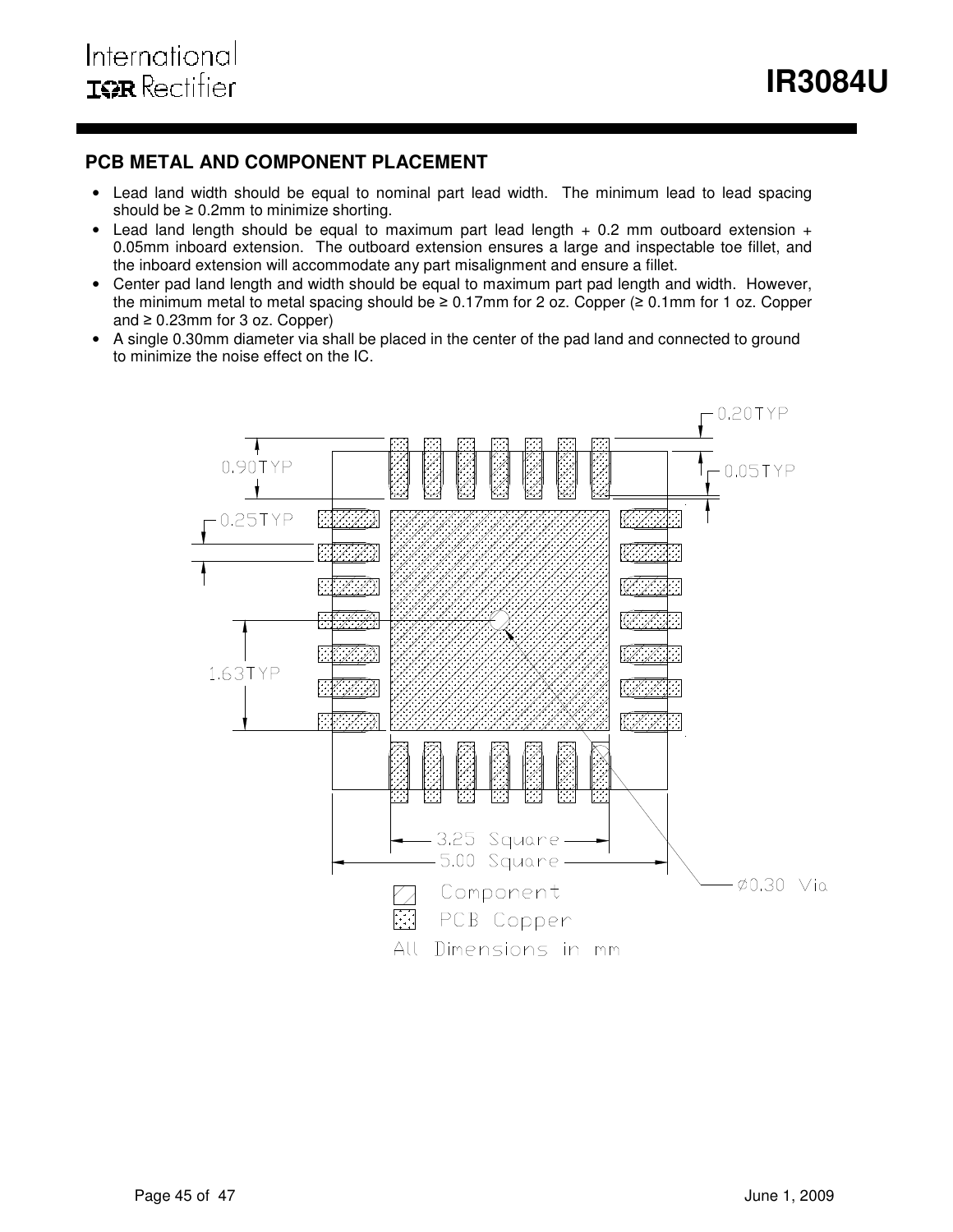**IR3084U** 

# **STENCIL DESIGN**

- The stencil apertures for the lead lands should be approximately 80% of the area of the lead lands. Reducing the amount of solder deposited will minimize the occurrence of lead shorts. Since for 0.5mm pitch devices the leads are only 0.25mm wide, the stencil apertures should not be made narrower; openings in stencils < 0.25mm wide are difficult to maintain repeatable solder release.
- The stencil lead land apertures should therefore be shortened in length by 80% and centered on the lead land.
- The land pad aperture should be striped with 0.25mm wide openings and spaces to deposit approximately 50% area of solder on the center pad. If too much solder is deposited on the center pad the part will float and the lead lands will be open.
- The maximum length and width of the land pad stencil aperture should be equal to the solder resist opening minus an annular 0.2mm pull back to decrease the incidence of shorting the center land to the lead lands when the part is pushed into the solder paste.